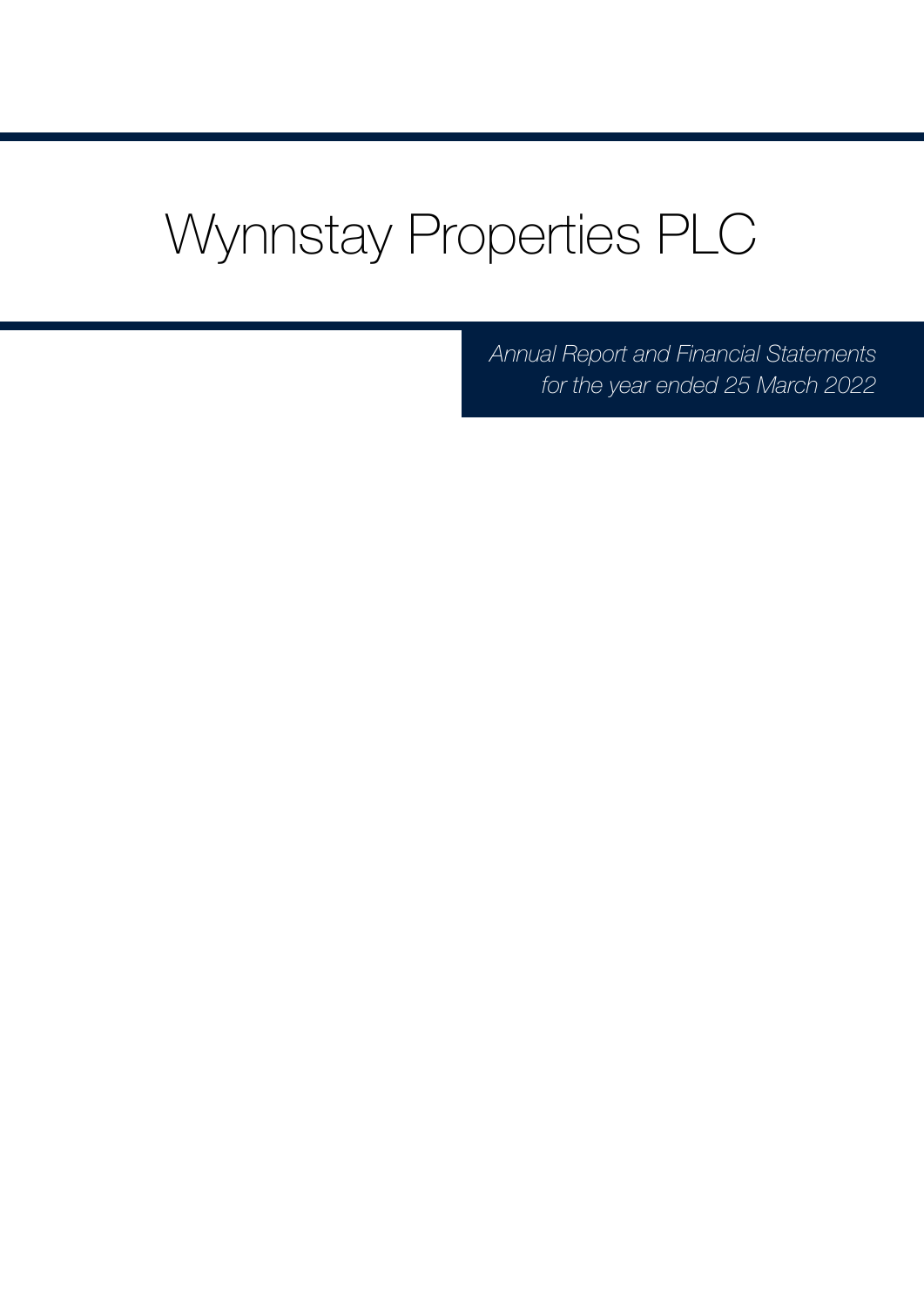## ANNUAL REPORT FINANCIAL STATEMENTS YEAR ENDED 25 MARCH 2022 and

#### CONTENTS

| $\overline{c}$ | Registrar's Customer Support Centre and Scam Warning |
|----------------|------------------------------------------------------|
| 3              | Directors and Advisers                               |
| 4              | Summary of Property Portfolio                        |
| 5              | Introduction to Wynnstay                             |
| 8              | Chairman's Statement                                 |
| 13             | <b>Strategic Report</b>                              |
| 15             | Chairman's Corporate Governance Statement            |
| 16             | Corporate Governance, Audit and Remuneration Reports |
| 21             | Report of the Directors                              |
| 24             | <b>Independent Auditor's Report</b>                  |
| 28             | Statement of Comprehensive Income                    |
| 29             | <b>Statement of Financial Position</b>               |
| 30             | <b>Statement of Cash Flows</b>                       |
| 31             | Statement of Changes in Equity                       |
| 33             | Notes to the Financial Statements                    |
| 47             | Five Year Financial Review                           |
| 48             | Notice of Annual General Meeting                     |
| 52             | Biographies of the Directors                         |
|                |                                                      |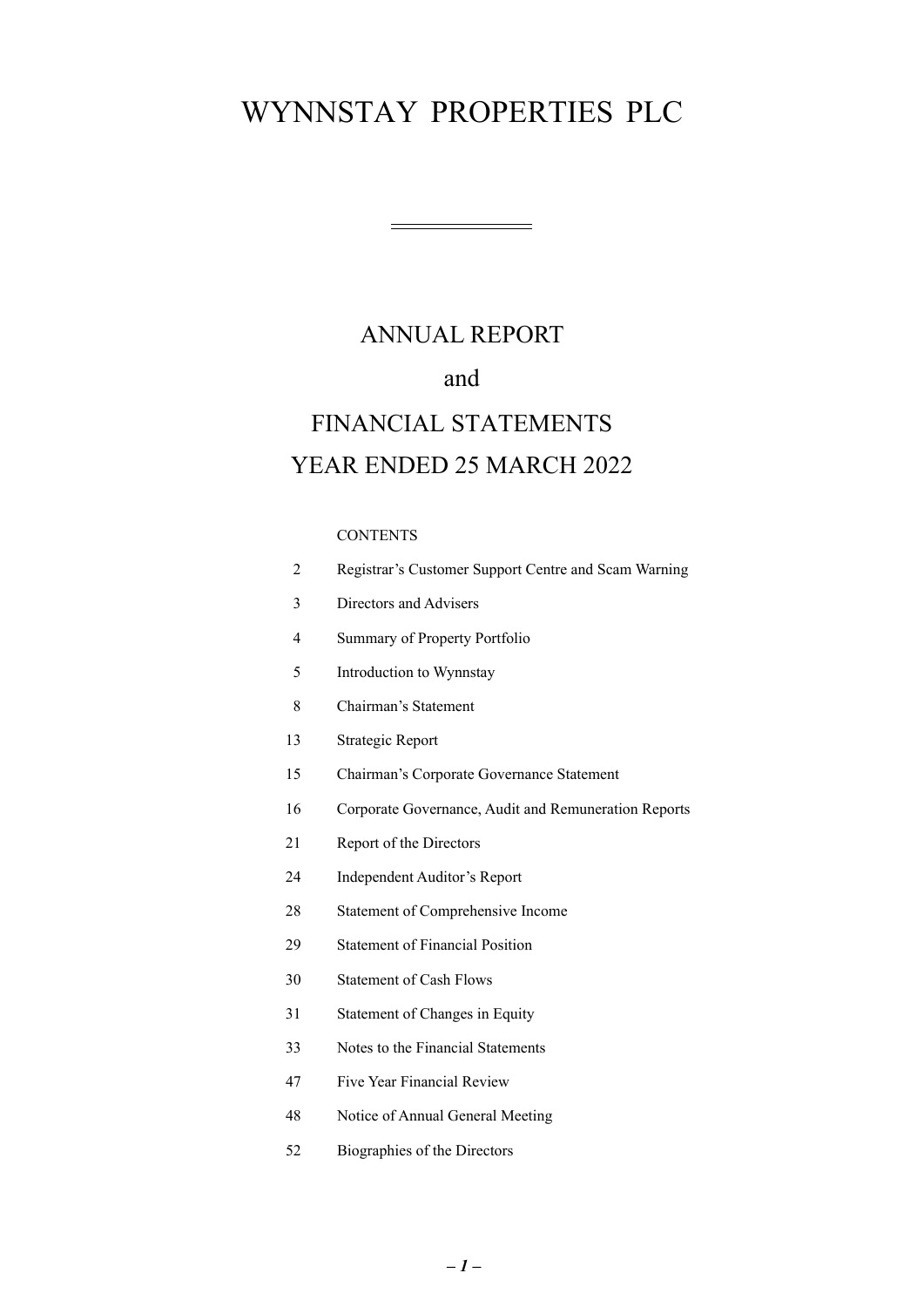## **REGISTRAR'S CUSTOMER SUPPORT CENTRE**

<span id="page-2-0"></span>Shareholders can contact our Registrars, Link Group, through their Customer Support Centre which is available to answer any queries in relation to individual shareholdings:

**By phone:** UK – 0371 664 0391

Calls are charged at the standard geographic rate and will vary by provider. Calls outside the United Kingdom will be charged at the applicable international rate. Lines are open between 09:00 - 17:30. Monday to Friday excluding public holidays in England and Wales.

**By email:** shareholderenquiries@linkgroup.co.uk

**By post:** Link Group, 10th Floor, Central Square, 29 Wellington Street, Leeds LS1 4DL.

## **WARNING: UNSOLICITED APPROACHES FOR SHARES BOILER ROOM SCAMS**

According to reports, these scams continue to increase in number, sophistication of approach and apparent credibility.

"Boiler Room Scams" involve unsolicited phone calls, emails or correspondence, commonly concerning investments and often mentioning the names of individual companies like Wynnstay. Typically, the scammers will claim to be "brokers", "investment banks" or "law firms" representing a party with a holding that wishes to make a takeover offer and to buy shares at prices much higher than market prices.

If the recipient engages, this usually leads to a request for shareholders to provide personal financial information, including bank details, or to pay money for documents or worthless securities. These approaches generally come from organisations based overseas or using false UK addresses or phone numbers routed from abroad. Even if a caller or communication may sound or appear credible, the purpose is usually fraudulent: to obtain either personal information or money, or both. Approaches can be persistent and persuasive unless they are immediately declined.

Shareholders should continue to be vigilant about any such approaches. There is nothing that Wynnstay can do to deter or stop them, or the use by callers of our name or details of shareholdings. On Wynnstay's website (www.wynnstayproperties.co.uk), shareholders will also find a warning and a link to other information about unsolicited approaches regarding shares on the Financial Conduct Authority's website (https://www.fca.org. uk/scamsmart).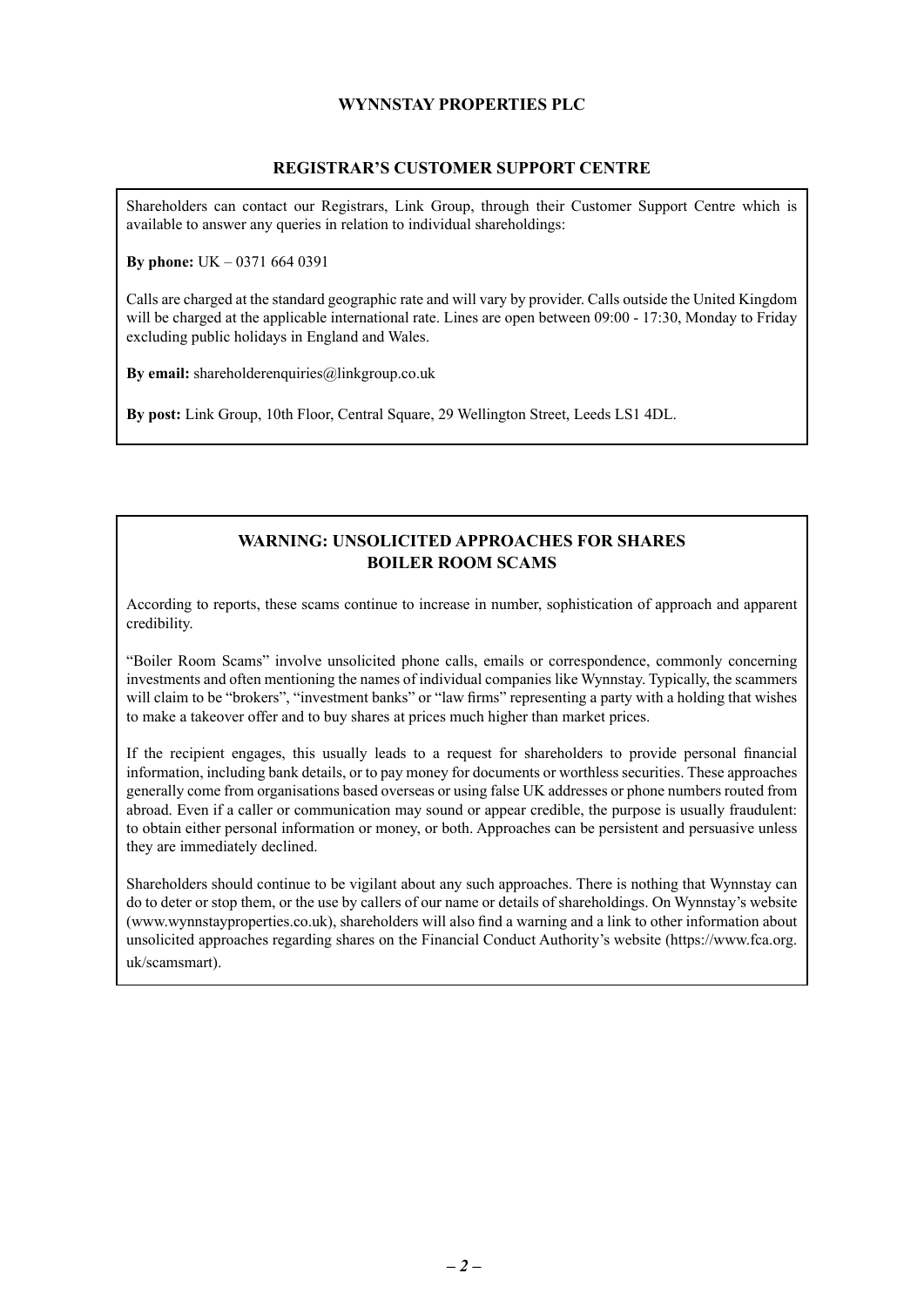<span id="page-3-0"></span>Company incorporated in England and Wales Registered number: 00022473

## **DIRECTORS**

## P.G.H. COLLINS C.B.E. *(Non-Executive Chairman)*

C.P. WILLIAMS, B.Sc., M.B.A., M.R.I.C.S. *(Managing Director)*

> C.H. DELEVINGNE *(Non-Executive Director)*

P. MATHER B.Sc., F.R.I.C.S. *(Non-Executive Director)*

C. M. TOLHURST, B.Sc., M.R.I.C.S., C.G.P. *(Non-Executive Director and Senior Independent Director)*

**REGISTERED OFFICE** Hamilton House, Mabledon Place, London WC1H 9BB

#### **AUDITORS**

CLA EVELYN PARTNERS LIMITED (formerly Nexia Smith & Williamson) Cumberland House, 15-17 Cumberland Place, Southampton, SO15 2BG

#### **SOLICITORS**

FIELDFISHER LLP Riverbank House, 2 Swan Lane, London EC4R 3TT

**NOMINATED ADVISER & BROKER**

W H IRELAND LIMITED 24 Martin Lane, London EC4R 0DR

#### **VALUERS**

BNP PARIBAS REAL ESTATE ADVISORY & PROPERTY MANAGEMENT UK LIMITED 5 Aldermanbury Square, London EC2V 7BP

#### **REGISTRARS**

LINK GROUP 65 Gresham Street, London EC2V 7NQ

## **BANKERS**

C. HOARE & CO. 37 Fleet Street, London EC4P 4DQ

HANDELSBANKEN PLC 5 Welbeck Street, London W1G 9YQ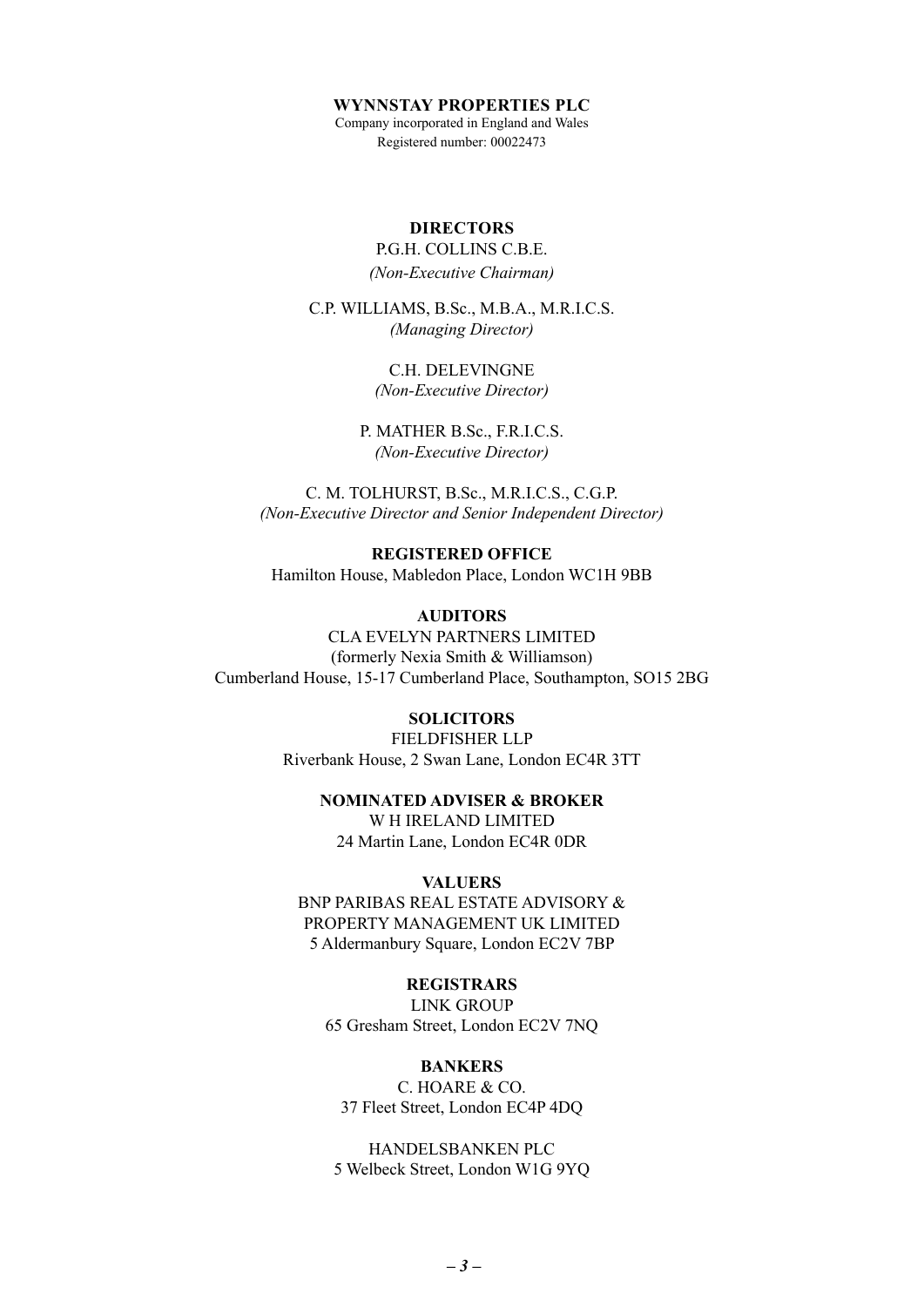## **SUMMARY OF PROPERTY PORTFOLIO AT 25 MARCH 2022**

<span id="page-4-0"></span>

| Aldershot         | Eastern Road                     | 1 Industrial Unit       |
|-------------------|----------------------------------|-------------------------|
| Aylesford         | Quarry Wood Industrial Estate    | 19 Industrial Units     |
| Cosham            | <b>High Street</b>               | Offices                 |
| Hailsham          | Crown Close Industrial Estate    | 7 Industrial Units      |
| Heathfield        | <b>Station Road</b>              | 5 Industrial Units      |
| Hertford          | Hertingfordbury Road             | 1 Industrial Unit       |
| Ipswich           | <b>Trinity Street</b>            | 5 Industrial Units      |
| Lewes             | <b>Brooks Road</b>               | 2 Industrial Units      |
| Lichfield         | 1-4 Prospect Drive               | 4 Industrial Units      |
| Liphook           | <b>Beaver Industrial Estate</b>  | 17 Industrial Units     |
| Liphook           | <b>Beaver Industrial Estate</b>  | Development Land        |
| Midhurst          | North Street                     | 1 Retail Unit           |
| Norwich           | <b>City Trading Estate</b>       | 6 Industrial Units      |
| Petersfield       | <b>Petersfield Business Park</b> | 6 Industrial Units      |
| Petersfield       | Petersfield Trade Park           | 3 Industrial Units      |
| Uckfield          | <b>Bell Lane</b>                 | 4 Industrial Units      |
| Weston-super-Mare | Phillips Road                    | 1 Retail Warehouse Unit |

Industrial Units includes Trade Counters. All properties are Freehold.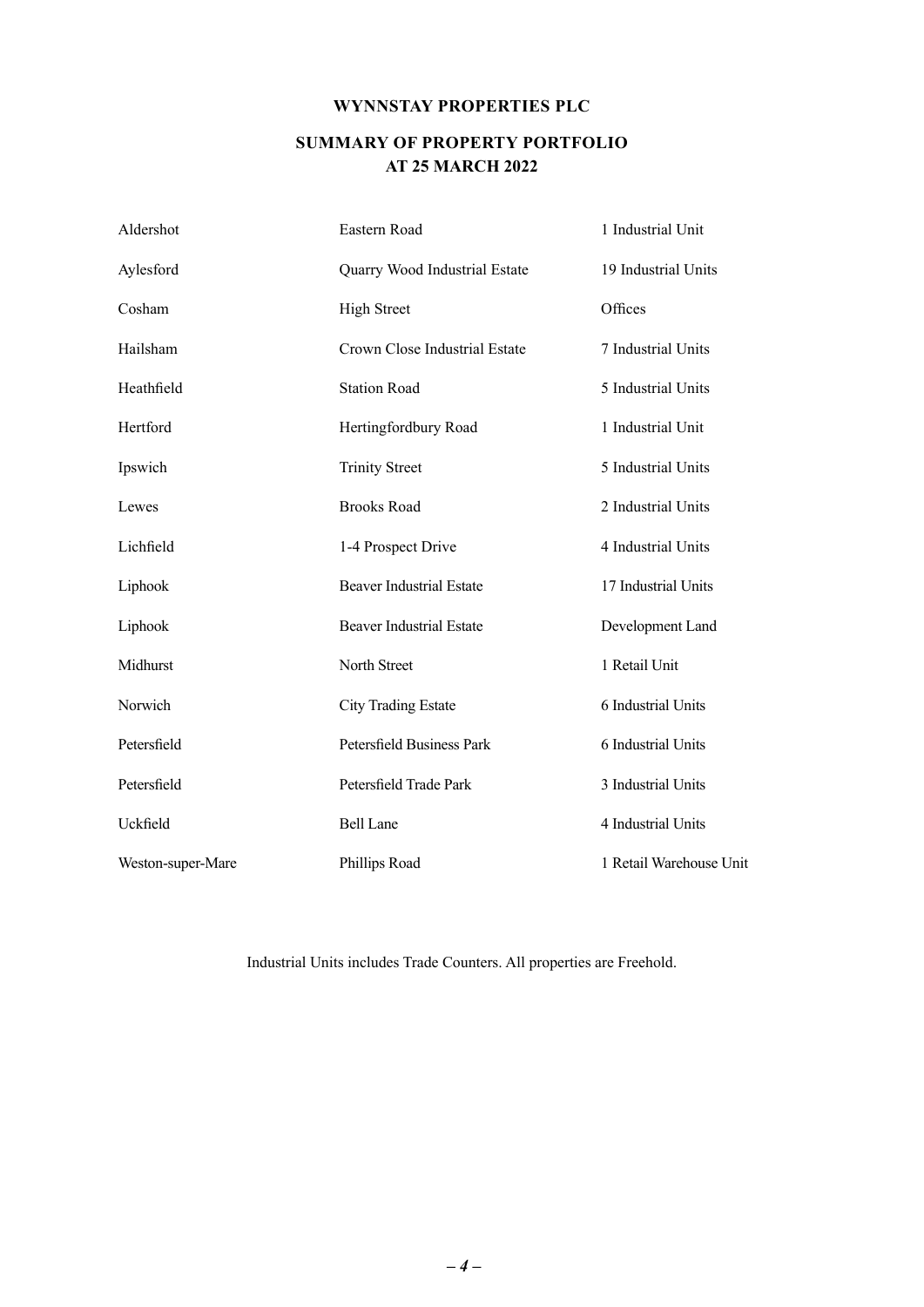## **INTRODUCTION TO WYNNSTAY**

#### <span id="page-5-0"></span>**A distinctive approach to commercial property investment primarily for private investors**

Wynnstay is an AIM listed property investment and development business. Its principal shareholders are private investors wishing to invest in a portfolio of good quality secondary commercial properties for medium to long-term capital and income growth. The portfolio is currently focused on industrial, including trade counter, units.

#### **Strategy**

Wynnstay aims to achieve capital appreciation and generate rising dividend income for shareholders from a diversified and resilient commercial property portfolio in Central and Southern England, with diversity and resilience being reflected in the location, number and nature of the properties, and the mix of lease terms, tenants and uses.

For location, the focus is on areas where there is strong occupational demand. While many tenants have been in occupation for a considerable time, where a tenant leaves, voids can be managed and relettings can be achieved.

The majority of properties are multi-let, resulting in a number of individual tenancies in most locations, reducing exposure to any single tenant and risk of loss of rental income in the case of defaults and voids.

Leases are mainly for terms of five years or more with relatively few short-term agreements (two years or less), and usually with upward only rent reviews based on market rates. Flexibility in addressing tenant needs and requirements generally mean that the terms agreed result in a mutually beneficial outcome for both parties.

Tenants comprise a broad spread of occupiers, also reducing risk exposure: national and local government, international businesses, national trading chains and regional and local businesses. Uses include manufacturing and services; storage and distribution; and trade counter and out-of-town retail.

Active direct management and close engagement and constructive business relationships with tenants, together with refurbishment and selective development over time, underpin capital value and increase income.

#### **Managed for shareholders**

The portfolio is directly, rather than externally, managed. Finance and administrative operations are largely outsourced to external providers to meet specific needs. All report to the Board, the majority of whom are nonexecutive directors.

Management remuneration comprises salary and, where appropriate, a cash bonus. Wynnstay does not offer incentive schemes, such as share plans, share options or share bonuses.

As a result both management and the Board are focused on Wynnstay's performance for the benefit of shareholders, operational costs are closely controlled and dilution of shareholders' investment and potential conflicts of interest are minimised.

#### **Incremental growth**

The portfolio has been built incrementally, with opportunities being taken to dispose of assets as and when the time is appropriate and to reinvest in assets that offer better long-term returns.

This is achieved gradually over time, without the need for deal-driven activity in pursuit of corporate or portfolio expansion.

#### **Funding**

Wynnstay adopts a prudent, pragmatic approach to funding. Investments are funded in part by retained profits and recycling capital receipts from disposals and in part from borrowings, the majority at a fixed rate and held at a modest loan-to-value level, from an experienced and supportive property lender. This provides security at times of uncertainty in debt markets.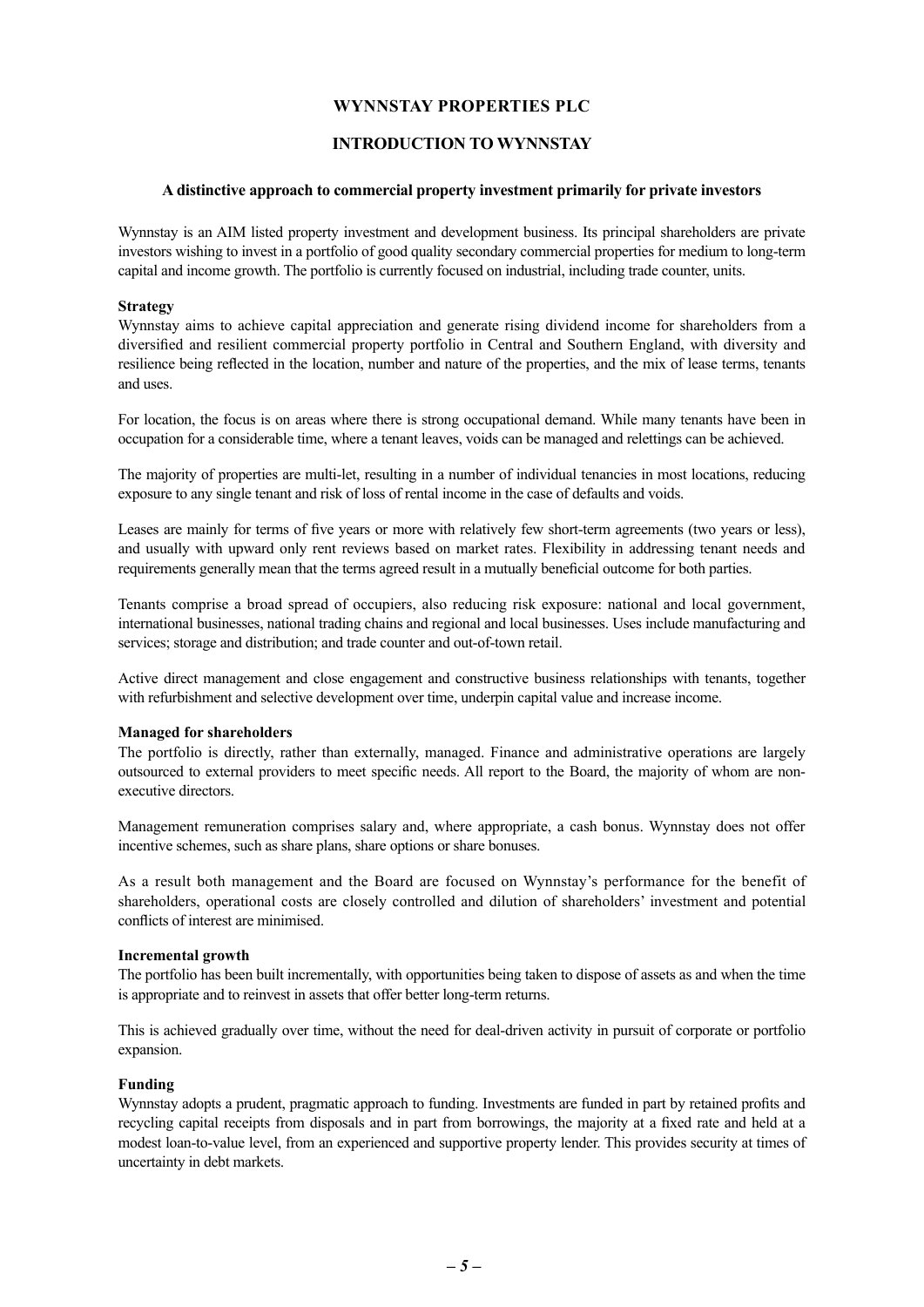#### **INTRODUCTION TO WYNNSTAY (continued)**

#### **Valuation**

Properties are valued on a cautious basis, based upon professional advice from expert external valuers, recognising that commercial property is a cyclical market that can exhibit significant upward and downward movements over time and that steadiness and progression are most likely to be in shareholders' interests.

#### **Wynnstay on AIM**

Wynnstay's shares were quoted on its AIM introduction in 1995 at a mid-market price of 150p. On the day prior to the approval of this report, the mid-market price was 660p, an increase of 340%. The dividend paid in 1995 was 4p per share. The dividend paid for the current year will be 22.5p per share, an increase of 462%.

#### **Performance**

Wynnstay's distinctive approach has delivered on its strategy over both the medium and long term. Shareholders have benefitted from substantial increases in net asset value per share and dividends as the portfolio and its management have delivered strong results.

#### **Corporate Performance**

| <b>Year Ended 25 March</b>       | Increase<br>2018-2022 | 2022              | 2021              | 2020             | 2019              | 2018             |
|----------------------------------|-----------------------|-------------------|-------------------|------------------|-------------------|------------------|
|                                  |                       | pence             | pence             | pence            | pence             | pence            |
| <b>Net Asset Value per share</b> | 44.6%                 | 1,090p            | 911 <sub>p</sub>  | 792 <sub>p</sub> | 807p              | 754 <sub>p</sub> |
|                                  |                       |                   |                   |                  |                   |                  |
| Dividends per share              | 28.6%                 | 22.5 <sub>p</sub> | 21.0 <sub>p</sub> | 15.0p            | 19.0 <sub>p</sub> | 17.5p            |

#### **Portfolio Performance**

| <b>Year Ended 25 March</b>                | <b>Increase</b><br>2018-2022 | 2022          | 2021           | 2020          | 2019          | 2018                        |
|-------------------------------------------|------------------------------|---------------|----------------|---------------|---------------|-----------------------------|
|                                           |                              | £'000         | $\pounds$ '000 | £'000         | £'000         | $\pmb{\pounds}^{\prime}000$ |
| <b>Property Income</b>                    | 5.8%                         | 2,308         | 2,438          | 2,271         | 2,216         | 2,182                       |
|                                           |                              |               |                |               |               |                             |
| <b>Rental Income</b>                      | 3.2%                         | 2,252         | 2,140          | 2,271         | 2,216         | 2,182                       |
| <b>Portfolio Value</b>                    | 29.6%                        | 38,975        | 34,005         | 34,260        | 35,095        | 30,070                      |
|                                           |                              | $\frac{6}{6}$ | $\frac{0}{0}$  | $\frac{0}{0}$ | $\frac{0}{0}$ | $\frac{0}{0}$               |
| Loan-to-value ratio                       |                              | 25.5%         | 29.4%          | 36.5%         | 35.6%         | 34.1%                       |
| <b>Gearing ratio</b>                      |                              | 21.8%         | 32.4%          | 52.2%         | 52.7%         | 43.1%                       |
| Occupancy at year-end                     |                              | 100%          | 99%            | 94%           | 100%          | 100%                        |
| <b>Rent Collection for year</b>           |                              | 100%          | $99\%*$        | 100%          | $100\%$       | 100%                        |
| <b>Operating Costs/Income</b>             |                              | 32.0%         | 34.8%          | 30.3%         | 28.2%         | 30.6%                       |
| <b>Operating Costs/Portfolio</b><br>Value |                              | 1.9%          | 2.5%           | 2.0%          | 1.8%          | 2.2%                        |
|                                           |                              |               |                |               |               |                             |
|                                           |                              | vears         | years          | years         | years         | years                       |
| Weighted average<br>unexpired lease term: |                              |               |                |               |               |                             |
| - to lease break                          |                              | 3.0           | 2.8            | 3.6           | 2.8           | 3.1                         |
| - to lease expiry                         |                              | 4.4           | 4.5            | 4.8           | 4.2           | 4.1                         |

\* Excludes rent concessions of £29,000 granted to tenants as a result of the Covid-19 pandemic.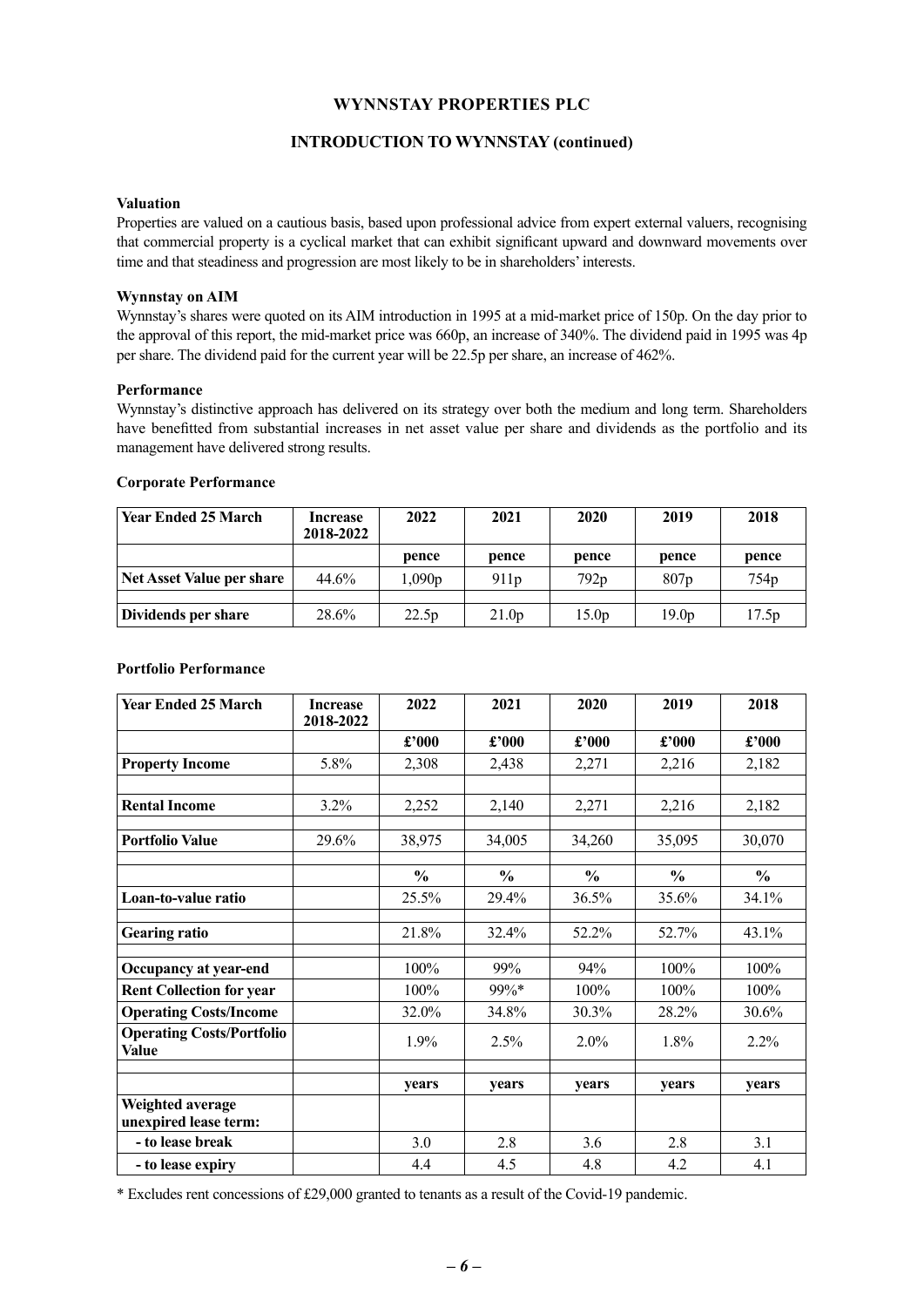#### **INTRODUCTION TO WYNNSTAY (continued)**

#### **Share Price Performance**

Although Wynnstay is quoted on AIM, and therefore is not a constituent of the FTSE 350 Real Estate Investment Trusts Index, the index contains a good cross-section of quoted property companies of various forms, all much larger than Wynnstay. Wynnstay's share price relative to the FTSE 350 Real Estate Investment Trusts Index is shown in the chart below. Wynnstay's share price has substantially outperformed the index over the ten-year period.

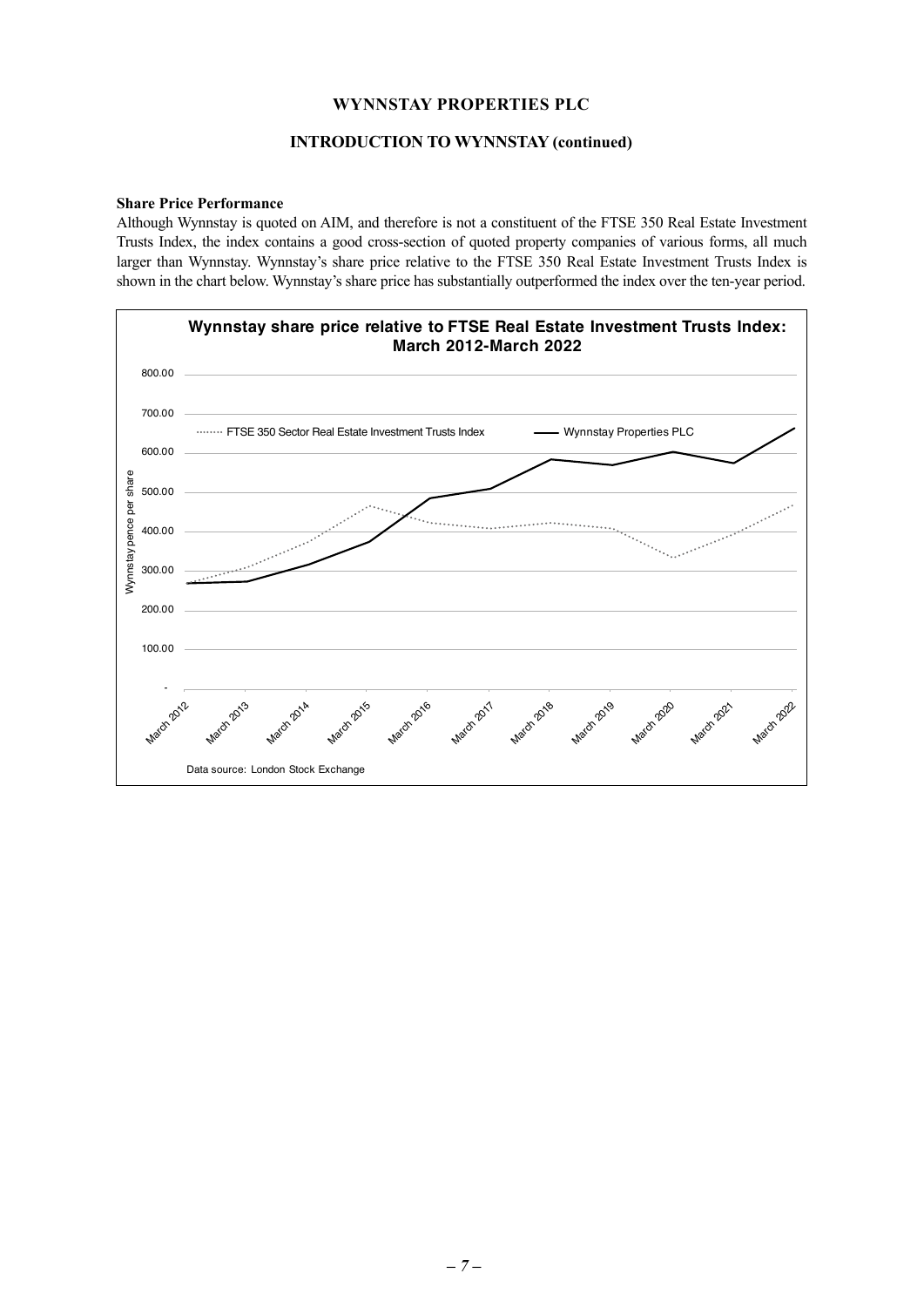#### **CHAIRMAN'S STATEMENT**

<span id="page-8-0"></span>I am delighted to report on another highly successful year and excellent financial performance for Wynnstay shareholders.

Before my usual commentary on the year, I would like to draw shareholders' attention to the new section in the Annual Report that precedes this statement. This Introduction to Wynnstay describes Wynnstay's distinctive approach to commercial property investment primarily for private shareholders and provides information both on the Company's performance and its share price performance over time. I will explain the reasons for this new section later and I hope that shareholders will find it informative.

Returning now to the past year, Wynnstay's financial performance is summarised in the following overview table.

#### **Overview of financial performance**

|                                          | Change    | 2022               | 2021              |
|------------------------------------------|-----------|--------------------|-------------------|
| • Rental Income                          | $5.2\%$   | £2,252,000         | £2,140,000        |
| • Net Property Income                    | $(1.3\%)$ | £1,569,000         | £1,590,000        |
| • Operating Income                       | 70.0%     | £7,581,000         | £4,459,000        |
| • Income before Taxation                 | 77.9%     | £7,202,000         | £4,048,000        |
| • Earnings per share                     | $48.3\%$  | 199.8p             | 134.7p            |
| • Dividends per share, paid and proposed | $7.1\%$   | 22.5p              | 21.0 <sub>p</sub> |
| • Net asset value per share              | $19.3\%$  | 1,090 <sub>p</sub> | 911 <sub>p</sub>  |
| • Loan to value ratio                    |           | 25.5%              | 29.4%             |
| • Gearing ratio                          |           | 21.8%              | 32.4%             |

#### **Portfolio**

Rental income increased by 5.2% to £2,252,000 compared to the prior year (2021: £2,140,000).

In addition to rents, income in the form of dilapidations from outgoing tenants and other property related receipts of £56,000 was received. This income is lower than the prior year (2021: £298,000), which reflected other receipts over an extended period as explained in last year's Annual Report.

As in previous years there has been extensive property management activity within the portfolio leading to positive outcomes on various lease renewals, rent reviews and new lettings. The portfolio currently comprises 77 tenancies in 83 premises at 15 separate locations. The principal focus during this year has been at Beaver Industrial Estate at Liphook and on the completion and letting of our development at Petersfield.

At Liphook, the main highlights were the refurbishment and letting of one unit to a longstanding tenant of other units on the estate. The tenant also extended the lease of the other units they occupy as part of the transaction. The medium-term letting of two other recently vacated units together with the adjacent development site for use as associated storage space for an infrastructure project were also completed. The lettings of all three units were at significantly higher rents to those previously received. In addition, we completed the renewal of leases on five other units at Liphook.

At Petersfield, our development of Parkers Trade Park 2 was completed within budget and with only a slight delay to the project plan. This delay resulted from difficulties experienced by our contractor in obtaining materials and from construction workers being absent as a result of Covid, both being common problems experienced within the construction industry. The lettings of two of the three attractive modern units to Screwfix and Toolstation were completed in early December 2021 and the third letting to Easy Bathrooms was completed in early February 2022. The three tenants completed their fitting out promptly and have been trading for some months. The property will become fully income-producing in the current financial year on expiry of initial rent-free periods and is a substantial positive addition to our portfolio.

At our largest asset, Quarry Wood Industrial Estate at Aylesford, we were able to build on the successful activities on which I reported last year. Here we let one unit to a new tenant at an increased rent without any void period or rentfree period being granted and also completed two lease renewals.

Elsewhere in the portfolio we completed lease renewals or lease extensions at Lichfield, Norwich and Heathfield and welcomed a new tenant at Lewes.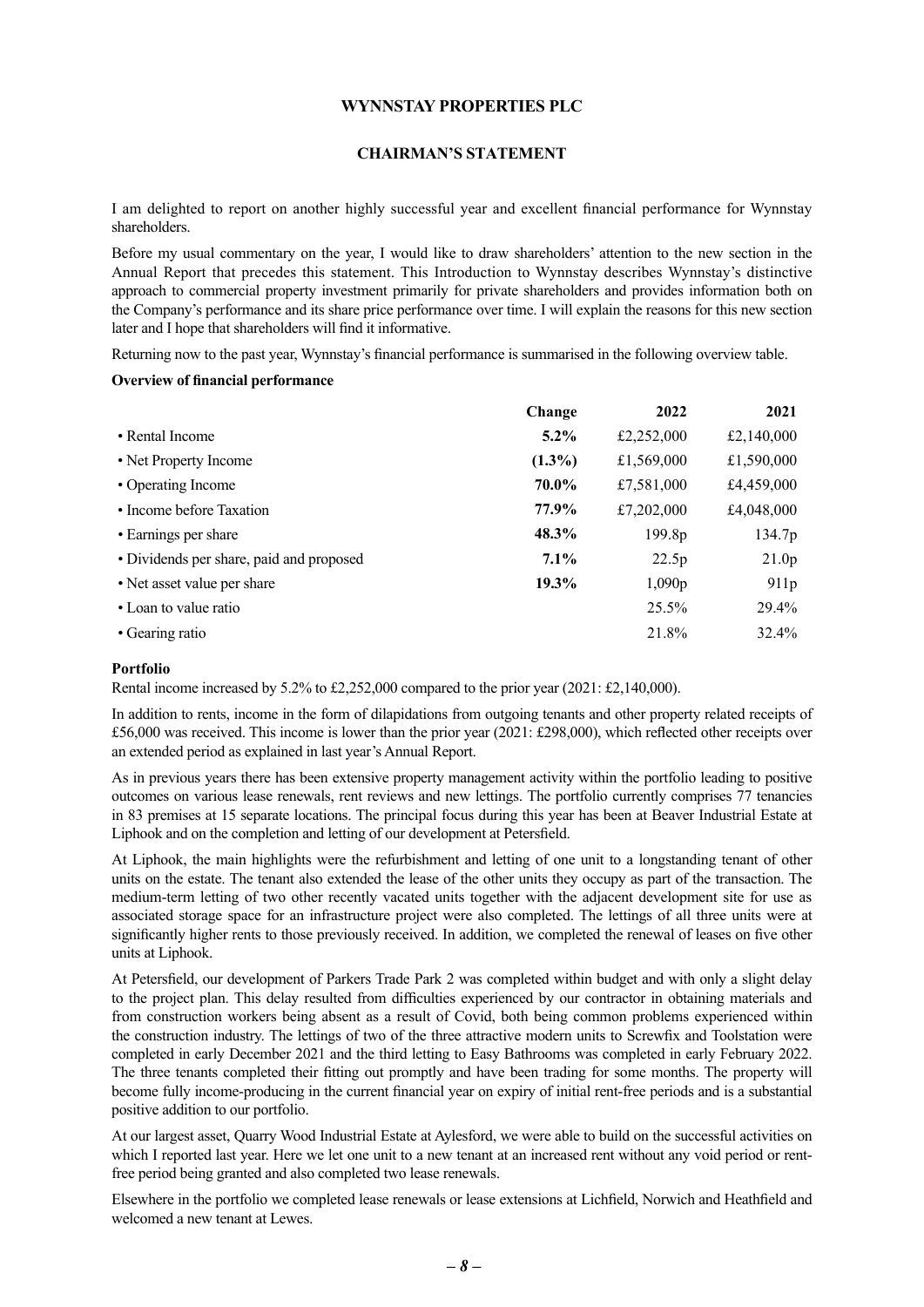#### **CHAIRMAN'S STATEMENT (continued)**

As reported at the half-year, the tenant of our office building at Surbiton decided not to renew the lease. Although the longstanding tenant undertook the dilapidations required under the lease, it was clear that the property would require substantial further updating and refitting to meet the latest standards. As a consequence we marketed the property for both sale as well as to rent. I am pleased to report that we were able to secure a sale, which completed within a few weeks of the property being vacated, at a price of £2.65 million. This resulted in a gross profit of £150,000 and a net profit of £125,000 after sales costs and taxation, compared to the book value in our 2021 accounts.

At the end of the year, the portfolio was 100% let and there were no arrears or bad debts.

The successful outcome from management activities during the year is reflected positively in the annual revaluation of the portfolio discussed in the following section.

#### **Portfolio Valuation**

Our Independent Valuers, BNP Paribas Real Estate, undertook the annual revaluation as at 25 March 2022 valuing the Company's portfolio at £38,975,000. This represents a 23.7% increase of £7,470,000 on the valuation as at 25 March 2021, adjusted for the sale of St James House, Surbiton. During the year capitalised development costs of £1,583,000 were incurred to complete the construction of Parkers Trade Park 2 at Petersfield.

Significant factors in the increase in the portfolio valuation this year are the inclusion of the completed development at Petersfield, now valued substantially above our total development costs, the impact of increased rents, new or extended leases in the portfolio negotiated over the year and higher values being realised for comparable industrial property assets reflecting the strength of the market for this type of investment.

The annual valuation is undertaken under accounting standards for use in our financial statements in accordance with RICS Global Standards and values each property as a separate asset on the basis of a sale of that property in the open market. Therefore the valuation does not take account of any additional value that might be realised if the portfolio were to be offered on the open market or any other special factors that may be relevant in the case of individual potential purchasers, such as sales to other property investors, existing tenants or adjoining owners.

#### **Profits and Costs**

Profits for the year are represented in the three net income lines of our Statement of Comprehensive Income.

Net property income, before the fair value adjustment of investment properties, property sales and taxation, for the year was similar to the previous year at £1,569,000 (2021: £1,590,000).

Operating income after the fair value adjustment and property sales before taxation rose to £7,581,000 (2021: £4,459,000).

The combined result is income before taxation for the year of £7,202,000 (2021: £4,048,000).

Our policy of exercising tight control over administrative costs has continued to be effective. Property costs were significantly lower than in the prior year at £125,000 (2021: £255,000) as we did not incur either substantial void costs or refurbishment expenditure prior to relettings.

#### **Finance, Borrowings and Gearing**

At the year-end, we held cash of £3.5 million (2021: £2.0 million), our borrowings were unchanged at £10.0 million (2021: £10.0 million) and net gearing was 21.8% (2021: 32.4.%).

Our cash position remained positive throughout the year, although fluctuating, as costs were incurred on the Petersfield development and the proceeds of sale of the Surbiton property were received towards the end of the year. The substantial reduction in net gearing reflects our cash position, the positive result of the annual revaluation and the sale of the Surbiton property.

As anticipated in last year's Annual Report, in December 2021 we drew down under our new five year £10 million facility with Handelsbanken PLC and were able to fix the interest rate at 3.61%, slightly above the rate under the previous facility (2021: 3.35%). In addition, in December 2021 we completed the refinancing of our Revolving Credit Facility at an increased limit of £5 million (2021: £3.5 million).

Hence at the year end Wynnstay had a very healthy financial position. In addition to our available cash balance and positive cash flow from our property activities, our £5m revolving credit facility remained undrawn.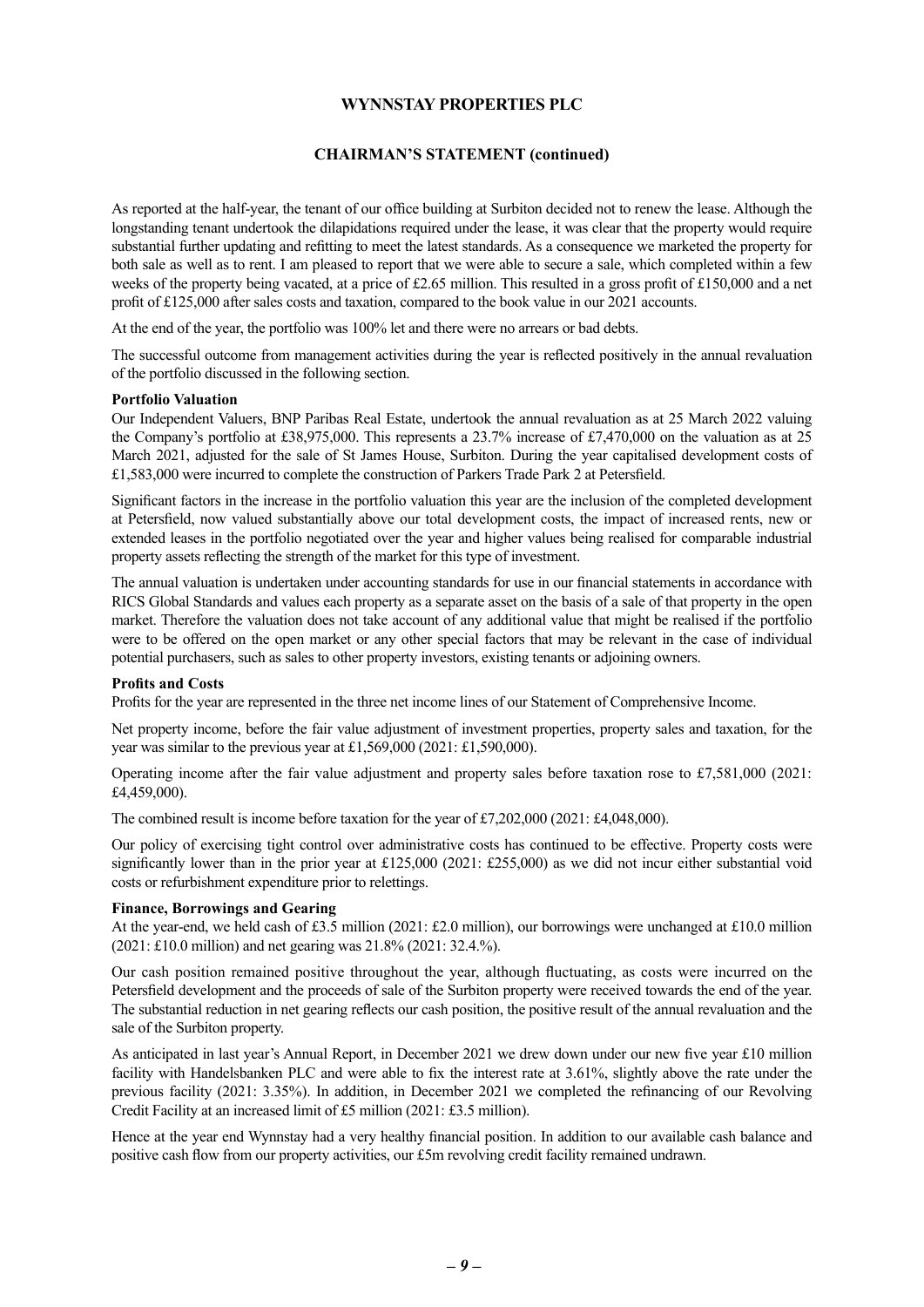#### **CHAIRMAN'S STATEMENT (continued)**

#### **Dividend**

Over recent years we have sought to pursue a progressive dividend policy that aims to provide shareholders with a rising income commensurate with Wynnstay's underlying growth and finances.

In the light of the excellent results for the year, the Board recommends a final dividend of 14.0p per share (2021: 13.0p). An interim dividend of 8.5p per share (2021: 8.0p) was paid in December 2021. Hence, the total dividend for this year of 22.5p per share (2021: 21.5p) represents an increase of 7.1% on the prior year.

Over the past five years, dividends have increased by 28.6% from 17.5p to 22.5p.

Subject to shareholder approval, the final dividend will be paid on 27 July 2022 to shareholders on the register at the close of business on 1 July 2022.

#### **Appointment of new Auditors and Nominated Advisers**

As reported at the half-year, we have appointed Nexia Smith & Williamson as our new auditors and WH Ireland Limited as our Nominated Adviser and Corporate Broker.

With these financial statements, Nexia Smith & Williamson have completed their first audit and I am pleased to report that the audit was well planned, progressed very smoothly and was completed in accordance with the agreed timetable and at lower cost than last year. Nexia Smith & Williamson have subsequently changed their name to CLA Evelyn Partners Limited and are referred to as CLA Evelyn Partners Limited throughout the remainder of this report. Shareholders will be invited to approve the reappointment of CLA Evelyn Partners Limited at the Annual General Meeting.

We have established an excellent working relationship with our new nominated advisers, WH Ireland Limited, who have provided significant initial advice and guidance to us in the past few months.

#### **Shareholder Matters**

In last year's statement I noted that we were aware that the liquidity in the market for Wynnstay shares can be relatively thin, with only small volumes being traded and involving large spreads (the difference between the bid and offer prices). I indicated that we would be reviewing ways in which this issue might be addressed and how the marketability of Wynnstay shares can be improved generally. I invited shareholders with views on this subject to express them and said that we also expected to engage with our shareholder base directly to seek opinions.

As reported in November, we engaged with a number of shareholders, large and small, on an informal basis, over the summer and autumn and intended to continue this process and that we would reflect further on the position over the following months and discuss with WH Ireland Limited, what steps, if any, it might be appropriate to consider. Every shareholder will have their own reasons for buying, selling or continuing to hold investments, including Wynnstay shares, and these reasons will change from time to time according to their personal circumstances.

As a quoted company Wynnstay has a small, and rather unusual, share register on which there are under 250 accounts, a significant number of which are connected through family relationships. Shareholders are private investors rather than funds or institutions and, in the main, are long-term holders. A number of holdings have been in the same families for a long time, in some cases since the Company's formation in 1886, passing from generation to generation. As these holders tend not to sell shares, although they may occasionally either sell or acquire further shares, they do not necessarily see liquidity and marketability of Wynnstay shares as an issue. These long-term investors provide stability and continuity within the shareholder base.

One consequence of this share register structure is that the volume and proportion of Wynnstay shares traded in the market is less than for many quoted companies where share registers are larger and holdings are more dispersed. Fewer Wynnstay shares tend to be available to trade and then only usually in modest quantities. At times this can create frustration among investors seeking to buy shares, whether for the first time or to add to their holdings. Frustration may also arise from the size of the "spread" and the high discount to net asset value of the share price. However both these features also arise in other, much larger, quoted property companies. Some new investors may also be deterred from a holding in Wynnstay in case it cannot easily be realised in the future, if and when the need arises.

The Board has concluded that there are four actions that would assist in improving the liquidity and marketability of Wynnstay shares.

First, to provide existing and potential investors with further succinct information on Wynnstay, its business and performance. This is now provided in the Introduction to Wynnstay at the beginning of this report on pages 5 to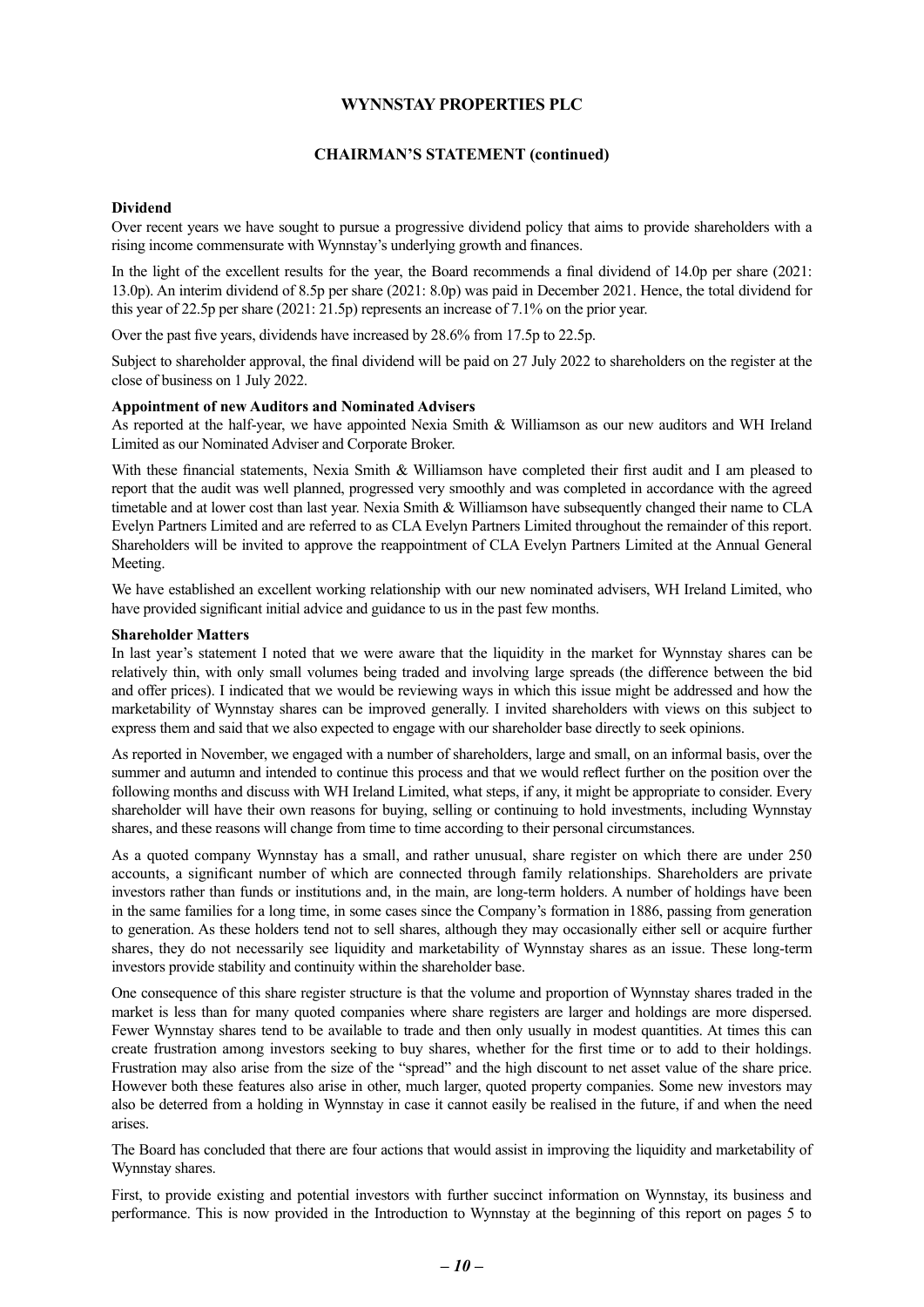#### **CHAIRMAN'S STATEMENT (continued)**

7 which describes Wynnstay's distinctive approach as a small quoted specialist property company with a private investor shareholder base.

Secondly, to demonstrate Wynnstay has performed well for its investors, both against its objectives and relative to other quoted property companies, in the medium to long-term. The tables and chart set out at the beginning of this report on pages 6 to 7 show Wynnstay's corporate and property portfolio performance over five years as well as the performance of its share price compared to the FTSE 350 Real Estate Investment Trusts Index over the past ten years. The Company specific information demonstrates, in the Board's view, the benefits of Wynnstay's distinctive approach and the share price comparison shows that Wynnstay's share price has substantially outperformed the quoted property company market in the long-term.

Thirdly, in the light of the generally limited market in the Company's shares on AIM and the discount of the share price to declared net asset value per share, which has typically been up to 25% in recent years, it is important for all shareholders that the Company has an authority to purchase its own shares. This is so that the Company can act as a purchaser in the market where it is appropriate, and in the interests of shareholders generally, to do so. Other quoted property and investment companies, as well as other quoted companies, use share buybacks on a routine basis to enhance earnings and net asset value per share. Where shares are bought back dividends cease to be payable, thus conserving cash in the business and benefitting continuing shareholders; and the shares bought back can either be cancelled or can be held in treasury for reissue.

The Board considers that in appropriate circumstances the purchase by the Company of its own shares would represent a good use of its available cash resources, and, by increasing earnings and net asset value per share, would assist in maximising shareholder value. The present intention would be to hold any shares bought back in treasury so that they are available for reissue where there is market demand for shares or to facilitate individual property acquisitions.

Fourthly, the Board considers that it would also assist in Wynnstay's future development if authority continued to be granted by shareholders to issue a limited number of shares without first offering them to existing shareholders. If the authority is used, it would give Wynnstay flexibility, for instance, to issue shares for small fundraisings which might support a larger acquisition and allow the issue of shares as part consideration on individual property acquisitions to vendors, where the vendors wish to retain in interest in a broader portfolio of assets in a quoted company. Bringing in new investors with an interest in commercial property and in Wynnstay's distinctive approach to the share register would broaden the shareholder base and support its future development.

#### **Authority to buy back shares through market purchases**

Shareholders last granted authority to the Board for the Company to buy back shares through market purchases over ten years ago. This resulted in the purchase of 443,500 shares in 2010. Authority to buy back shares was also granted in 2011. No shares were purchased under that authority and it has not been sought in following years.

Authority to buy back shares requires the approval by resolution of shareholders, other than those who hold or are part of a Concert Party holding more than 30% of the shares and following a recommendation of the Independent Directors. As I, and my immediate family, have substantial holdings and have been deemed by the Takeover Panel to be members of a Concert Party, we cannot participate in the vote on any resolution put to shareholders.

A circular approved by the Independent Directors explaining and seeking approval of the proposed authority to make market purchases of the Company's shares and of an exemption under Rule 9 of the City Code on Takeovers and Mergers is being issued to shareholders.

#### **Authority to issue shares without pre-emption rights**

For a number of years at Annual General Meetings, Shareholders have granted authority to the Board to issue shares without first offering them to existing shareholders. This authority has been limited to 5% of the issued share capital. As explained above, the Board considers that there may be situations in relation to the future acquisition of properties, where the authority may continue to be useful. Hence, we are again seeking shareholder approval of a resolution at the AGM to enable this.

#### **Outlook**

After emerging from the difficulties created by four years of uncertainty resulting from the UK leaving the European Union followed by nearly two years of the Covid-19 pandemic we are now faced with the prospect of a war in Europe and trade disruption arising from the Russian invasion of Ukraine. Inflation is rising sharply in the UK, putting real pressure on business costs and household incomes with consequent potential impacts on the economy.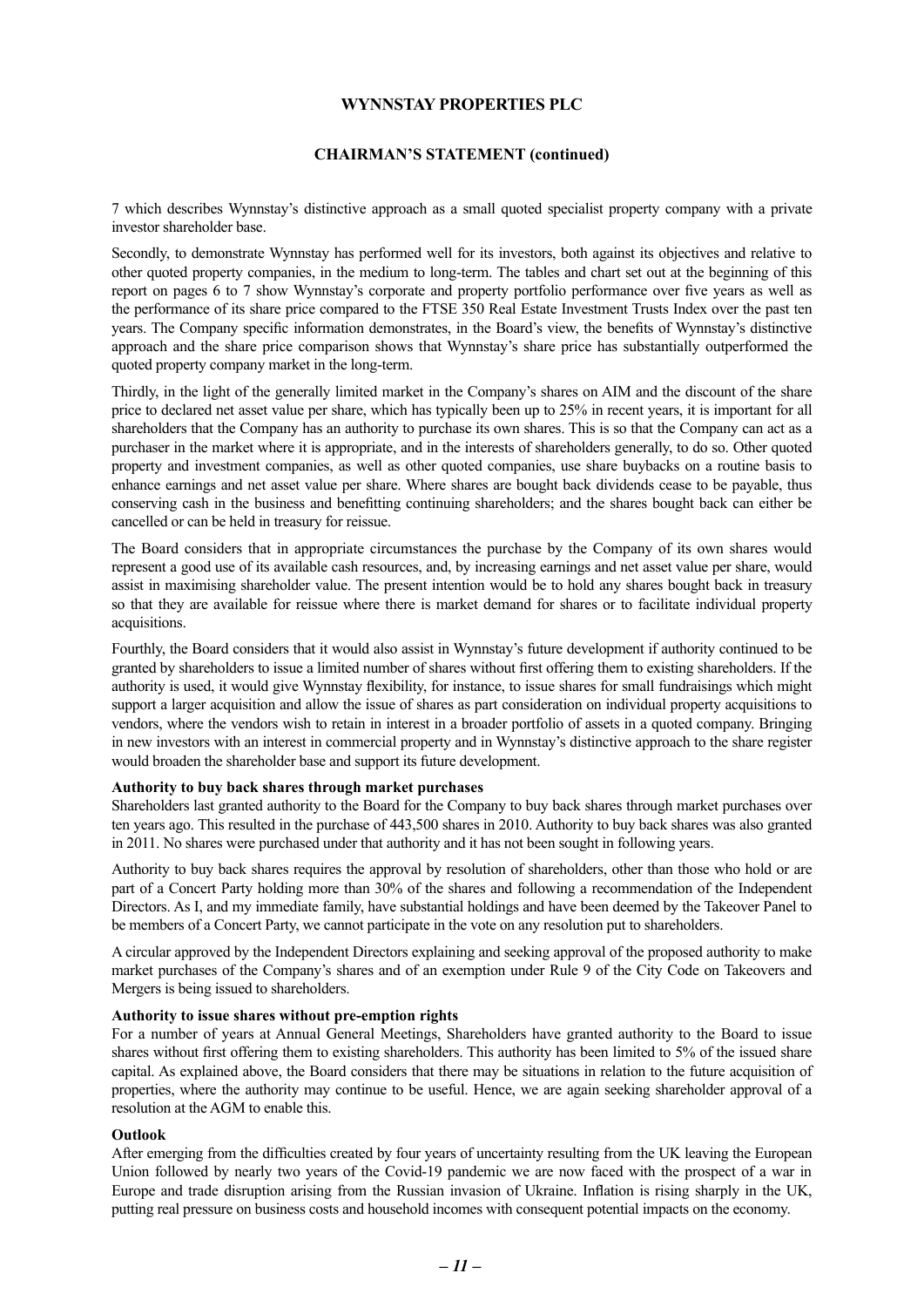#### **CHAIRMAN'S STATEMENT (continued)**

The Board considers that Wynnstay has entered this further period of uncertainty in a very healthy position. We have an excellent property portfolio which should continue to grow unless there is significant disruption caused by external events beyond our control or the UK economy suffers a significant downturn which affects the ability or willingness of businesses to invest or of consumers to spend. Government measures to support business and assist consumers in addressing the challenges will be vital.

The Board is encouraged by the progress that has been made over recent years in continuing to improve the quality and value of the assets in the portfolio. Shareholders should bear in mind that the commercial property market is cyclical and that asset values can move up and down over time as a result. On the other hand, Wynnstay has always adopted a cautious and realistic approach in valuing our assets and to the management and development of the business. As noted above, our annual revaluation is undertaken for accounting purposes and values our individual assets, not the portfolio as a whole.

#### **Colleagues and Advisers**

Our Managing Director, Paul Williams, and our finance and company secretarial colleagues have continued to work effectively to deliver for shareholders. I would like to thank them, as well as my colleagues on the Board and our professional advisers, for their support over the year.

In recognition of the excellent financial results for shareholders, the Board has determined that Paul Williams should receive a bonus for the financial year of £35,000.

#### **Shareholding Enquiries**

From time to time we receive enquiries from shareholders with questions about their shareholdings or about buying or selling Wynnstay shares or transferring them, typically to relatives.

All enquiries about shareholdings, including changes of address and bank details and about such transfers of shares, should be directed to our Registrars, Link Group, whose details are on page 2.

As regards buying or selling shares, this can be carried out by registering the holding online with our Registrars, Link Group, via their secure share portal www.signalshares.com, which also enables shareholdings to be managed quickly and easily. Shares can, of course, also be bought and sold in the usual way through a stockbroker or an online platform.

#### **Annual General Meeting**

The AGM provides an important and valued opportunity for the Board to engage with shareholders. For the last two years, it has not been possible to convene the meeting in the normal way due to the Covid-19 pandemic and, with great reluctance, we held our meeting with restricted attendance and urged shareholders to cast votes by proxy.

Now that the pandemic restrictions and measures are behind us, I am pleased to say that our AGM this year will be held at **2.30pm on Tuesday 19 July 2022 at the Royal Automobile Club, 89 Pall Mall, London SW1Y 5HS**. The Notice of Meeting is to be found at the end of this Annual Report.

The Annual General Meeting will be followed by a General Meeting for the purposes set out in the Notice of Meeting and the circular which accompany this report and have been mentioned above.

Shareholders who have registered for Link services online can also benefit from the ability to cast their proxy votes electronically, rather than by post. Shareholders not already registered for Link services online will need their investor code, which can be found on their share certificate or dividend tax voucher, in order to register.

To maximise shareholder engagement, shareholders who are unable to attend the AGM are encouraged to submit in writing those questions that they might have wished to ask in person at the meeting. Questions should be emailed to company.secretary@wynnstayproperties.co.uk at least 48 hours in advance of the AGM. You will receive a written response and, if there are common themes raised by a number of shareholders, we aim to provide a summary for all shareholders, grouping themes and topics together where appropriate, on the Company's website following the AGM.

Finally, on behalf of the Board, I would like to thank all shareholders in Wynnstay, whether they have held shares for many years or have recently acquired their shares, for demonstrating their confidence in the Company and its future.

Philip Collins *Chairman* 15 June 2022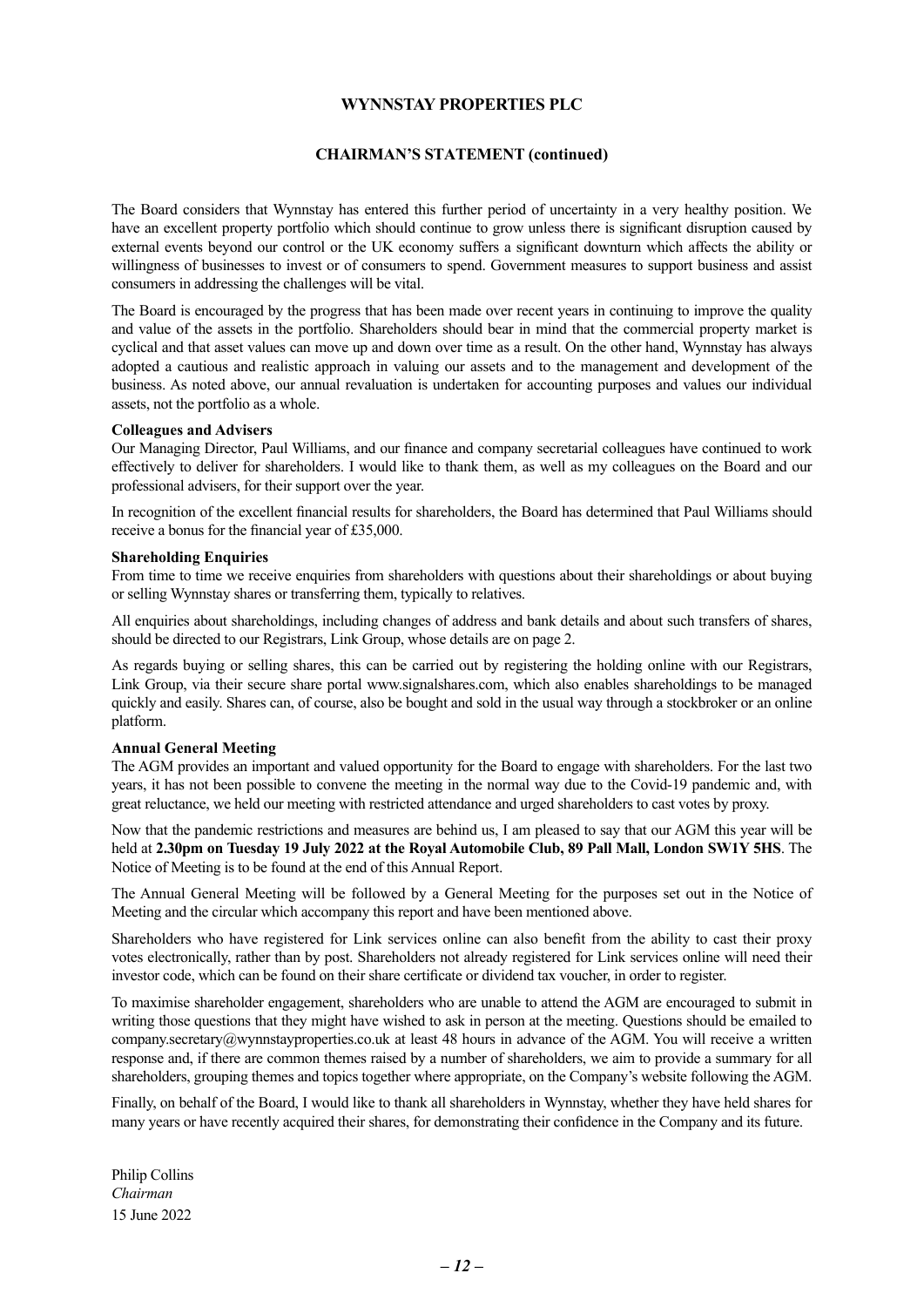#### **STRATEGIC REPORT 2022**

<span id="page-13-0"></span>The Directors present their Strategic Report for the year ended 25 March 2022.

Following the adoption by the Company of the Quoted Company Alliance Corporate Governance Code (the Code) certain matters required by the Code to be included in the Annual Report are now addressed in this report, the Directors' Report or the Corporate Governance Report with cross-references provided where appropriate. The three reports should be read together with the Introduction to Wynnstay, the Chairman's Statement and the additional information required by the Code published on the Company's website.

#### **Business, Business Model, Strategy and Future Development**

Wynnstay is a long-established, successful property investment and development company. Its business, business model, strategy and future development are described in the Introduction to Wynnstay and the Chairman's Statement on pages 5 to 12.

#### **Financial Objectives and Performance Indicators**

The key financial objectives for the Company are to achieve capital appreciation and generate rising dividend income for shareholders from a diversified and resilient commercial property portfolio as described in the Introduction to Wynnstay and the Chairman's Statement which also contain details of performance against selected indicators.

The Directors consider that the Company's performance against the indicators to be creditable. As a result of changes made to the portfolio, including disposals of two significant properties in the past two financial years and a development project, rental income has been relatively stable for a period while active management, close engagement with tenants and favourable market conditions have all contributed to the substantial increase in net asset value per share.

#### **Risks, Uncertainties and Effective Risk Management**

The principal risks and uncertainties are those associated with the commercial property market, which is cyclical by its nature and include changes in the supply and demand for space and investor demand for commercial property assets as well as the inherent risk of tenant failure. In the latter case, the Company seeks to reduce this risk by requiring the payment of rent deposits when considered appropriate and monitoring the income exposure to any tenant contributing more than 2% of total rental income on a quarterly basis.

Other risk factors include changes in legislation in respect of taxation and the obtaining of planning consents, as well as those associated with financing and treasury management including interest rate risk. The Company's financial risk management policies can be found at Note 19 of the financial statements.

In common with all other business activities, the Company is exposed to many of the usual risks and uncertainties arising from commercial, economic and political circumstances and events, as well as to unpredictable external shocks, such as the Covid pandemic and the invasion of Ukraine by Russia. Among the principal risks and uncertainties considered are:

- Significant potential income reduction and bad debts as tenants have difficulty in maintaining rent payments and potential voids within the portfolio arising from tenant failures, resulting in additional costs;
- Significant potential impacts on the economy and market sentiment generally capable of adversely affecting the commercial property market and commercial property values;
- Significant potential disruption to the businesses of letting agents, property professionals and the general services on which the business relies;
- Significant potential impacts of inflation on costs, of supply chain constraints for raw materials and construction products and of labour market constraints on any developments or works it may undertake.

The Company carefully vets prospective new tenants from a credit risk perspective. Bad debts are mitigated by close engagement with businesses within a diversified mix of tenants across the portfolio.

The Board monitors carefully its rental income receipts. The Company received all the rental income due for the financial year ended 25 March 2022 and the portfolio was 100 % let by rental value as at 25 March 2022.

The Board regularly reviews the portfolio, including feedback from engagement with tenants, in order to assess the risk of tenant failures.

#### **Directors' duty to promote the success of the Company under Section 172 Companies Act 2006**

The Strategic Report is required to include a statement that describes how the directors have had regard to the matters set out in section 172(1) (a) to (f) of the Companies Act 2006 when performing their duty under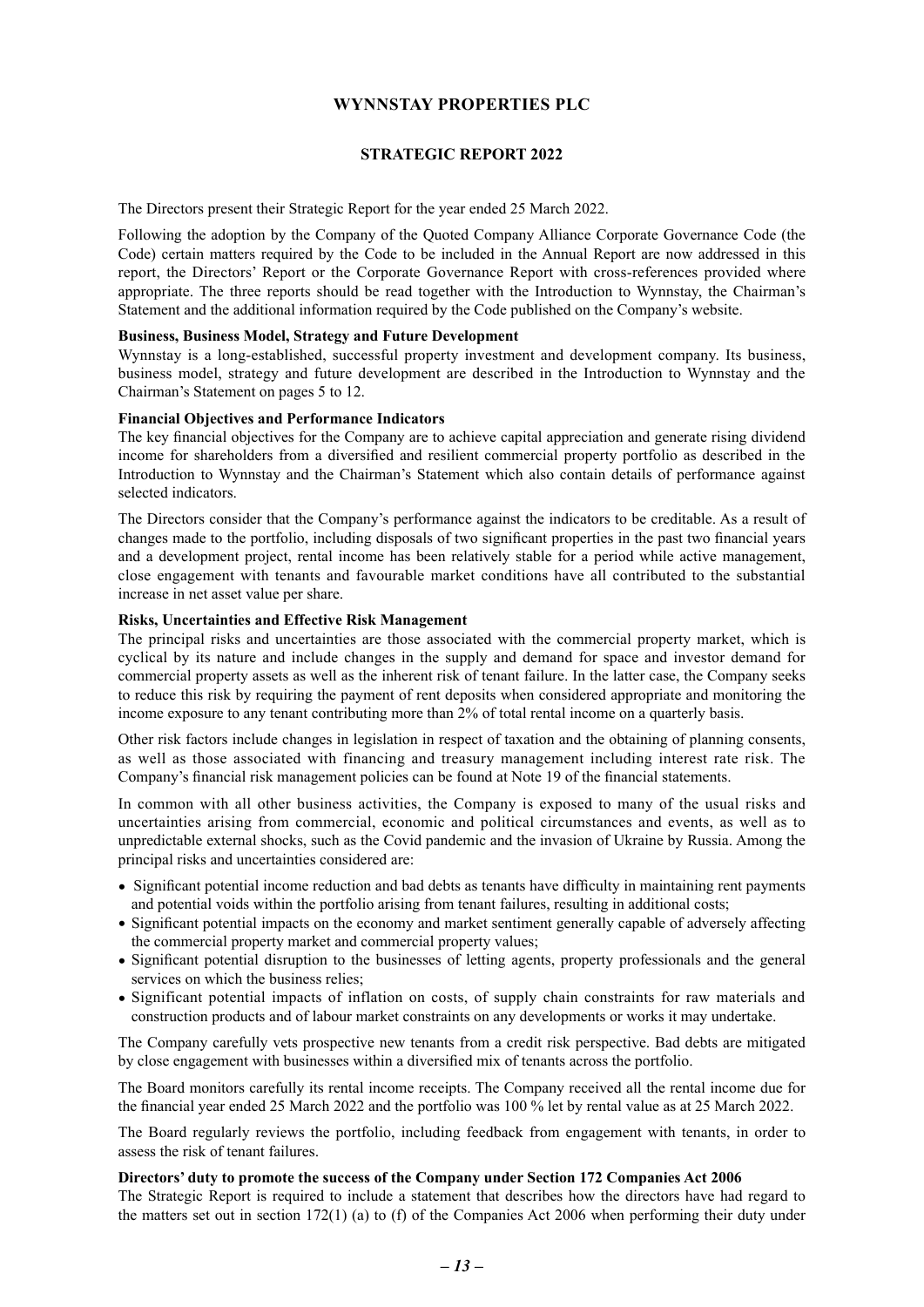## **STRATEGIC REPORT 2022 (continued)**

section 172. Some of the matters identified in Section 172(1) are already covered by similar provisions in the QCA Corporate Governance Code and have thus been reported by the Company in the Corporate Governance Statement, the Corporate Governance Report and the QCA Statement of Compliance on our website. In order to avoid unnecessary duplication, the relevant parts of those documents are identified below and are to be treated as expressly incorporated by reference into this Strategic Report.

Under section 172 (1) of the Companies Act 2006, each individual Director must act in the way he considers, in good faith, would be the most likely to promote the success of the Company for benefit of its members as a whole, and in doing so have regard (among other matters) to six matters detailed in the section.

In discharging their duties, the Directors seek to promote the success of Wynnstay for the benefit of members as a whole and have regard to all the matters set out in Section 172(1), where applicable and relevant to the business, taking account of its size and structure and the nature and scale of its activities in the commercial property market. The following paragraphs address each of the six matters in Section 172(1) (a) to (f).

*(a) The likely consequences of any decision in the long term:* The commercial property market is cyclical by nature. Investing in commercial property is a long-term business. The decisions that we take must have regard to long term consequences in terms of success or failure and managing risks and uncertainties. We cannot expect that every decision we take will prove, with the benefit of hindsight, to be the best one: external factors may affect the market and thus change conditions in the future, after a decision has been taken. However, we consider that our record of decisions on acquisitions, disposals and active management of the portfolio is very strong. This is reflected in the long-term performance of Wynnstay over the years in terms of net asset value and dividends paid to shareholders.

*(b) The interests of the Company's employees:* We have only one full time employee, who is the Managing Director. He sits on the Board with the Non-Executive Directors. There are no other employees.

*(c) The need to foster the Company's business relationships with suppliers, customers and others:* We have regularly reported in our annual reports on the constructive relationships that Wynnstay seeks to build with its tenants and the mutual benefits that this brings to both parties; and we have extended this reporting in recent years following Principle 3 of the QCA Code to include suppliers and others. This is therefore addressed under Principle 3 in the QCA Compliance Statement. In the past year, it has been vital to foster our business relationships with tenants given external factors affecting business and the economy.

*(d) The impact of the Company's operations on the community and the environment:* This is also addressed under Principle 3 of the QCA Code in the QCA Compliance Statement. Due to its size and structure and the nature and scale of its activities, the Board considers that the impact of Wynnstay's operations as a landlord on the community and the environment is low. Wynnstay's assets are used by its tenants for their own operations rather than by Wynnstay itself. In the past year, Wynnstay has not been made aware of any tenant operations that have had a significant impact on the community or the environment. In relation to planned developments, Wynnstay seeks to ensure that designs and construction comply with all relevant environmental standards and with local planning requirements and building regulations so as not to adversely affect the community or the environment.

*(e) The desirability of the Company maintaining a reputation for high standards of business conduct:* This is addressed under Principle 8 of the QCA Code in the Corporate Government Statement and in the QCA Compliance Statement. The Board considers that maintaining Wynnstay's reputation for high standards of business conduct is not just desirable: it is a valuable asset in the competitive commercial property market.

*(f) The need to act fairly as between members of the Company:* Wynnstay has only one class of shares. Thus all shareholders have equal rights and, regardless of the size of their holding, every shareholder is, and always has been, treated equally and fairly. Relations with shareholders are further addressed under Principles 2, 3 and 10 of the QCA Code in the Corporate Governance Report and the QCA Compliance Statement. We continue to review how we communicate with shareholders and we encourage shareholders to adopt electronic communications and proxy voting in place of paper documents where this suits them as well as to raise questions in writing if they are unable to attend annual general meetings.

This Strategic Report was approved by the Board and is signed on its behalf by: Philip Collins *Director* 15 June 2022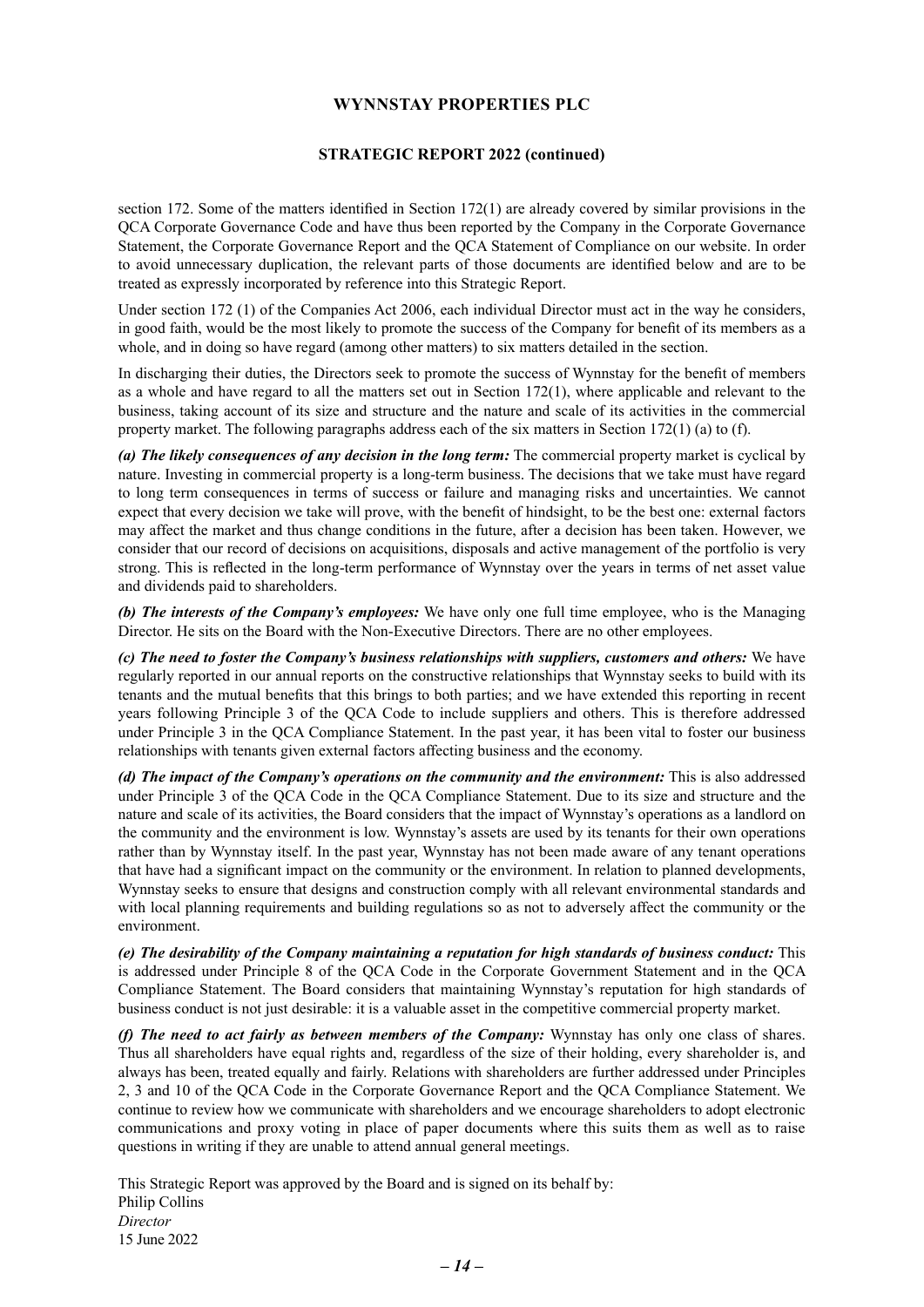#### **CHAIRMAN'S CORPORATE GOVERNANCE STATEMENT**

<span id="page-15-0"></span>As Chairman, it is my responsibility, working with my fellow Board colleagues, to ensure that good corporate governance arrangements and standards apply within the Company.

Our corporate governance structure has evolved over many years since we became one of the first companies admitted to AIM in 1995. We have adopted and adapted practices and procedures to promote good governance that are considered appropriate for a company of Wynnstay's size and structure and the nature and scale of its activities. We have strived, as the business has grown and changed, for continual improvement making changes in recent years, for instance, in management information flows and risk management reviews.

In September 2018, the Company adopted the Quoted Companies Alliance (QCA) Corporate Governance Code (the Code). The Code is constructed around ten broad principles, which are set out in the Corporate Governance Report.

At Wynnstay, we apply the principles of the Code to the extent reasonable and practicable for a company of our size and structure and the nature and scale of our activities, recognising the flexibility that lies within the Code so that it is neither a bureaucratic, box-ticking exercise nor results in unnecessary, inappropriate or burdensome processes and procedures.

So, for instance, we do not see the need in a company of this size with one full-time employee, the Managing Director, for separate remuneration and audit committees, where the functions undertaken typically by those committees can be fully and properly carried out by the Non-Executive Directors working formally as a group to consider remuneration and the audit plan, process and outcome. We have used individual and group review and self-assessment suited to our small size and structure, rather than formal external Board and individual performance reviews. During the financial year the Board conducted a further evaluation of its performance through a self-assessment process. The results are described under Principle 7 of the Code in the Corporate Governance Report. The evaluation has provided further useful insight into the work of the Board over the past year and focus for the next year.

Our Statement of Compliance has been reviewed and updated concurrently with the preparation of this Annual Report and will be placed on the website together with the index to signpost the location of disclosures required by the Code.

The Board acknowledges that a corporate culture based on sound ethical values and behaviours is an asset and provides competitive advantages in the commercial property market where competition is intense and prospective and existing tenants are seeking good quality premises that are suited to their needs from a considerate, reliable landlord. Wynnstay aims to conduct its business with a high degree of professionalism, to operate within appropriate professional standards and legal and regulatory requirements and to act with honesty and integrity in a manner that gives confidence to those with whom it deals.

I consider that Wynnstay's governance structures and processes are in line with its corporate culture, and are appropriate to its size and structure, the nature and scale of its activities and its capacity, appetite and tolerance for risk and thus I consider them to be "fit-for-purpose". They have evolved over time in parallel with its objectives, strategy and business model and are suitable for the Company's growth plans in the short to medium term and I, with my colleagues on the Board, continue to keep them under review and to make changes where required.

Philip Collins *Chairman* 15 June 2022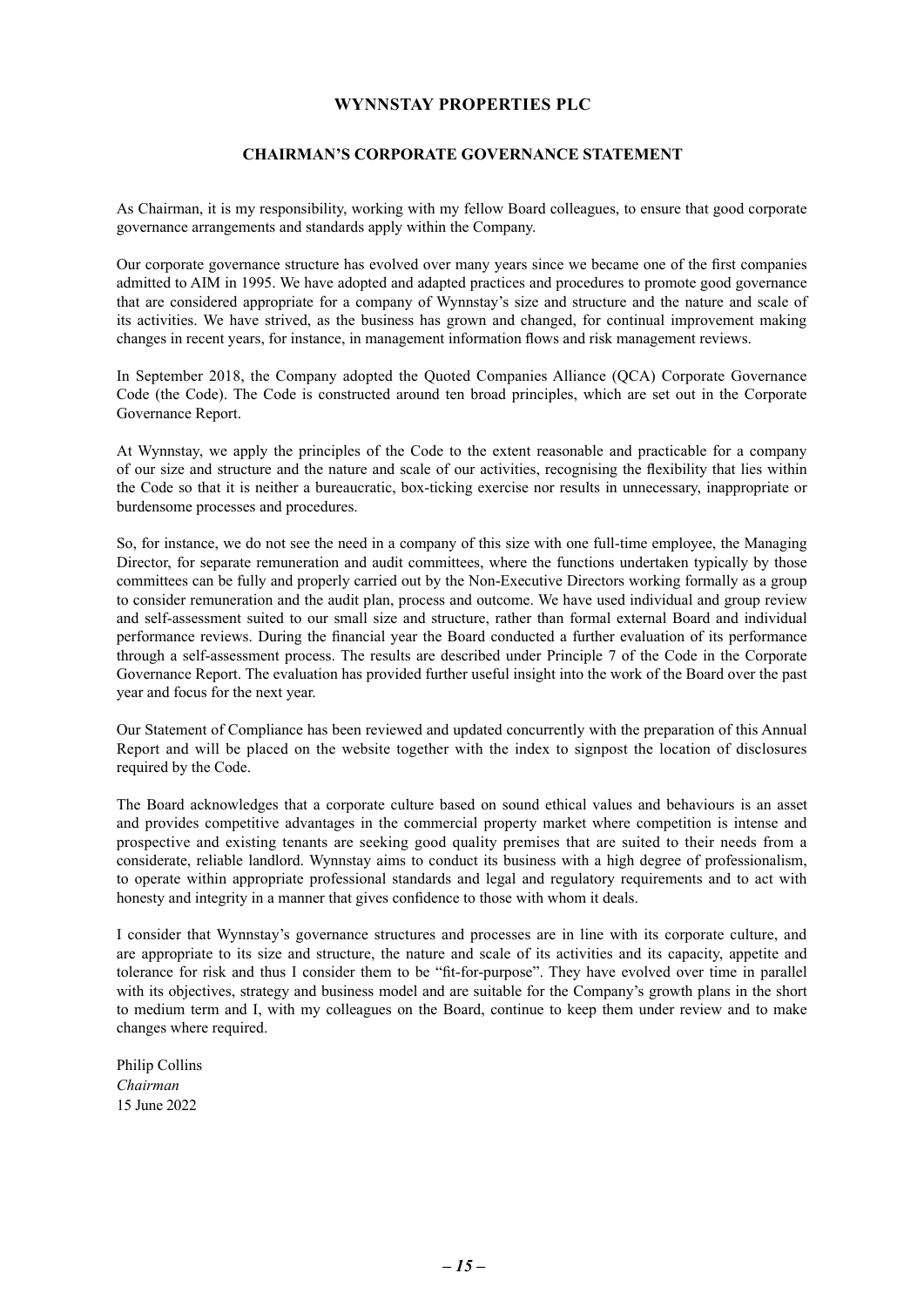#### **CORPORATE GOVERNANCE, REMUNERATION AND AUDIT REPORTS**

#### <span id="page-16-0"></span>**Introduction**

This report is presented by reference to each of the ten principles contained in the Quoted Companies Alliance (QCA) Corporate Governance Code (the Code) under a concise heading for each principle. Where the QCA recommends that a principle should be addressed in the Annual Report, we do so in this report, the Directors' Report or the Strategic Report with cross-references provided where appropriate. The three reports should be read together with the Chairman's Statement and the additional information required by the Code published on the Company's website, including the Statement of Compliance. Where the Code recommends that a principle should be addressed on the Company's website, this report refers to the principle only and signposts to the website, including to the Statement of Compliance. The index required by the Code to signpost where the disclosures required by the Code are located forms part of the Statement of Compliance. For reasons explained below this report covers audit and remuneration matters as well as corporate governance.

#### **Principle 1: Establish a strategy and business model which promote long-term value for shareholders**

A description of the application of Principle 1 is recommended by the Code to be included in the annual report and by company law is required to be included in the Strategic Report. We therefore deal with Principle 1 in that report.

#### **Principle 2: Seek to understand and meet shareholder needs and expectations**

A description of the application of Principle 2 is recommended by the Code to be included on a company's website. We therefore deal with Principle 2 in the Statement of Compliance on the Company's website.

#### **Principle 3: Take into account wider stakeholder and social responsibilities and implications for longterm success**

A description of the application of Principle 3 is recommended by the Code to be included on the Company's website. We therefore deal with Principle 3 in the Statement of Compliance on the Company's website.

#### **Principle 4: Embed effective risk management, considering both opportunities and threats, throughout the organisation**

A description of the application of Principle 4 is recommended by the Code to be included in the annual report. Under company law, the Directors' Report must include a description of financial risk management objectives and policies and information on exposure to price risk, credit risk, liquidity risk and cash flow risk and the Strategic Report must include a description of the principal risks and uncertainties facing a company. We therefore deal with Principle 4 in these reports.

#### **Principle 5: Maintain the board as a well-functioning, balanced team, led by the Chair**

A description of the application of Principle 5 is recommended by the Code to be included in the annual report. The information given below should be read together with the additional information required by the Code to be given under Principles 6, 7, 8 and 9 provided in this report, elsewhere in this Annual Report and in the Statement of Compliance on the Company's website, as recommended by the Code.

The Code requires the identification of those directors who are considered to be independent and a description of the time commitment required from directors including the number of meetings of the Board, and of any committees, during the year, together with the attendance record of each Director.

The Board comprises one executive, the Managing Director, and four Non-Executive Directors, including the Chairman. The Board considers that all the Non-Executive Directors are independent. The biographies of the all the Directors are available on the Company's website and on page 52.

Philip Collins, the Non-Executive Chairman, has been a Director since 1988 and became Chairman in 1998. He has become a significant shareholder, having decided to invest over this period, to demonstrate his confidence in Wynnstay's long-term prospects. He has always placed the interests of all shareholders, and Wynnstay's long term success, at the centre of his chairmanship, as evidenced by his actions and reports to shareholders. His knowledge of the business and of shareholders, and his experience in both the private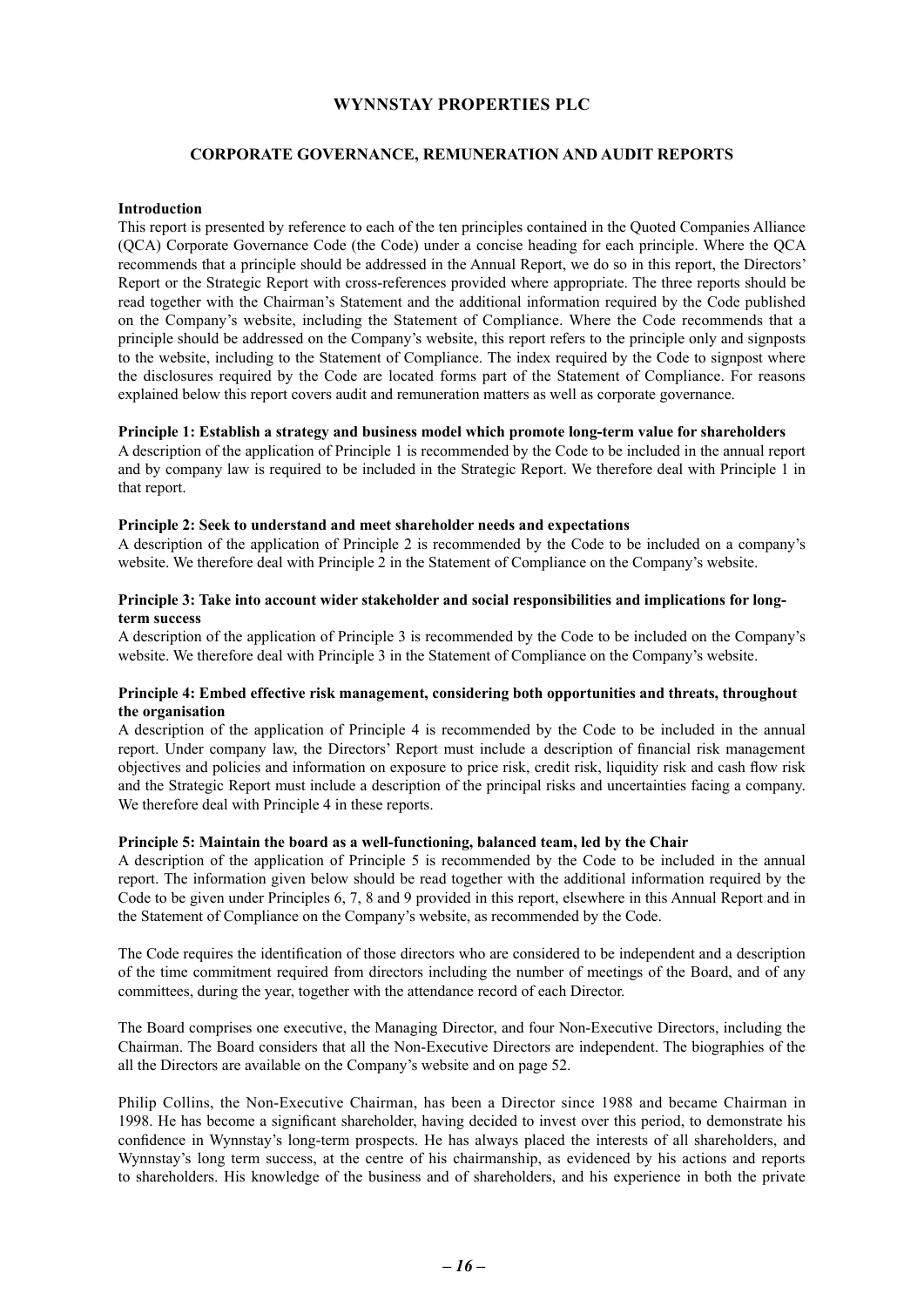## **CORPORATE GOVERNANCE, REMUNERATION AND AUDIT REPORTS (CONTINUED)**

and public sectors, are all valuable to the Board's deliberations. There is no evidence that his tenure or his shareholding has had any adverse impact on his independent judgement.

Charles Delevingne has served as a Non-Executive Director since June 2002. Notwithstanding the length of his service, Mr Delevingne continues to demonstrate his commitment to fulfilling his role as a Non-Executive Director, providing direction on business strategy and advice on business operations using his skills and experience in commercial property. He is not involved in the daily management of the Company, nor in any relationships or circumstances that might give rise to a conflict of interest or interfere with his exercise of independent judgment. In addition, he continues to demonstrate the attributes of an independent non-executive director and there is no evidence that his tenure has had any adverse impact on his independent judgment.

Paul Mather and Caroline Tolhurst were appointed to the Board in March 2017 and were deemed independent on appointment and remain so. They are both Chartered Surveyors and have many years of experience in commercial property and property investment management as well as, in the case of Caroline Tolhurst, in corporate governance through her qualification and experience as a Company Secretary.

The Non-Executive Directors are expected to devote such time as is necessary for the proper performance of their duties. Overall, the Non-Executive Directors, other than the Chairman, are expected to spend a minimum of 10 working days a year on the Company's business. In practice, after taking account of around 6 or 7 scheduled Board meetings a year, preparation time, site visits and other requirements mentioned below, 12-18 days per annum would be typical. The Chairman typically spends the equivalent of 25-30 working days per annum on the Company's business. The following table shows directors' attendance at Board meetings, including ad hoc meetings, in the financial year ended 25 March 2022.

| <b>Board meetings</b> |
|-----------------------|
| 13/13                 |
| 13/13                 |
| 13/13                 |
| 13/13                 |
| 13/13                 |
|                       |

In addition to these meetings, all the Directors took part in two strategy discussions, three non-executive Directors met as the Audit Committee to review and approve various audit-related matters and documents, and two Directors also took part in Board sub-committee meetings authorised to approve the final texts of documents or transactions on behalf of the Board.

In view of the Company's size and nature, the Board does not consider that the establishment of formal Board committees, such as a Remuneration Committee, a Nomination Committee or an Audit Committee, is appropriate. Reports of the Non-Executive Directors' consideration of Remuneration and Audit matters are covered under Principle 10 below, as recommended by the Code.

In relation to nominations, these are managed by the Non-Executive Directors, or delegated to an ad hoc committee of them, who report with recommendations to the Board. The approach to succession planning and appointments is addressed, as recommended by the Code, under Principle 7 in the Statement of Compliance on the Company's website.

#### **Principle 6: Ensure that between them directors have the necessary up-to-date experience, skills and capabilities**

The application of Principle 6 is recommended by the Code to be included in the annual report and is therefore included in this report, as well as elsewhere in this Annual Report, which should be read together with the information provided under Principles 5, 7, 8 and 9 in this report and on the Company's website.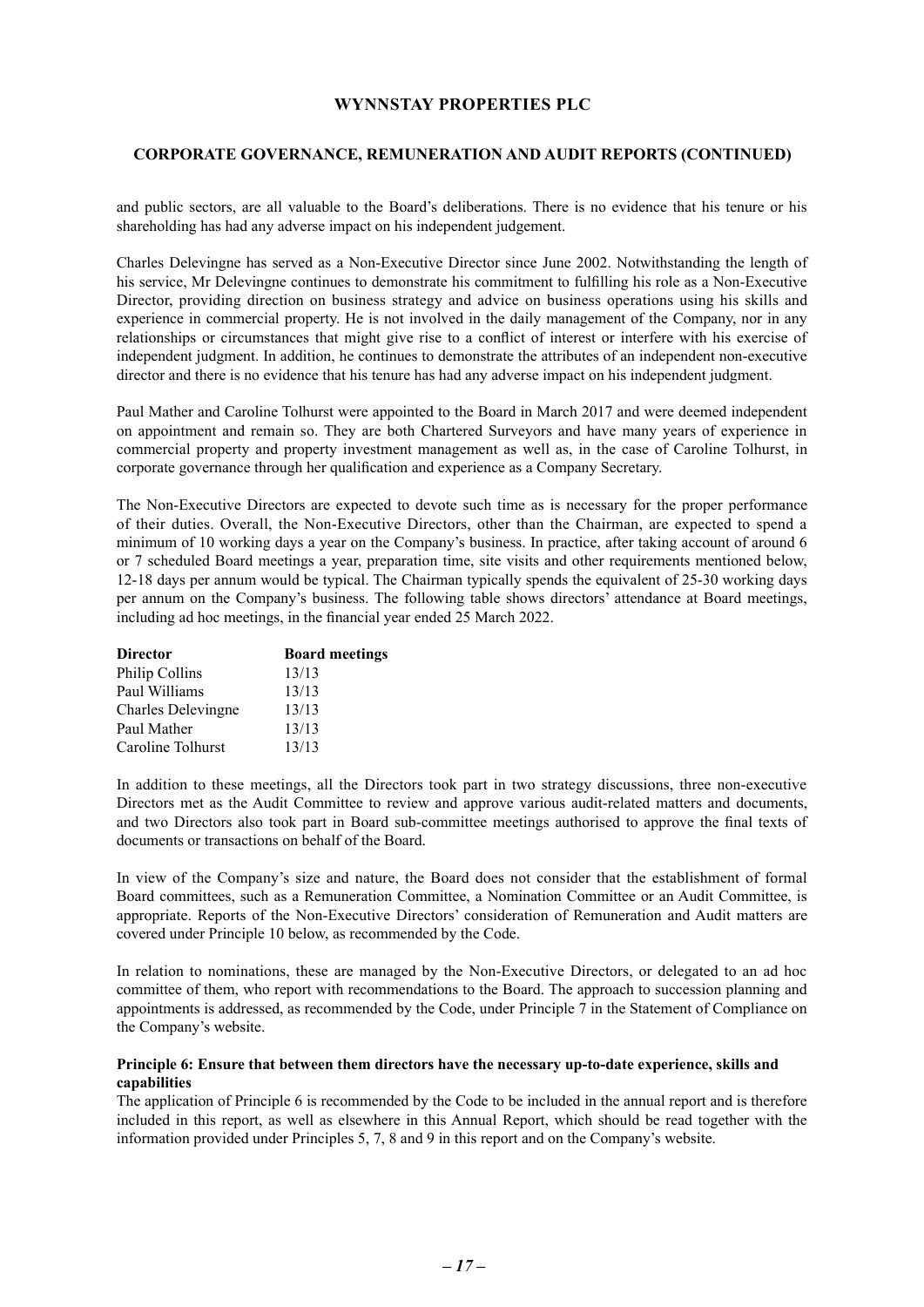## **CORPORATE GOVERNANCE, REMUNERATION AND AUDIT REPORTS (CONTINUED)**

The Code requires disclosure of the identity of each Director; the relevant experience, skills and personal qualities that each brings to the Board; how the Board as a whole contains the necessary mix of experience, skills and qualities and capabilities to deliver the strategy over the medium to long-term; how each director keeps his/her skill-set up-to-date; where external advisers have been engaged, their role and where external advice on significant matters has been obtained; and any internal advisory roles.

The names of the Directors and their experience, skills and capabilities are set out on the Company's website. Reference is also made to the information on each of the Non-Executive Directors given under Principle 5 above.

The Managing Director, Paul Williams, has many years of practical experience in property investment and management. The Board has engaged experienced professionals to manage accounting, financial and Company secretarial matters.

Alan Palmer, the Director of Finance, although not a Board Director, attends all Board meetings and advises the Board on accounting and financial matters. He has extensive experience of the commercial property sector, with former senior roles in finance, treasury and corporate finance in quoted property companies. His services are provided through The CFO Centre Limited, a specialist provider of part-time Finance Director services to small and medium sized enterprises (SMEs).

Susan Wallace FCIS, Company Secretary, is a Chartered Secretary and a founding partner of Bruce Wallace Associates Limited, a specialist provider of company secretarial and compliance services to SME businesses and quoted companies. In her role, she is supported by other professionals in her company.

The Board considers that the experience and knowledge of each of the Directors and the experienced professionals is appropriate for the Company's current operations and strategy and gives them the ability to constructively challenge strategy, scrutinise performance and assess risk and to deliver the Company's strategy over the medium to long-term.

Directors keep their skill sets up-to-date with a combination of attendance at industry events, individual reading and study and experience gained from other board roles. The Company Secretary is responsible for ensuring the Board is aware of any applicable regulatory changes and updates the Board as and when relevant. Directors are able to take independent professional advice in the furtherance of their duties, if necessary, at the Company's expense.

The Company calls on the services of specialist external advisers in the usual way for its day-to-day business needs.

The Chairman, Senior Independent Director, Company Secretary and Director of Finance, working in their respective roles and together, advise and support the Board as a whole, drawing on specialist external advisers where necessary.

#### **Principle 7: Evaluating board performance based on clear and relevant objectives, seeking continuous improvement**

The application of Principle 7 is recommended by the Code to be included in part in the annual report and in part on a company's website. The Company considers that it is convenient to deal with most of these matters in one place in this report.

After the end of each financial year, the Chairman usually holds a meeting with the Non-Executive Directors individually and as a group without the Managing Director. The Non-Executive Directors also meet annually without the Chairman to appraise the Chairman's performance. These meetings are intended to provide an opportunity for open dialogue on individual and collective performance and on any necessary changes required.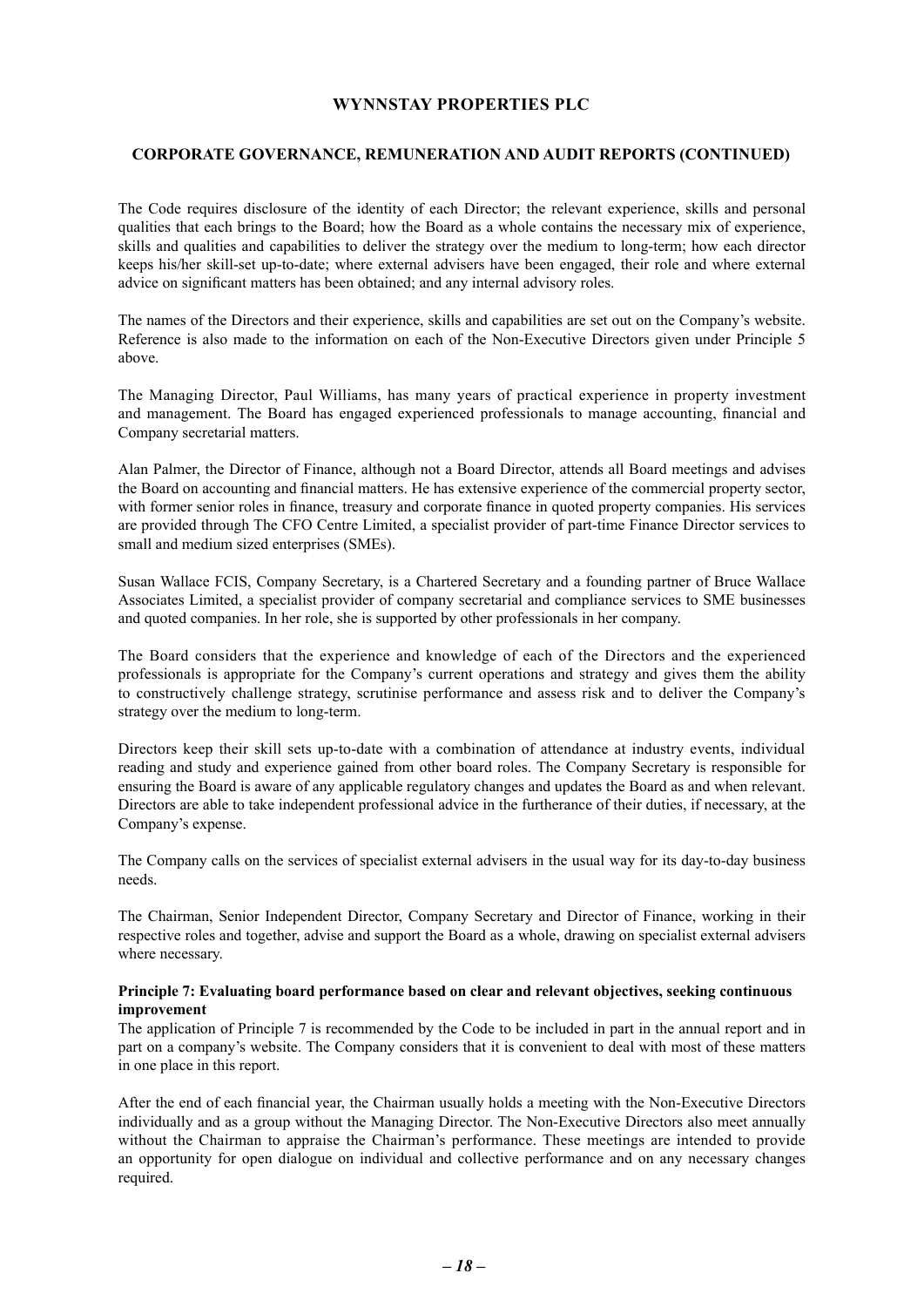#### **CORPORATE GOVERNANCE, REMUNERATION AND AUDIT REPORTS (CONTINUED)**

The Board carried out a further internal board evaluation based, as in the previous year, on the same set of questions typically used by smaller companies for this purpose. The Directors were asked to rate the Board's performance by providing a score, within a range of 0-5, and comments for each question as well as to suggest ideas to improve the working of the Board and to make comparisons with the previous year. The scores and comments were amalgamated into an anonymised results schedule, which was then considered by the Board. The total ratings and average scores for each question and all the comments submitted were reviewed.

The discussion of the results identified several areas of improvement from the previous year, notably in relation to oversight of effective risk management, the time devoted to long-term, new or emerging strategic issues and board processes where changes in the scheduling and content of Board meetings had contributed. Building on this, further areas of improvement identified in the evaluation included enhanced communications on routine matters between Board meetings, focusing greater Board time and discussion on important priority issues by improving reporting and agenda management and exploring more effective communications with shareholders. These actions are being taken forward in 2022.

The Board will carry out a similar evaluation exercise towards the end of the current financial year, which will include the effectiveness of the changes implemented. Given the size and nature of the Company's business, the Board currently does not consider it would be an appropriate use of cash resources to engage an external firm to undertake a formal evaluation although it will keep this under review.

The approach to succession planning and appointments is addressed, as recommended by the Code, under Principle 7 in the Statement of Compliance on the Company's website.

#### **Principle 8: Promote a corporate culture based on ethical values and behaviours**

The application of Principle 8 is recommended by the Code to be addressed in the Chairman's Corporate Governance Statement. Ensuring the means to determine that values and behaviours are recognised and respected is addressed, as recommended by the Code, under Principle 8 in the Statement of Compliance on the Company's website.

#### **Principle 9: Maintain governance structures and processes that are fit-for-purpose, and support good decision making**

A high-level explanation of the application of Principle 9 is recommended by the Code to be provided in the Chairman's Corporate Governance Statement.

The Code recommends that supplementary detail required by the Code (role and responsibilities of Directors, role of committees, matters reserved for the Board and plans for evolution of the governance framework) is addressed on the website and it is so addressed under Principle 9 in the Statement of Compliance on the Company's website.

#### **Principle 10: Communicate how the Company is governed and is performing by maintaining a dialogue with shareholders and other relevant stakeholders**

The application of Principle 10 of the Code is recommended by the Code to be included in part in the annual report and in part on the website. The Company follows these recommendations and addresses the work of committees, including in relation to audit and remuneration and the identification and reasons for any nonpublication of disclosures under the principles set out in the Code in this report.

The other matters, being the outcome of all general meeting votes and intended actions on and reasons for significant votes cast against resolutions, are shown on the Company's website, including under Principle 10 of the Statement of Compliance; and historical annual reports, notices and general meetings and other governance-related material are included on the Company's website.

Communication and dialogue with shareholders and other relevant stakeholders has already been addressed above in this report. The performance of the business during the last financial year is reviewed in detail in the Chairman's Statement, the Directors' Report and the Strategic Report and elsewhere in the Annual Report.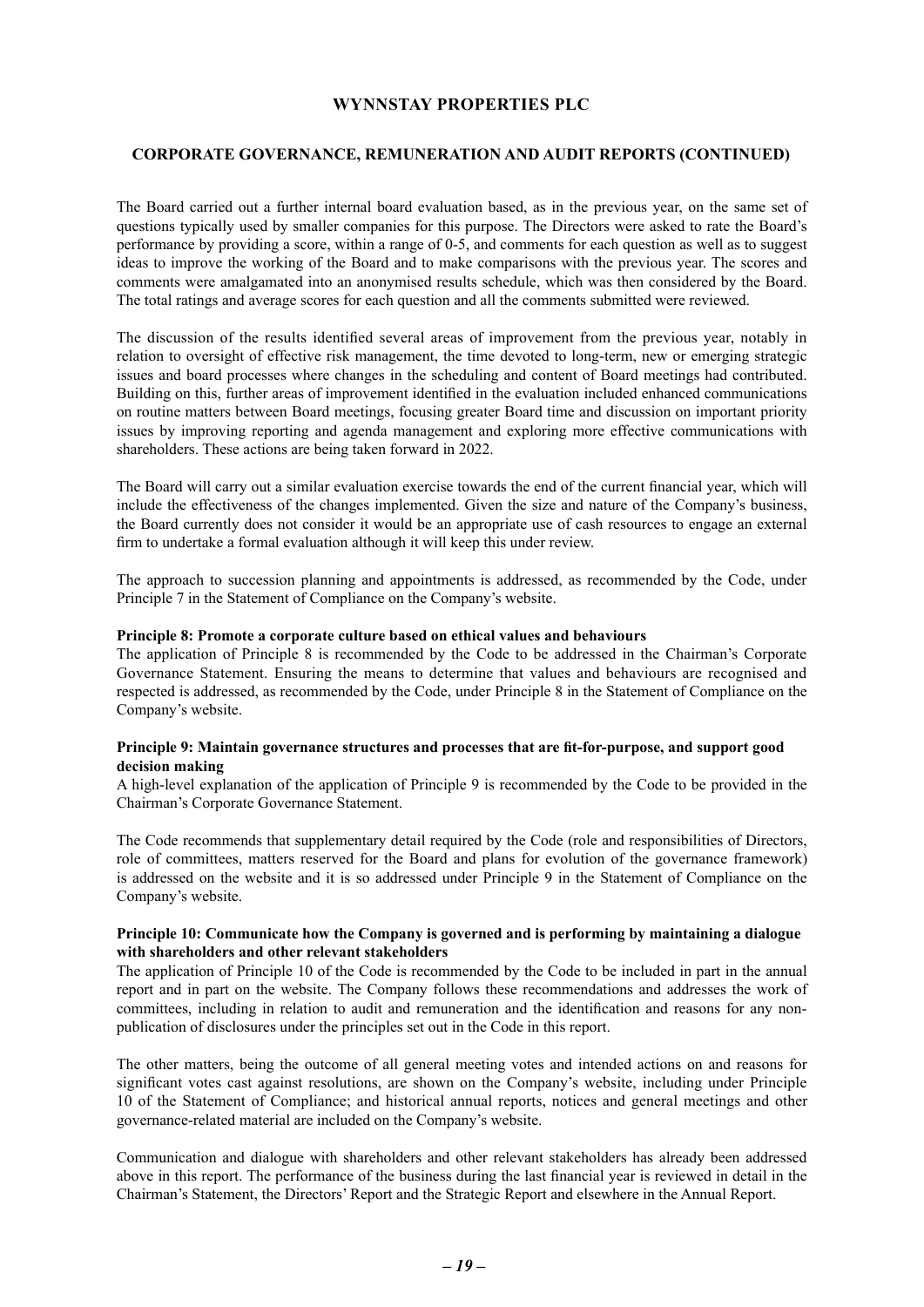## **CORPORATE GOVERNANCE, REMUNERATION AND AUDIT REPORTS (CONTINUED)**

The Board considers that the existing communication and reporting structures allow open dialogue between shareholders and the Board and provide shareholders with a good understanding of the business.

The Code recommends the annual report to describe the work of committees and recommends inclusion in the annual report. As already mentioned above, the Board does not have formally constituted committees, with the Non-Executive Directors acting as a group in relation to audit and remuneration.

The following paragraphs report on the work of the Non-Executive Directors in relation to audit and remuneration matters in the year.

#### **Audit Report**

Following the appointment of Nexia Smith & Williamson (now re-named CLA Evelyn Partners Limited) as the Company's new auditor in November 2021, the Senior Independent Director and the Director of Finance met and discussed the audit with the auditor before the year-end and a draft Audit Planning Report prepared by the auditor was reviewed subsequently by the Board.

At the completion of the audit, the auditor presented its Audit Completion Report to the Non-Executive Directors before the Financial Statements were presented for Board approval. The discussions enabled the auditor to explain the proposed work and its outcome and the Non-Executive Directors to raise any issues. It is considered that the process worked well. The audit did not raise any material issues and the auditor was able to issue the audit report as scheduled and in the usual form.

#### **Remuneration Report**

The Directors currently determine remuneration, with the Non-Executive Directors determining the remuneration of the Executive Director and the Non-Executive Directors (other than the Chairman) determining the Chairman's remuneration. Directors' fees are determined by the whole Board. Details of the Directors' remuneration are set out in the Directors' Report.

It is the Company's policy that the remuneration of Directors should be commensurate with the services provided by them to the Company and should take account of published data on reasonable market comparables, where available and relevant to our situation.

The Non-Executive Directors met after the end of the financial year to review the performance of the Managing Director and determine the level of his remuneration and any bonus. Remuneration has been determined historically by reference to a mixture of publicly available remuneration studies relating to the relevant specialism and role, other AIM companies and a few private property companies. However, such information has become less readily available in recent years and may not in any event be applicable to our particular circumstances. Levels of bonus are determined by reference to the assessment of performance against objectives for the business. This process is necessarily subjective but is considered to deliver a reasonable result for the individual, the Company and its shareholders. For the year ended 25 March 2022, it was agreed that a bonus was payable for the year. Details of remuneration are disclosed in the Directors' Report.

Directors' fees are determined primarily by reference to the fees payable in other AIM quoted companies, with the level being set towards the lower end of the range. The Chairman's remuneration is set having regard to the commitment required to carry out the function and its responsibilities and having regard to the level of Directors' fees and, to some extent, comparables among other AIM companies.

This Report was approved by the Board and is signed on its behalf by:

Philip Collins *Director* 15 June 2022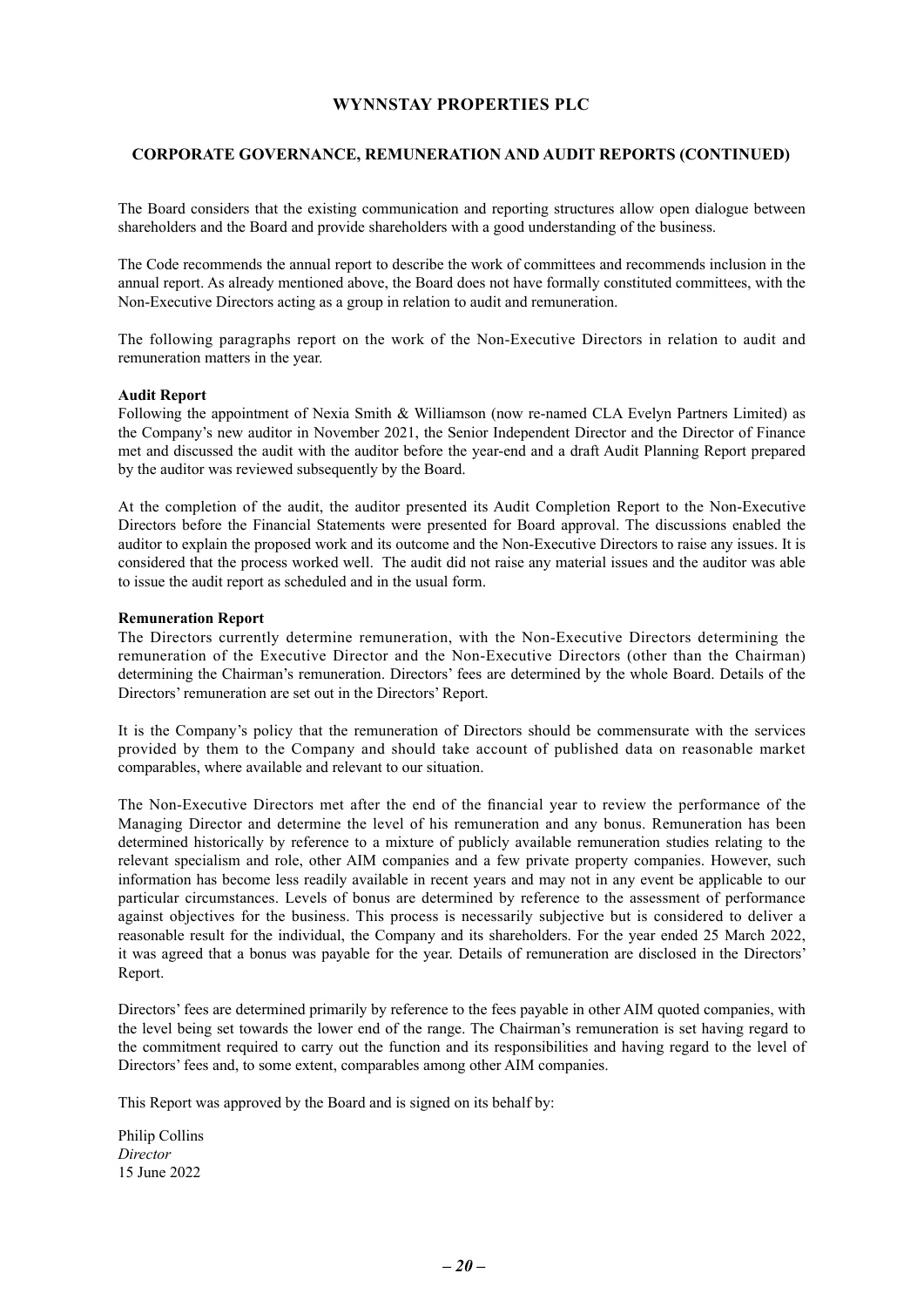#### **REPORT OF THE DIRECTORS 2022**

<span id="page-21-0"></span>The Directors present their One Hundred and Thirty-Sixth Annual Report, together with the audited Financial Statements of the Company for the year ended 25 March 2022.

Following the adoption by the Company of the Quoted Company Alliance Corporate Governance Code (the Code) certain matters required by the Code to be included in the Annual Report are now addressed in this report, the Strategic Report or the Corporate Governance Report with cross-references provided where appropriate. The three reports should be read together with the Chairman's Statement and the additional information required by the Code published on the Company's website.

#### **Business and Future Development**

As the Code requires a description of the business, strategy and business model promoting long-term value for shareholders to be included in the Annual Report, and similar information is also required by company law to be included in the Strategic Report, these matters are dealt with in the Strategic Report on pages 13 to 15.

#### **Financial Objectives and Risks**

As the Code requires a description of effective risk management systems to be included in the Annual Report and company law requires a description of financial risk management objectives and policies, information on exposure to risks and a description of the principal risks and uncertainties facing a company, these matters are all dealt with in the Strategic Report as well as in Note 1.3 of the financial statements.

#### **Profit for the Year**

The profit for the year after taxation amounted to £5,418,000 (2021: £3,653,000). Details of movements in reserves are set out in the statement of changes in equity.

#### **Dividends**

The Directors have decided to recommend a final dividend of 14p per share for the year ended 25 March 2022 payable on 27 July 2022 to those shareholders on the register at the close of business on 1 July 2022. This dividend, together with the interim dividend of 8.5p paid on 17 December 2021, represents a total for the year of 22.5p (2021: 21.5p).

#### **Statement of Directors' Responsibilities**

The Directors are responsible for preparing the Strategic Report, the Directors' Report, the Corporate Governance Report and the financial statements in accordance with applicable law and regulations.

Company law requires the Directors to prepare financial statements for each financial year. The Directors prepared the Company's financial statements in accordance with UK adopted International Financial Reporting Standards (IFRS). The Directors must only approve the financial statements if they are satisfied that they give a true and fair view of the state of affairs of the Company and of the profit or loss of the Company for the reporting period. In preparing these financial statements, the Directors are required to:

- select suitable accounting policies and then apply them consistently;
- make judgements and accounting estimates that are reasonable and prudent;
- state whether the financial statements have been prepared in accordance with IFRS; and
- prepare the financial statements on the going concern basis unless it is inappropriate to presume that the Company will continue in business.

The Directors are responsible for keeping adequate accounting records that are sufficient to show and explain the Company's transactions and disclose with reasonable accuracy at any time the financial position of the Company and enable them to ensure that the financial statements comply with the Companies Act 2006. They are also responsible for safeguarding the assets of the Company and hence for taking reasonable steps for the prevention and detection of fraud and other irregularities.

The Directors are responsible for the maintenance and integrity of the corporate and financial information included on the Company's website. Legislation in the United Kingdom governing the preparation and dissemination of the financial statements may differ from legislation in other jurisdictions.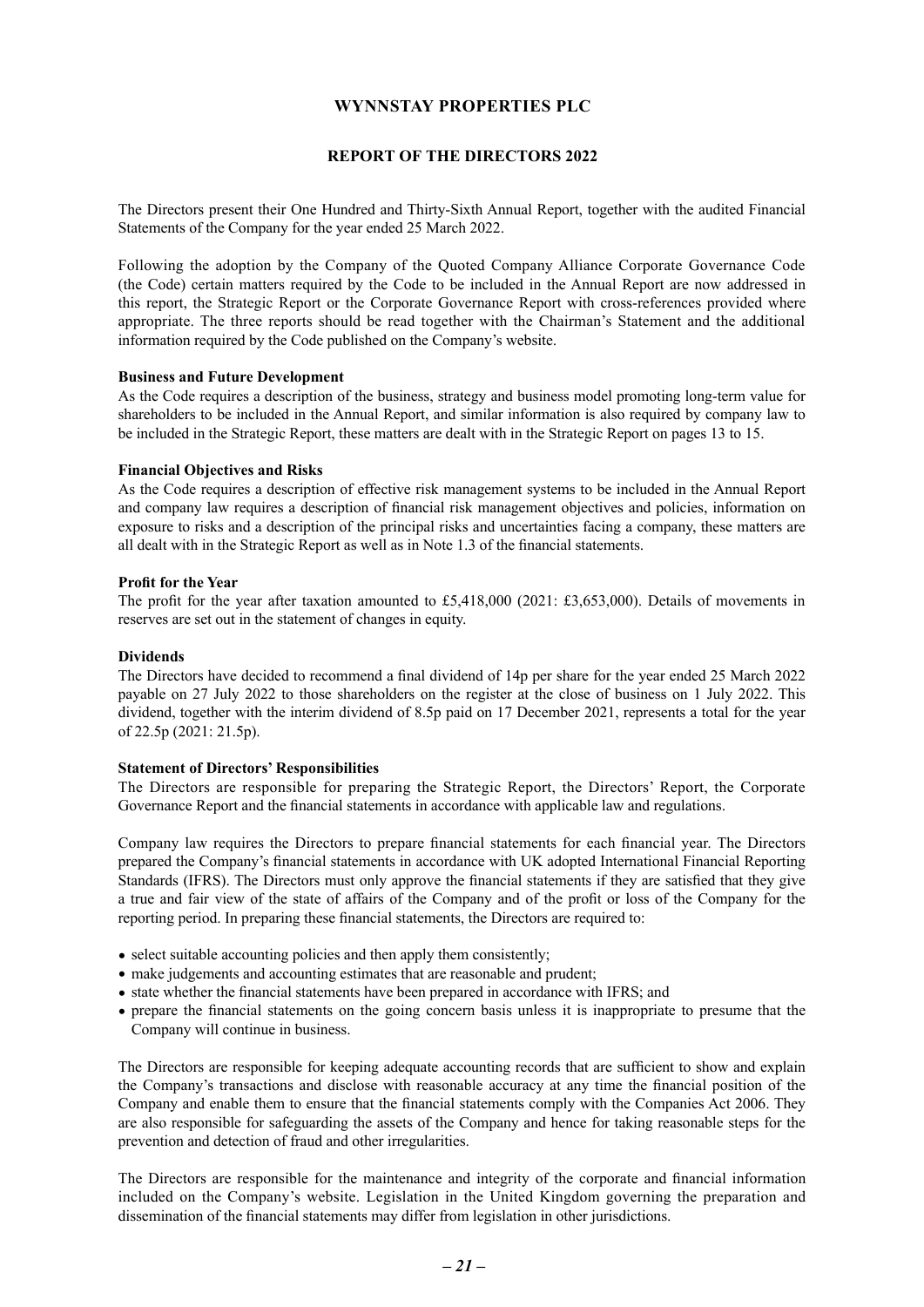#### **REPORT OF THE DIRECTORS 2022 (continued)**

#### **Directors**

The Directors holding office during the financial year under review and their interests (including spouses, other related parties and non-beneficial interests, where applicable) in the ordinary share capital of the Company at 25 March 2022 and 25 March 2021 are shown below:

|                 |                          | <b>Ordinary Shares of 25p</b> |         |  |
|-----------------|--------------------------|-------------------------------|---------|--|
|                 |                          | 25.3.22<br>25.3.21            |         |  |
| P.G.H. Collins  | Non-Executive Chairman   | 850,836                       | 850,836 |  |
| C.P. Williams   | <b>Managing Director</b> | 11,612                        | 11,612  |  |
| C.H. Delevingne | Non-Executive Director   | 5,000                         | 5,000   |  |

The interests shown above in respect of Mr. P.G.H. Collins include non-beneficial interests of 229,596 shares at 25 March 2022 and 2021.

Mr. C.P. Williams has a service agreement with the Company under which his employment is subject to six months' notice of termination by either party.

In accordance with the Company's Articles of Association, Mr Philip Collins and Mr Paul Mather retire by rotation and, being eligible, offer themselves for re-election at the Annual General Meeting.

Biographies of each of the Directors are available on the Company's website and on page 52.

#### **Directors' Emoluments**

Directors' emoluments for the year ended 25 March 2022 are set out below:

|                   |          |          |         |                 | <b>Total</b> | Total   |
|-------------------|----------|----------|---------|-----------------|--------------|---------|
|                   | Salaries | Fees     | Pension | <b>Benefits</b> | 2022         | 2021    |
| P.G.H. Collins    |          | 43,500   |         |                 | 43,500       | 42,500  |
| C.P. Williams     | 168,000  | 16,250   | 13,300  | 7,330           | 204,880      | 195,746 |
| C.H. Delevingne   |          | 16,250   |         |                 | 16,250       | 15,850  |
| P. Mather         |          | 16,250   |         |                 | 16,250       | 15,850  |
| C.M. Tolhurst     |          | 21,650   |         |                 | 21,650       | 20,850  |
|                   |          |          |         |                 |              |         |
| Total 2022        | £168,000 | £113,900 | £13,300 | £7,330          | £302,530     |         |
| <b>Total 2021</b> | £159,000 | £110,900 | £12,900 | £7,996          | £290,796     |         |
|                   |          |          |         |                 |              |         |

The above figures for 2022 include a discretionary bonus payment of £35,000 to Mr C.P. Williams being the amount determined by the Board to reflect his performance during that year. A discretionary bonus payment of £30,000 was paid to Mr Williams for the financial year ended 25 March 2021.

#### **Directors' and Officers' Liability Insurance**

The Company has maintained Directors' and Officers' insurance as permitted by the Companies Act 2006.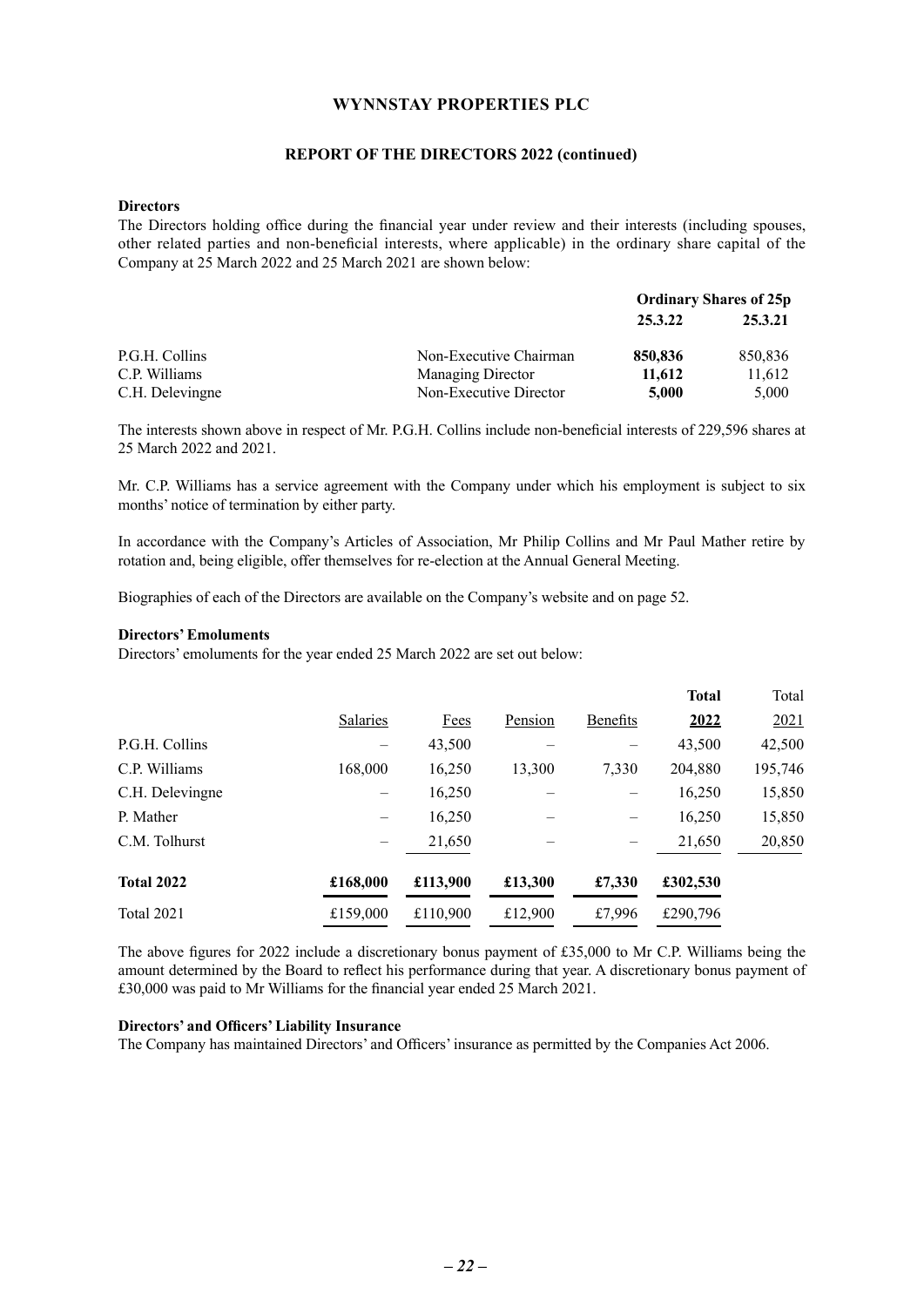#### **REPORT OF THE DIRECTORS 2022 (continued)**

#### **Interests in the Company's Shares**

As at 15 June 2022, the Directors have been notified or are aware of the following interests (including spouses, other related parties and non-beneficial interests, where applicable, for both financial years), which are in excess of three per cent of the issued ordinary share capital of the Company, excluding shares held in treasury:

|                 | <b>No. of Ordinary</b><br><b>Shares of 25p</b> | Percentage of<br><b>Issued Share</b><br>Capital 2022 | Percentage of<br><b>Issued Share</b><br>Capital 2021 |
|-----------------|------------------------------------------------|------------------------------------------------------|------------------------------------------------------|
| P.G.H. Collins  | 850,836                                        | 31.38%                                               | 31.38%                                               |
| G. J. Gibson    | 272,192                                        | $10.04\%$                                            | $10.04\%$                                            |
| D. N. Gibson    | 121,378                                        | 4.47%                                                | 4.47%                                                |
| Dr. G.L.A. Bird | 112,000                                        | 4.13%                                                | 4.13%                                                |
| J.V. Bird       | 111,750                                        | $4.12\%$                                             | 4.12%                                                |

#### **Going Concern**

The Directors consider, as at the date of approving the financial statements, that there is reasonable expectation that the Company has adequate financial resources to continue to operate, and to meet its liabilities as they fall due for payment, for at least twelve months following the approval of the financial statements.

#### **Internal Control**

The Directors are responsible for the Company's system of internal financial control, which is designed to provide reasonable, but not absolute, assurance against material misstatement or loss. In fulfilling these responsibilities, the Board has reviewed the effectiveness of the system of internal financial control. The Directors have established procedures for planning and budgeting and for monitoring, on a regular basis, the performance of the Company.

#### **Statement as to Disclosure of Information to Auditors**

Each of the persons who are Directors at the time when this report is approved has confirmed that:

- so far as each Director is aware, there is no relevant audit information of which the Company's auditors are unaware; and
- each Director has taken all the steps that ought to have been taken as a Director, including making appropriate enquiries of fellow Directors and the Company's auditors for that purpose, in order to be aware of any information needed by the Company's auditors in connection with preparing their report and to establish that the Company's auditors are aware of that information.

#### **Auditor**

BDO LLP resigned as the Company's auditor in November 2021, confirming that there were no matters relating to their ceasing to hold office that ought to be brought to members' attention, and Nexia Smith & Williamson were engaged in their place. Nexia Smith & Williamson have subsequently changed their name to CLA Evelyn Partners Limited. A resolution to appoint CLA Evelyn Partners Limited as the Company's auditor for the next financial year will therefore be proposed at the Annual General Meeting. .

#### **Annual General Meeting**

The Notice of the Annual General Meeting, to be held on 19 July 2022, is set out at the end of the Annual Report.

By Order of the Board Susan Wallace *Secretary* 15 June 2022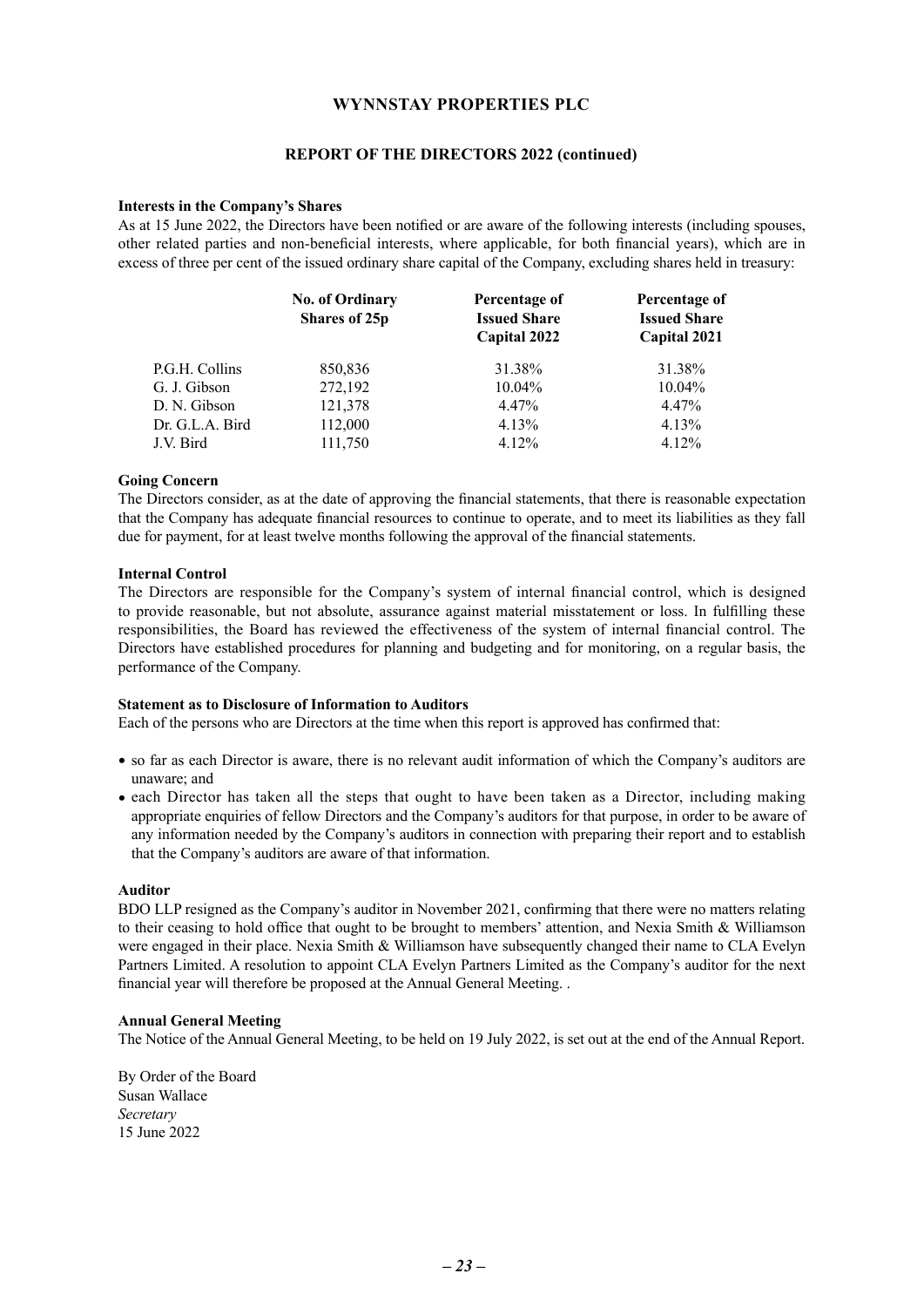<span id="page-24-0"></span>

#### **TO THE MEMBERS OF WYNNSTAY PROPERTIES PLC**

#### **Opinion**

We have audited the financial statements of Wynnstay Properties PLC (the 'Company') for the year ended 25 March 2022 which comprise Statement of Comprehensive Income, the Statement of Financial Position, the Statement of Changes in Equity, the Statement of Cash Flows and the notes to the financial statements, including significant accounting policies. The financial reporting framework that has been applied in their preparation is applicable law and UK-adopted international accounting standards.

In our opinion, the financial statements:

- give a true and fair view of the state of the Company's affairs as at 25 March 2022 and of its profit for the year then ended;
- have been properly prepared in accordance with UK-adopted international accounting standards; and
- have been prepared in accordance with the requirements of the Companies Act 2006.

#### **Basis for opinion**

We conducted our audit in accordance with International Standards on Auditing (UK) (ISAs (UK)) and applicable law. Our responsibilities under those standards are further described in the Auditor's responsibilities for the audit of the financial statements section of our report. We are independent of the Company in accordance with the ethical requirements that are relevant to our audit of the financial statements in the UK, including the FRC's Ethical Standard as applied to listed entities, and we have fulfilled our other ethical responsibilities in accordance with these requirements. We believe that the audit evidence we have obtained is sufficient and appropriate to provide a basis for our opinion.

#### **Key audit matters**

Key audit matters are those matters that, in our professional judgment, were of most significance in our audit of the financial statements of the current period, and include the most significant assessed risks of material misstatement (whether or not due to fraud) we identified, including those which had the greatest effect on: the overall audit strategy; the allocation of resources in the audit; and directing the efforts of the engagement team. These matters were addressed in the context of our audit of the financial statements as a whole, and in forming our opinion thereon, and we do not provide a separate opinion on these matters.

| <b>Key audit</b><br>matter               | <b>Description of risk</b>                                                                                                                                                                                                                                                                                                                                                                                                                                                                                                                                                                                                                                                                                             | How the matter was addressed in the audit                                                                                                                                                                                                                                                                                                                                                                                                                                                                                                                                                                                                                                                                                                                                                                                                                                                                                                                                                                                                                                 |
|------------------------------------------|------------------------------------------------------------------------------------------------------------------------------------------------------------------------------------------------------------------------------------------------------------------------------------------------------------------------------------------------------------------------------------------------------------------------------------------------------------------------------------------------------------------------------------------------------------------------------------------------------------------------------------------------------------------------------------------------------------------------|---------------------------------------------------------------------------------------------------------------------------------------------------------------------------------------------------------------------------------------------------------------------------------------------------------------------------------------------------------------------------------------------------------------------------------------------------------------------------------------------------------------------------------------------------------------------------------------------------------------------------------------------------------------------------------------------------------------------------------------------------------------------------------------------------------------------------------------------------------------------------------------------------------------------------------------------------------------------------------------------------------------------------------------------------------------------------|
| Valuation of<br>investment<br>properties | The Company holds a portfolio of<br>investment properties which are owned<br>by the Company and held for capital<br>appreciation and/or rental income. The<br>Directors measure the fair value of each<br>property in the portfolio at the year<br>end date on the basis of a valuation by<br>an external independent valuer whose<br>details can be found in Note 10 of the<br>accounts. The Company's accounting<br>policy for investment properties is<br>included within Note 1.2.<br>The valuation of investment properties<br>requires significant judgement in<br>determining the appropriate inputs to be<br>used in the model and there is therefore<br>a risk that the properties are incorrectly<br>valued. | As part of our procedures, we:<br>reviewed the valuation reports for all the properties<br>and confirmed that the valuation approach for each<br>was in accordance with RICS standards and suitable<br>for use in determining the carrying value for the<br>purpose of the financial statements.<br>Compared the yields used within the valuation<br>to market averages based on sector and location.<br>Variances were evaluated through gaining an<br>understanding of the rationale of the discrepancy,<br>and assessing whether this supports the valuation<br>overall. We further performed a sensitivity analysis<br>on the value of the portfolio against market averages.<br>Tested the accuracy of inputs to the valuation,<br>including rental income and lease terms.<br>We assessed the Valuers' qualifications, expertise<br>and independence, and read their terms of<br>engagement with the Company to determine whether<br>there were any matters that might have affected their<br>objectivity or may have imposed scope limitations<br>upon their work. |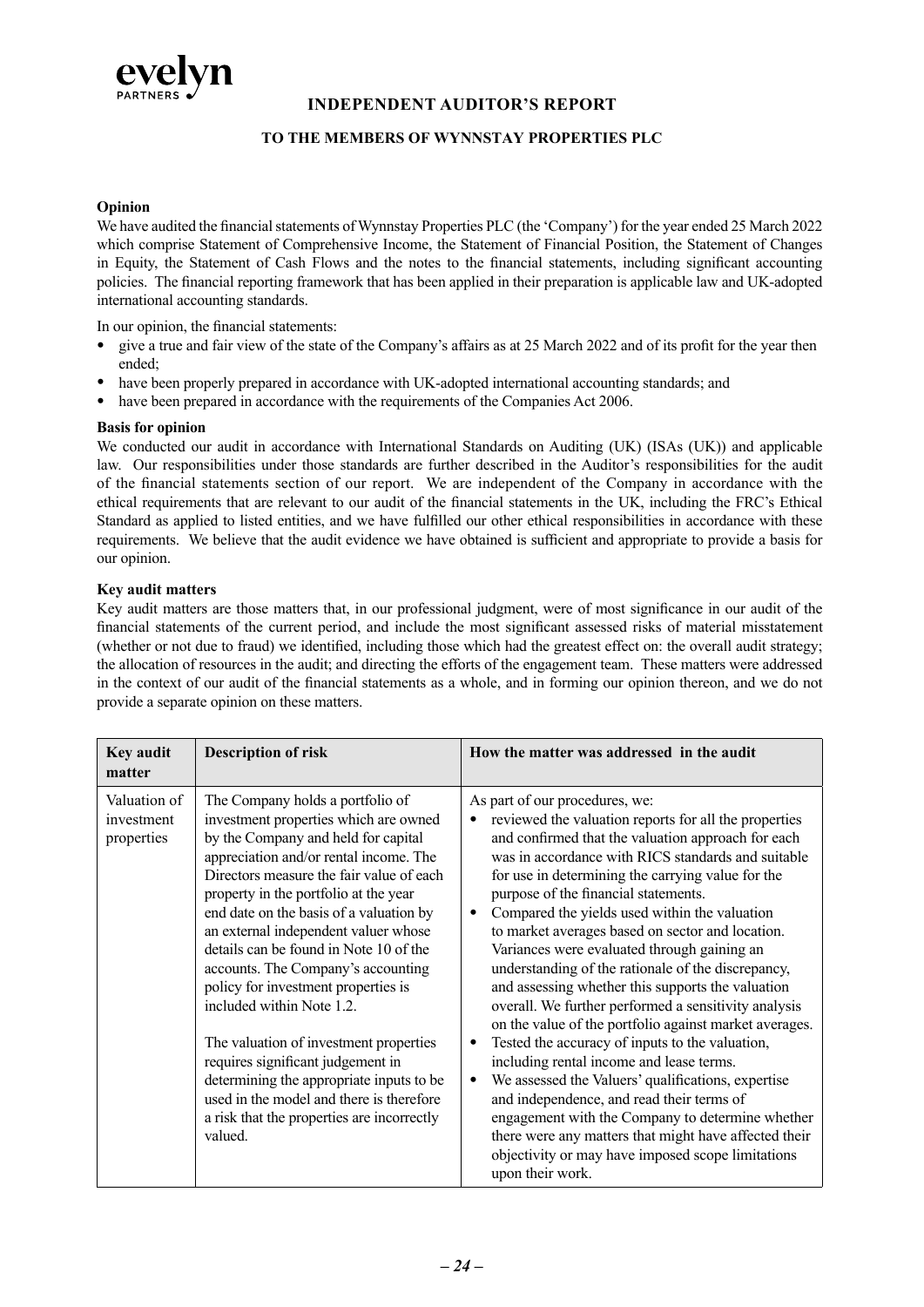#### **TO THE MEMBERS OF WYNNSTAY PROPERTIES PLC**

| Key audit<br>matter    | <b>Description of risk</b>                                                                                                                                                                                                                                                                                                                                                                                  | How the matter was addressed in the audit                                                                                                                                                                                                                                                                                                                                                                                                                                                                                                                                                                                                                                                                                                                                                                                                                                 |
|------------------------|-------------------------------------------------------------------------------------------------------------------------------------------------------------------------------------------------------------------------------------------------------------------------------------------------------------------------------------------------------------------------------------------------------------|---------------------------------------------------------------------------------------------------------------------------------------------------------------------------------------------------------------------------------------------------------------------------------------------------------------------------------------------------------------------------------------------------------------------------------------------------------------------------------------------------------------------------------------------------------------------------------------------------------------------------------------------------------------------------------------------------------------------------------------------------------------------------------------------------------------------------------------------------------------------------|
| Revenue<br>Recognition | Revenue for the Company consists<br>primarily of rental income. Rental<br>income is based on tenancy agreements<br>where there is a standard process in place<br>for recording revenue. There are however<br>certain transactions within revenue that<br>warrant additional audit focus because of<br>an increased inherent risk of error due to<br>their non-standard nature, such as lease<br>incentives. | As part of our procedures, we:<br>Selected a sample of properties from the investment<br>property register, formed an expectation of the<br>rent to be recognised from the lease agreement<br>and compared to the actual rent recognised. We<br>investigated variances exceeding an acceptable<br>threshold.<br>Performed substantive existence testing by picking<br>a sample from the nominal ledger, agreeing to lease<br>agreement and tracing to invoice and then tracing<br>payment into the bank.<br>Ensured the cut-off treatment of income and<br>completeness of deferred income was correct, by<br>selecting a sample of income recognised in the<br>nominal ledger either side of the year-end and<br>agreeing this to supporting documentation.<br>Reviewed the treatment of lease incentives, and<br>ensured this was in line with the accounting standard. |

#### **Our application of materiality**

The materiality for the Company financial statements as a whole ("Company FS materiality") was set at £395,000. This has been determined with reference to the benchmark of the Company's total assets, which we consider to be one of the principal considerations for members of the Company in assessing the Company's performance. FS materiality represents 0.9% of the Company's total assets as presented on the face of the Balance sheet.

A number of key performance indicators of the Company are driven by Income Statement items and we therefore applied a lower specific materiality of £43,765, based on 1.9% of Company revenue. This lower specific materiality was applied to the components of the Company's Statement of Comprehensive Income excluding investment property valuation movements.

Performance materiality for the Company financial statements was set at £256,750, being 65% of FS materiality, for purposes of assessing the risks of material misstatement and determining the nature, timing and extent of further audit procedures. We have set it at this amount to reduce to an appropriately low level the probability that the aggregate of uncorrected and undetected misstatements exceeds FS materiality. We judged this level to be appropriate based on our understanding of the Company and its financial statements, as updated by our risk assessment procedures and our expectation regarding current period misstatements. It was set at 65% based on our overall expectation of the level of audit differences, and the number and significance of areas of judgement in the financial statements.

#### **Conclusions relating to going concern**

In auditing the financial statements, we have concluded that the directors' use of the going concern basis of accounting in the preparation of the financial statements is appropriate.

Our evaluation of the directors' assessment of the Company's ability to continue to adopt the going concern basis of accounting included:

- discussion with management over the basis and appropriateness of key assumptions including corroboration where relevant;
- Reviewing bank statements to monitor the cash position of the group post year end, and obtaining an understanding of significant expected cash outflows (such as capital expenditure) in the forthcoming 12-month period;
- reviewing disclosures around going concern in the financial statements to ensure they are consistent with the work performed.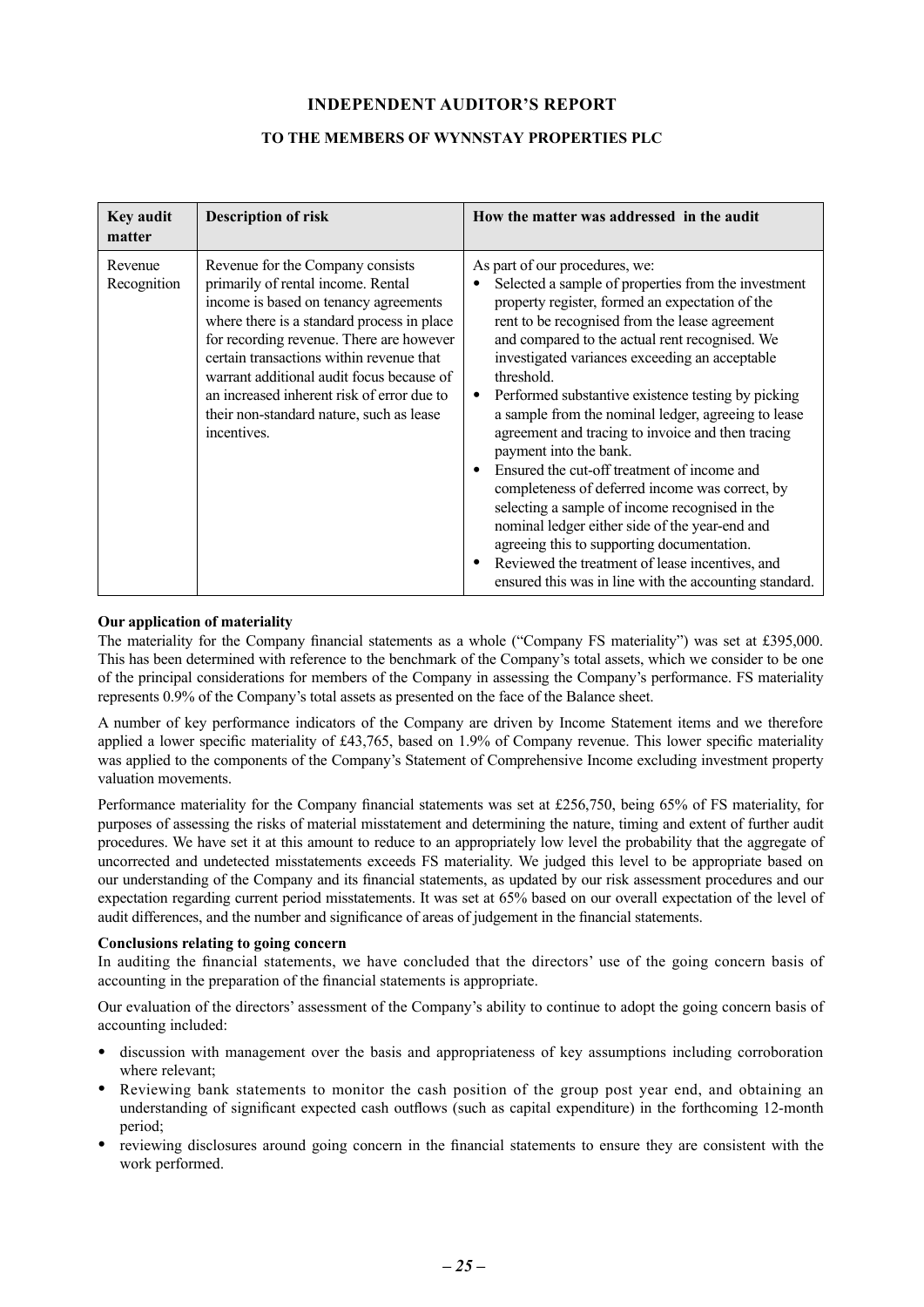#### **TO THE MEMBERS OF WYNNSTAY PROPERTIES PLC**

Based on the work we have performed, we have not identified any material uncertainties relating to events or conditions that, individually or collectively, may cast significant doubt on the Company's ability to continue as a going concern for a period of at least twelve months from when the financial statements are authorised for issue.

Our responsibilities and the responsibilities of the directors with respect to going concern are described in the relevant sections of this report.

#### **Other information**

The other information comprises the information included in the annual report, other than the financial statements and our auditor's report thereon. The directors are responsible for the other information contained within the annual report. Our opinion on the financial statements does not cover the other information and, except to the extent otherwise explicitly stated in our report, we do not express any form of assurance conclusion thereon. Our responsibility is to read the other information and, in doing so, consider whether the other information is materially inconsistent with the financial statements or our knowledge obtained in the course of the audit, or otherwise appears to be materially misstated. If we identify such material inconsistencies or apparent material misstatements, we are required to determine whether this gives rise to a material misstatement in the financial statements themselves. If, based on the work we have performed, we conclude that there is a material misstatement of this other information, we are required to report that fact.

We have nothing to report in this regard.

#### **Opinions on other matters prescribed by the Companies Act 2006**

In our opinion, based on the work undertaken in the course of the audit:

- the information given in the strategic report and the directors' report for the financial year for which the financial statements are prepared is consistent with the financial statements; and
- the strategic report and the directors' report have been prepared in accordance with applicable legal requirements.

#### **Matters on which we are required to report by exception**

In the light of the knowledge and understanding of the Company and its environment obtained in the course of the audit, we have not identified material misstatements in the strategic report or the directors' report.

We have nothing to report in respect of the following matters in relation to which the Companies Act 2006 requires us to report to you if, in our opinion:

- adequate accounting records have not been kept, or returns adequate for our audit have not been received from branches not visited by us; or
- the financial statements are not in agreement with the accounting records and returns; or
- certain disclosures of directors' remuneration specified by law are not made; or
- we have not received all the information and explanations we require for our audit.

#### **Responsibilities of directors**

As explained more fully in the Statement of Directors' Responsibilities on page 21 the directors are responsible for the preparation of the financial statements and for being satisfied that they give a true and fair view, and for such internal control as the directors determine is necessary to enable the preparation of financial statements that are free from material misstatement, whether due to fraud or error.

In preparing the financial statements, the directors are responsible for assessing the Company's ability to continue as a going concern, disclosing, as applicable, matters related to going concern and using the going concern basis of accounting unless the directors either intend to liquidate the Company or to cease operations, or have no realistic alternative but to do so.

#### **Auditor's responsibilities for the audit of the financial statements**

Our objectives are to obtain reasonable assurance about whether the financial statements as a whole are free from material misstatement, whether due to fraud or error, and to issue an auditor's report that includes our opinion. Reasonable assurance is a high level of assurance, but is not a guarantee that an audit conducted in accordance with ISAs (UK) will always detect a material misstatement when it exists. Misstatements can arise from fraud or error and are considered material if, individually or in the aggregate, they could reasonably be expected to influence the economic decisions of users taken on the basis of these financial statements.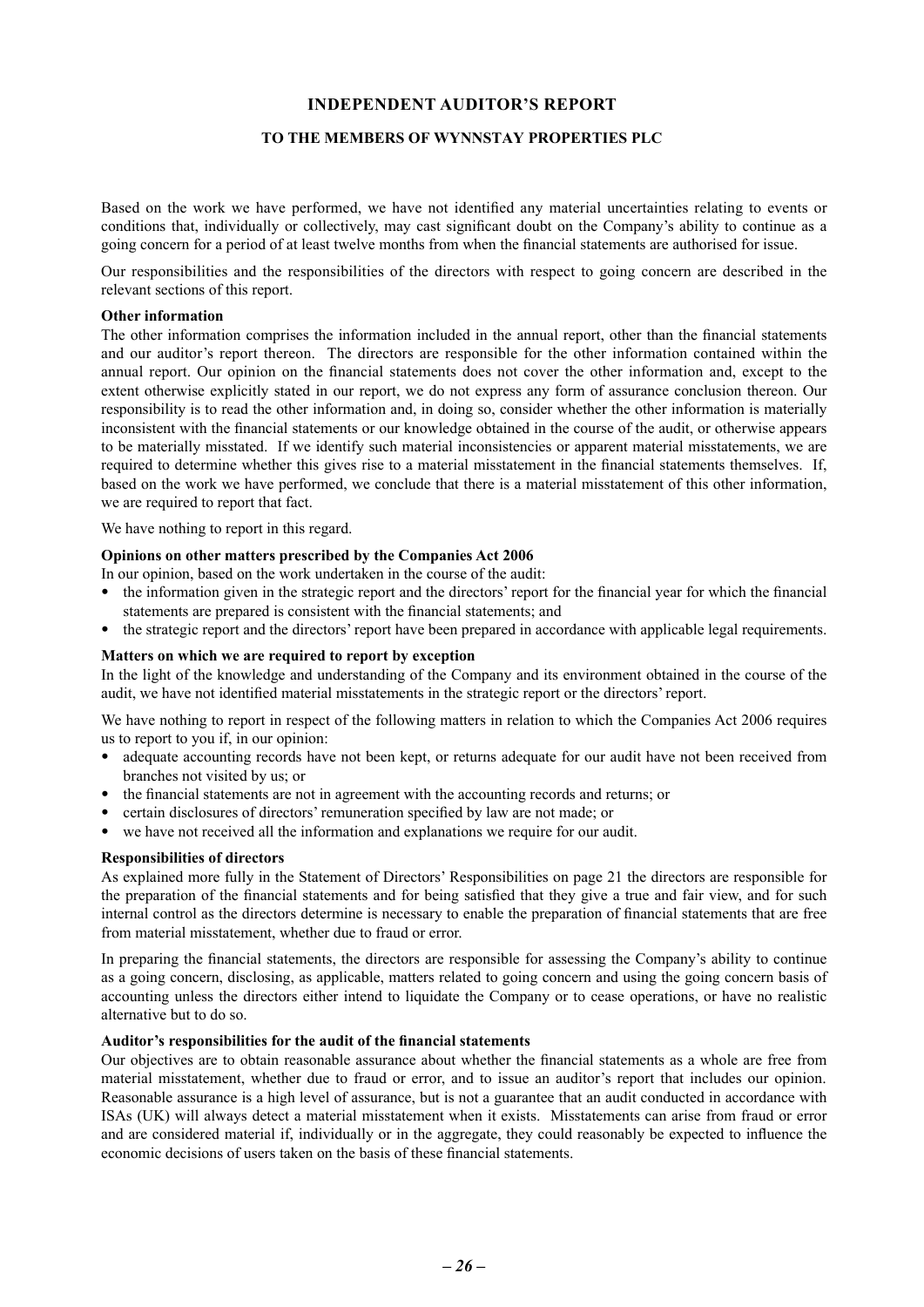#### **TO THE MEMBERS OF WYNNSTAY PROPERTIES PLC**

The extent to which our procedures are capable of detecting irregularities, including fraud, is detailed below. Irregularities, including fraud, are instances of non-compliance with laws and regulations. We design procedures in line with our responsibilities, outlined above, to detect material misstatements in respect of irregularities, including fraud.

We obtained a general understanding of the Company's legal and regulatory framework through enquiry of management concerning their understanding of relevant laws and regulations, the entity's policies, and procedures regarding compliance, and how they identify, evaluate and account for litigation claims. We also drew on our existing understanding of the Company's industry and regulation.

We understand that the Company complies with the framework through:

- Subscribing to relevant updates from external experts and making changes to internal procedures and controls as necessary.
- Outsourcing accounts preparation and tax compliance to external experts;
- The directors' close involvement in the day to day running of the business, meaning that any litigation or claims would come to their attention directly.

In the context of the audit, we considered those laws and regulations which determine the form and content of the financial statements, which are central to the Company's ability to conduct its business, and/or where there is a risk that failure to comply could result in material penalties. We identified the following laws and regulations as being of significance in the context of the Company:

• The Companies Act 2006 and IFRS in respect of the preparation and presentation of the financial statements.

The senior statutory auditor led a discussion with senior members of the engagement team regarding the susceptibility of the entity's financial statements to material misstatement, including how fraud might occur. The areas identified in this discussion were:

- Manipulation of financial statements, via fraudulent journal entries or error affecting cut off around the year end, particularly as the size of the Company means that there is little opportunity for segregation of duties.
- The valuation of investment properties as this requires estimates and judgements to be made by management.

The procedures we carried out to gain evidence in the above areas included:

- Challenging management regarding the assumptions used in the estimates identified above.
- Substantive work on material areas affecting profits.
- Testing journal entries, focusing particularly on postings to unexpected or unusual accounts.

A further description of our responsibilities is available on the Financial Reporting Council's website at: www.frc. org.uk/auditorsresponsibilities. This description forms part of our auditor's report.

#### **Use of our report**

This report is made solely to the Company's members, as a body, in accordance with Chapter 3 of Part 16 of the Companies Act 2006. Our audit work has been undertaken so that we might state to the Company's members those matters we are required to state to them in an auditor's report and for no other purpose. To the fullest extent permitted by law, we do not accept or assume responsibility to anyone other than the Company and the Company's members as a body, for our audit work, for this report, or for the opinions we have formed.

Julie Mutton Senior Statutory Auditor, for and on behalf of **CLA Evelyn Partners Limited**  Statutory Auditor Chartered Accountants

4th Floor Cumberland House 15-17 Cumberland Place Southampton Hampshire SO15 2BG

15 June 2022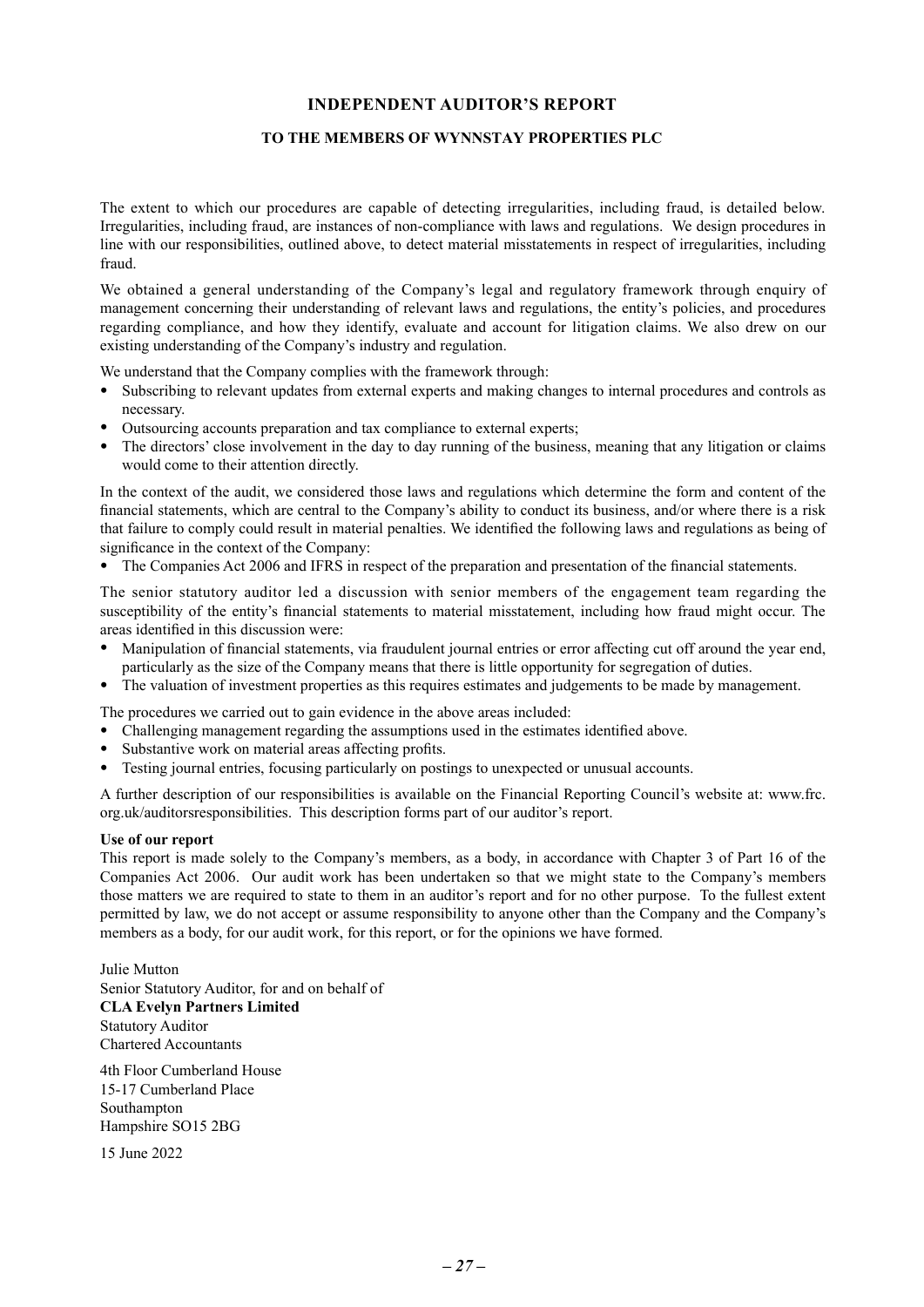## <span id="page-28-0"></span>STATEMENT OF COMPREHENSIVE INCOME FOR YEAR ENDED 25 MARCH 2022

|                                                            | <b>Notes</b>     | 2022    | 2021   |
|------------------------------------------------------------|------------------|---------|--------|
|                                                            |                  | £'000   | £'000  |
| <b>Property Income</b>                                     | $\overline{2}$   | 2,308   | 2,438  |
| <b>Property Costs</b>                                      | 3                | (125)   | (255)  |
| <b>Administrative Costs</b>                                | $\overline{4}$   | (614)   | (593)  |
| <b>Net Property Income</b>                                 |                  | 1,569   | 1,590  |
| Movement in Fair Value of:<br><b>Investment Properties</b> | 10               | 5,887   | 1,748  |
| Profit on Sale of Investment Property                      |                  | 125     | 1,121  |
| <b>Operating Income</b>                                    |                  | 7,581   | 4,459  |
| Investment Income                                          | 6                |         | 1      |
| <b>Finance Costs</b>                                       | 6                | (379)   | (412)  |
| <b>Income before Taxation</b>                              |                  | 7,202   | 4,048  |
| Taxation                                                   | $\boldsymbol{7}$ | (1,784) | (395)  |
| <b>Income after Taxation</b>                               |                  | 5,418   | 3,653  |
| Basic and diluted earnings per share                       | 9                | 199.8p  | 134.7p |

The company has no items of other comprehensive income.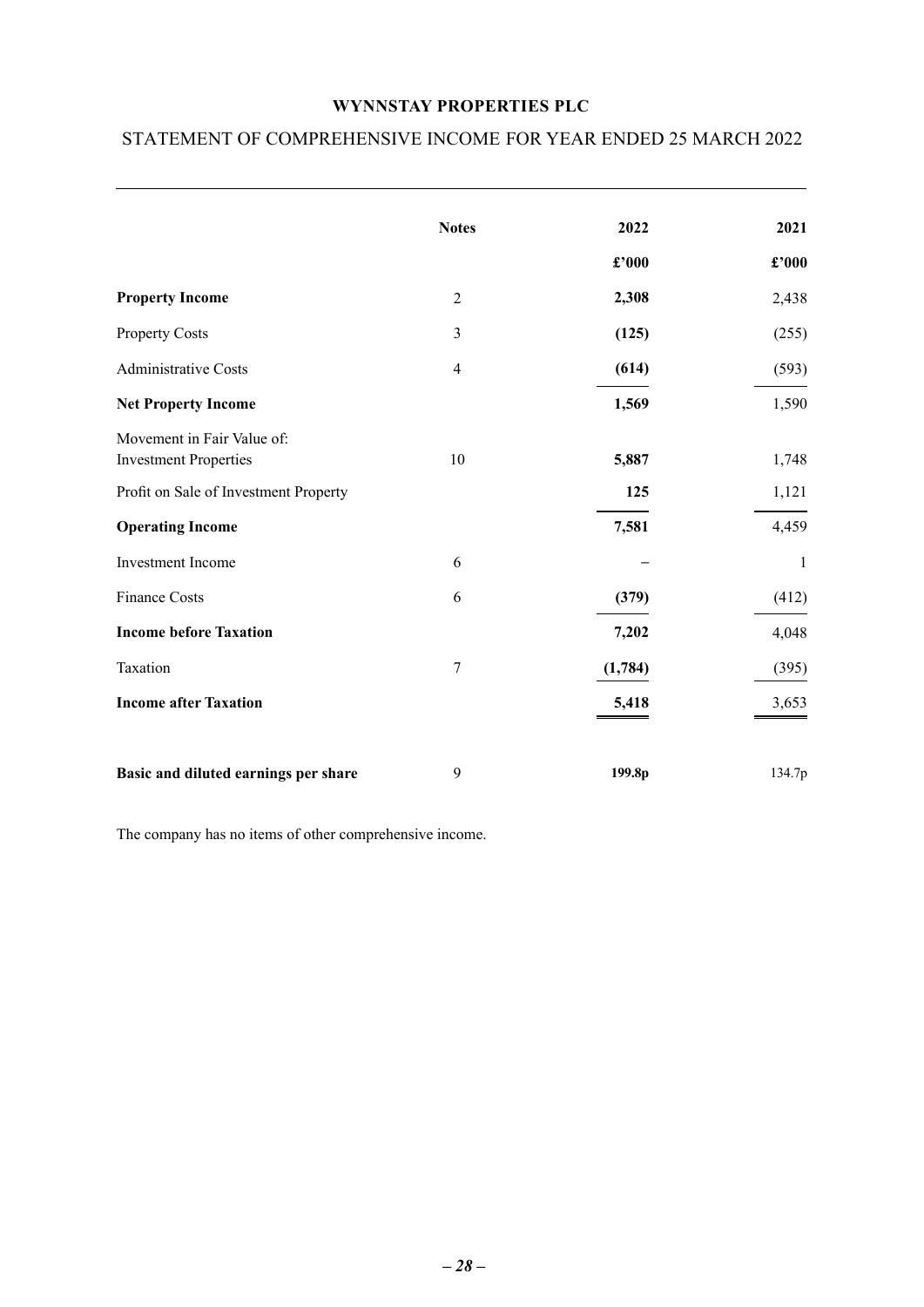## STATEMENT OF FINANCIAL POSITION 25 MARCH 2022

<span id="page-29-0"></span>

|                                              |              | 2022                    | 2021           |
|----------------------------------------------|--------------|-------------------------|----------------|
|                                              | <b>Notes</b> | £'000                   | £'000          |
| <b>Non Current Assets</b>                    |              |                         |                |
| <b>Investment Properties</b>                 | 10           | 38,975                  | 34,005         |
| Investments                                  | 12           | $\overline{\mathbf{3}}$ | $\overline{3}$ |
|                                              |              | 38,978                  | 34,008         |
| <b>Current Assets</b>                        |              |                         |                |
| Trade and other receivables                  | 14           | 301                     | 342            |
| Cash and Cash Equivalents                    |              | 3,491                   | 2,001          |
|                                              |              | 3,792                   | 2,343          |
| <b>Current Liabilities</b>                   |              |                         |                |
| Trade and other payables                     | 15           | (1,048)                 | (929)          |
| Income Taxes Payable                         |              | (284)                   | (249)          |
| <b>Bank Loans Payable</b>                    | 16           |                         | (10,000)       |
|                                              |              | (1, 332)                | (11, 178)      |
|                                              |              |                         |                |
| Net Current Assets / (Liabilities)           |              | 2,460                   | (8, 835)       |
| <b>Total Assets Less Current Liabilities</b> |              | 41,438                  | 25,173         |
| <b>Non-Current Liabilities</b>               |              |                         |                |
| Bank Loans Payable                           | 16           | (9,938)                 |                |
| Deferred Tax Payable                         | 17           | (1,953)                 | (461)          |
|                                              |              | (11, 891)               | (461)          |
| <b>Net Assets</b>                            |              | 29,547                  | 24,712         |
| <b>Capital and Reserves</b>                  |              |                         |                |
| Share Capital                                | 18           | 789                     | 789            |
| <b>Capital Redemption Reserve</b>            |              | 205                     | 205            |
| <b>Share Premium Account</b>                 |              | 1,135                   | 1,135          |
| <b>Treasury Shares</b>                       |              | (1,570)                 | (1,570)        |
| <b>Retained Earnings</b>                     |              | 28,988                  | 24,153         |
|                                              |              | 29,547                  | 24,712         |
| Net Asset Value pence per share              |              | 1,090p                  | 911p           |

Approved by the Board and authorised for issue on 15 June 2022

| Philip Collins              | Paul Williams |
|-----------------------------|---------------|
| Director                    | Director      |
| Registered number: 00022473 |               |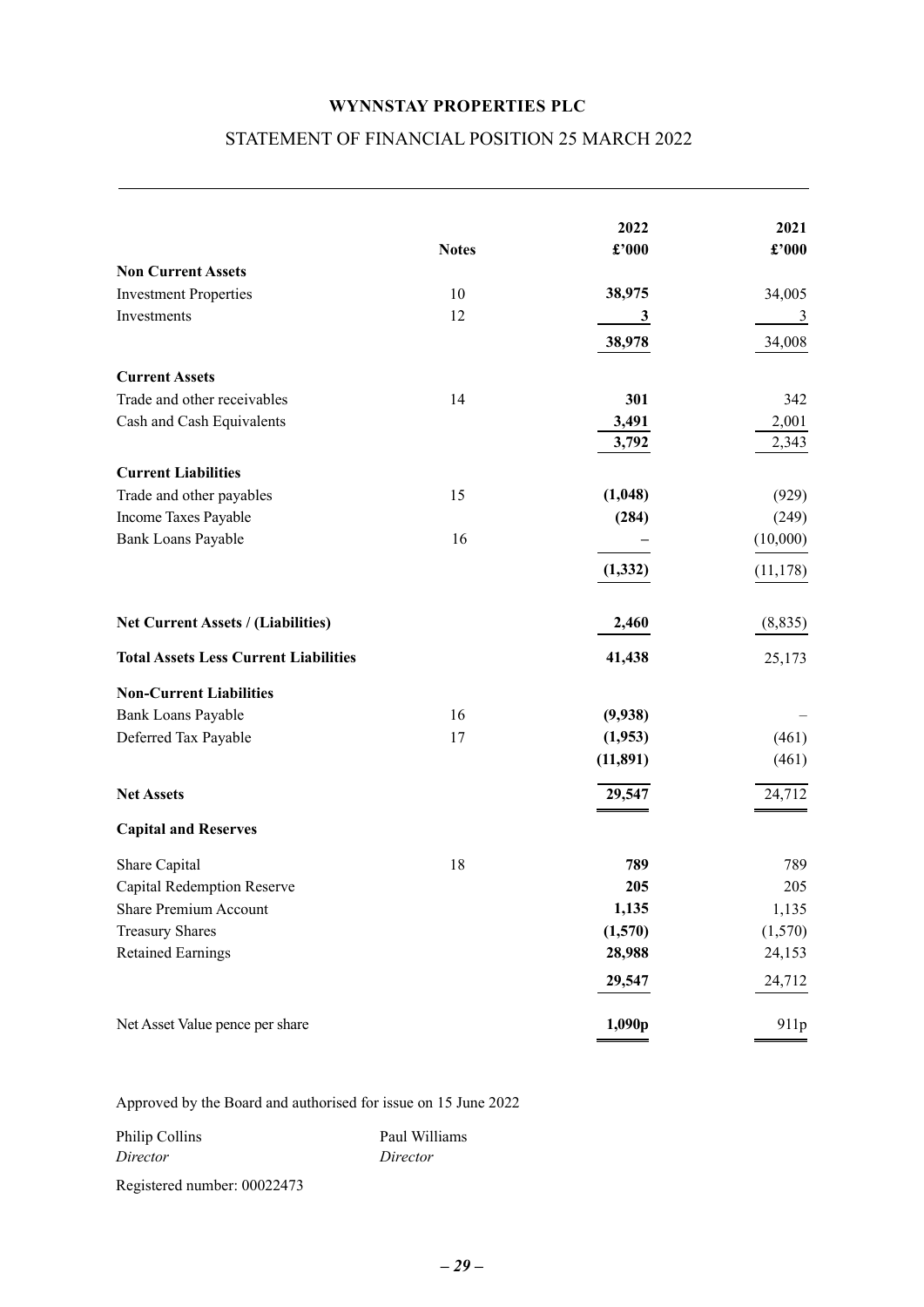## <span id="page-30-0"></span>STATEMENT OF CASH FLOWS FOR THE YEAR ENDED 25 MARCH 2022

|                                                    | 2022     | 2021<br><b>Restated</b> |
|----------------------------------------------------|----------|-------------------------|
|                                                    | £'000    | £'000                   |
| Cash flows from operating activities               |          |                         |
| Income before taxation                             | 7,202    | 4,048                   |
| Adjusted for:                                      |          |                         |
| (Increase) in fair value of investment properties  | (5,887)  | (1,748)                 |
| Interest received                                  |          | (1)                     |
| Interest paid                                      | 379      | 412                     |
| Profit on disposal of investment properties        | (125)    | (1,121)                 |
| Movement in dilapidations for property sold        |          | 55                      |
| Changes in:                                        |          |                         |
| Decrease/(increase) in trade and other receivables | 41       | (98)                    |
| Increase/(decrease) in trade and other payables    | 153      | (326)                   |
| Cash generated from operations                     | 1,763    | 1,221                   |
| Income taxes paid                                  | (284)    | (249)                   |
| Net cash from operating activities                 | 1,479    | 972                     |
| Cash flows from investing activities               |          |                         |
| Interest and other income received                 |          | 1                       |
| Purchase of investment properties                  | (1,583)  | (117)                   |
| Sale of investment properties                      | 2,618    | 3,187                   |
| Net cash generated from investing activities       | 1,035    | 3,071                   |
| <b>Cash flows from financing activities</b>        |          |                         |
| Interest paid                                      | (379)    | (412)                   |
| Dividends paid                                     | (583)    | (419)                   |
| Drawdown of bank loans net of fees                 | 9,938    |                         |
| Repayment of bank loans                            | (10,000) | (2,500)                 |
| Net cash used in financing activities              | (1,024)  | (3, 331)                |
|                                                    |          |                         |
| Increase in cash and cash equivalents              | 1,490    | 712                     |
| Cash and cash equivalents at beginning of period   | 2,001    | 1,289                   |
| Cash and cash equivalents at end of period         | 3,491    | 2,001                   |

2021 figures have been restated for the reclassification of Interest paid into Cash flows from financing activities.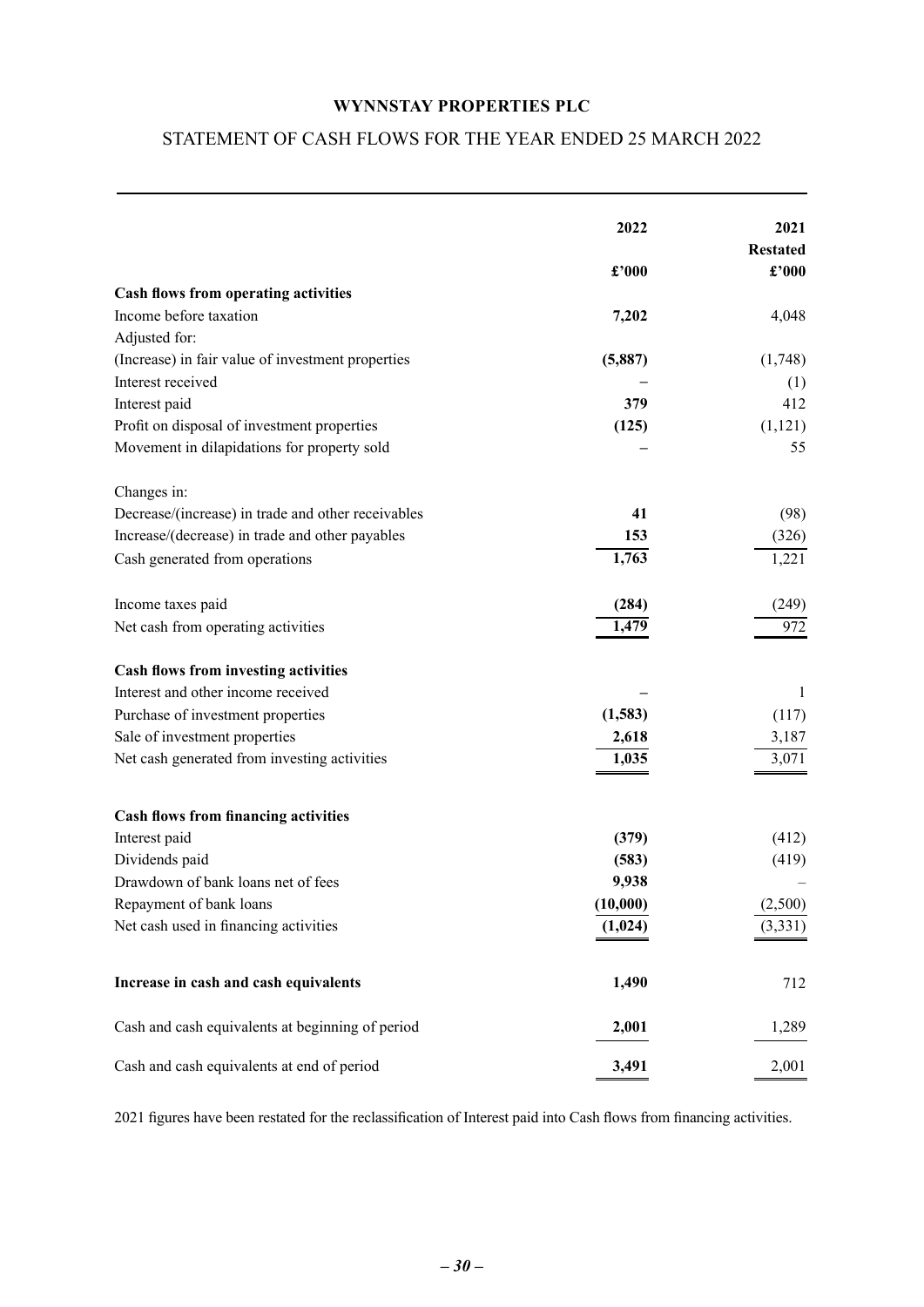## <span id="page-31-0"></span>STATEMENT OF CHANGES IN EQUITY FOR THE YEAR ENDED 25 MARCH 2022

## **YEAR ENDED 25 MARCH 2022**

|                                            | <b>Share</b><br>Capital<br>£'000 | Capital<br><b>Redemption</b><br><b>Reserve</b><br>£'000 | <b>Share</b><br>Premium<br>Account<br>£2000 | <b>Treasury</b><br><b>Shares</b><br>£2000 | <b>Retained</b><br>Earnings<br>£2000 | <b>Total</b><br>£'000 |
|--------------------------------------------|----------------------------------|---------------------------------------------------------|---------------------------------------------|-------------------------------------------|--------------------------------------|-----------------------|
| Balance at 26 March 2021                   | 789                              | 205                                                     | 1,135                                       | (1,570)                                   | 24,153                               | 24,712                |
| Total comprehensive<br>income for the year |                                  |                                                         |                                             |                                           | 5,418                                | 5,418                 |
| Dividends $-$ note 8                       |                                  |                                                         |                                             |                                           | (583)                                | (583)                 |
| Balance at 25 March 2022                   | 789                              | 205                                                     | 1,135                                       | (1,570)                                   | 28,988                               | 29,547                |

## **YEAR ENDED 25 MARCH 2021**

|                                            | <b>Share</b><br>Capital<br>$\pounds$ '000 | Capital<br>Redemption<br><b>Reserve</b><br>$\pounds$ '000 | <b>Share</b><br>Premium<br>Account<br>£'000 | <b>Treasury</b><br><b>Shares</b><br>£'000 | <b>Retained</b><br>Earnings<br>£2000 | <b>Total</b><br>£'000 |
|--------------------------------------------|-------------------------------------------|-----------------------------------------------------------|---------------------------------------------|-------------------------------------------|--------------------------------------|-----------------------|
| Balance at 26 March 2020                   | 789                                       | 205                                                       | 1,135                                       | (1,570)                                   | 20,919                               | 21,478                |
| Total comprehensive<br>income for the year |                                           |                                                           |                                             |                                           | 3,653                                | 3,653                 |
| Dividends $-$ note 8                       |                                           |                                                           |                                             |                                           | (419)                                | (419)                 |
| Balance at 25 March 2021                   | 789                                       | 205                                                       | 1,135                                       | (1,570)                                   | 24,153                               | 24,712                |

## **FUNDS AVAILABLE FOR DISTRIBUTION**

|                                                                                         | 2022           | 2021           |
|-----------------------------------------------------------------------------------------|----------------|----------------|
|                                                                                         | $\pounds$ '000 | $\pounds$ '000 |
| <b>Retained Earnings</b>                                                                | 28,988         | 24,153         |
| Less: Cumulative Unrealised Fair Value<br>Adjustment of Property Investments net of tax | (12,996)       | (7.967)        |
| <b>Treasury Shares</b>                                                                  | (1,570)        | (1,570)        |
| Distributable Reserves                                                                  | 14,422         | 14,616         |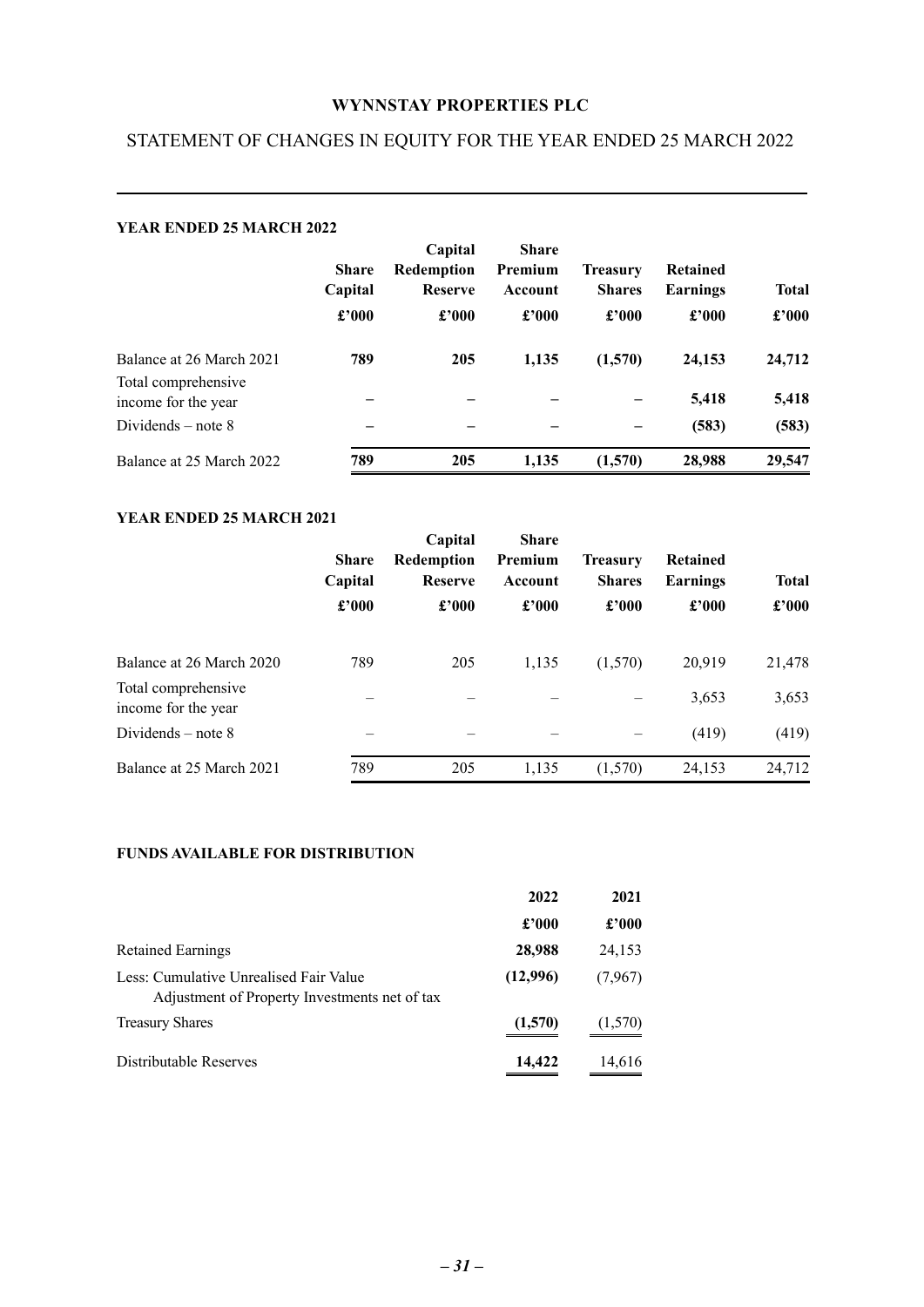## STATEMENT OF CHANGES IN EQUITY FOR THE YEAR ENDED 25 MARCH 2022

#### **Explanation of Capital and Reserves:**

- **Share Capital:** This represents the subscription, at par value, of the Ordinary Shares of the Company.
- **Capital Redemption Reserve:** This represents money that the Company must retain when it has bought back shares, and which it cannot pay to shareholders as dividends: It is a non-distributable reserve and represents paid up share capital.
- **Share Premium Account:** This represents the subscription monies paid for Ordinary Shares of the Company in excess of their par value.
- **Treasury Shares:** This represents the total consideration and costs paid by the Company when purchasing the 443,650 shares as referred to in Note 18.
- **Retained Earnings:** This represents the profits after tax that can be used to pay dividends. However, dividends can only be paid from Distributable Reserves as detailed in the preceding table.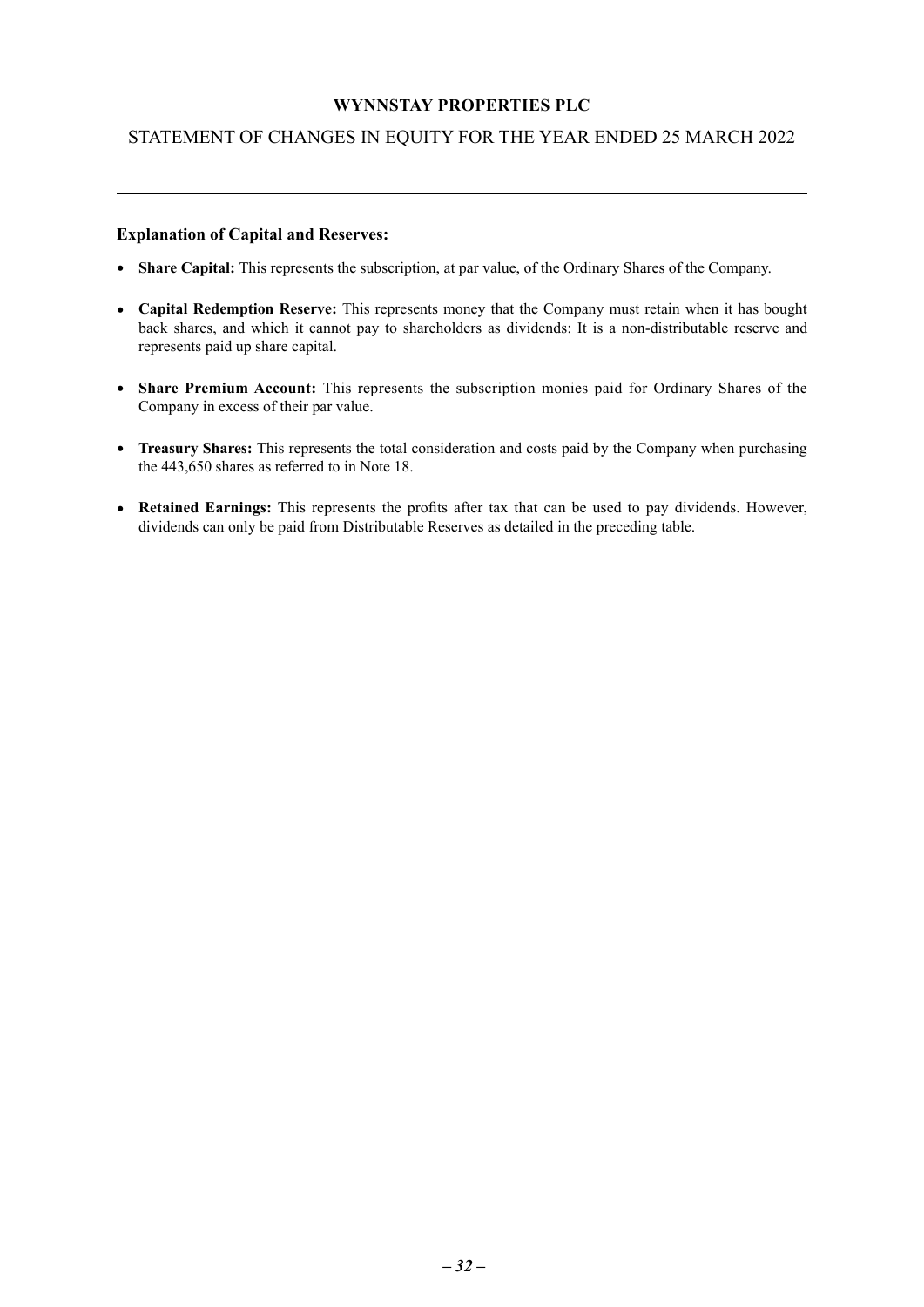## <span id="page-33-0"></span>NOTES TO THE FINANCIAL STATEMENTS FOR THE YEAR ENDED 25 MARCH 2022

#### **1. BASIS OF PREPARATION, ACCOUNTING POLICIES AND ESTIMATES**

Wynnstay Properties PLC is a public limited company incorporated and domiciled in England and Wales. The principal activity of the Company is property investment, development and management. The Company's ordinary shares are traded on the AIM, part of The London Stock Exchange. The Company's registered number is 00022473.

#### **1.1 Basis of Preparation**

The financial statements have been prepared in accordance with UK adopted International Financial Reporting Standards ("IFRS"). The financial statements have been presented in Pounds Sterling being the functional currency of the Company and rounded to the nearest thousand. The financial statements have been prepared under the historical cost basis modified for the revaluation of investment properties and financial assets measured at fair value through Operating Income.

#### **(a) New Interpretations and Revised Standards Effective for the year ended 25 March 2022**

The Directors have adopted all new and revised standards and interpretations issued by the International Accounting Standards Board ("IASB") and the International Financial Reporting Interpretations Committee ("IFRIC") of the IASB and adopted by applicable law that are relevant to the operations and effective for accounting periods beginning on or after 26 March 2021;

- Amendment to IFRS 16: Leases Covid 19-Related Rent Concessions
- IAS 37: Provisions, Contingent Liabilities and Contingent Assets

The adoption of these interpretations and revised standards had no material impact on the disclosures and presentation of the financial statements.

#### **(b) Standards and Interpretations in Issue but not yet Effective**

The International Accounting Standards Board ("IASB") and International Financial Reporting Interpretations Committee ("IFRIC") have issued the below revisions to existing standards or new interpretations or new standards with an effective date of implementation after the period of these financial statements.

The following new amendment applicable in future periods has not been early adopted as it is not expected to have a significant impact on the financial statements of the Company:

• Amendments to IAS 1: Classification of Liabilities as Current or Non-current (effective for accounting periods beginning on or after 1 January 2023).

#### **(c) Going concern**

The financial statements have been prepared on a going concern basis. This requires the Directors to consider, as at the date of approving the financial statements, that there is reasonable expectation that the Company has adequate financial resources to continue to operate, and to meet its liabilities as they fall due for payment, for at least twelve months following the approval of the financial statements.

The Directors have reviewed cash balances and borrowing facilities to cover at least twelve months of operations, including financing costs and continuation of employment and advisory costs as currently contracted without any reduction for cost saving initiatives. The results of the review show that the Company has cash and borrowing facilities to cover at least twelve months of operations, and that the Company will satisfy the financial covenant ratios in the borrowing facilities as described in Note 16. In addition, the Statement of Financial Position as at 25 March 2022 shows that the Company held a cash balance of £3.5m and net assets of £29.5m and had a low gearing ratio of 21.8%. In the light of the foregoing considerations, the Directors consider that the adoption of the going concern basis is reasonable and appropriate.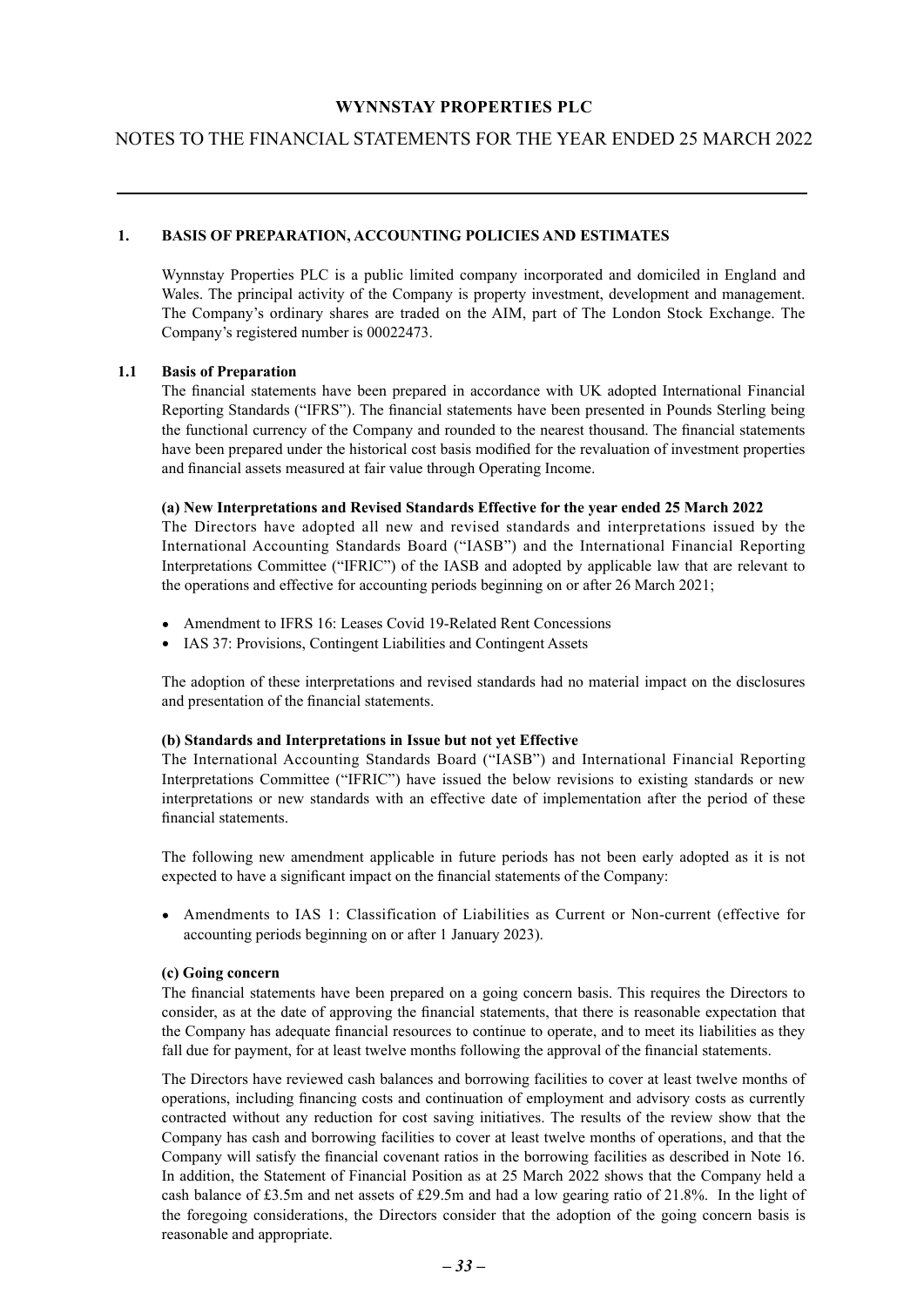## NOTES TO THE FINANCIAL STATEMENTS FOR THE YEAR ENDED 25 MARCH 2022

#### **1.2 ACCOUNTING POLICIES**

#### **Investment Properties**

All the Company's investment properties are independently revalued annually and stated at fair value as at 25 March. The aggregate of any resulting increases or decreases are taken to operating income within the Statement of Comprehensive Income. The basis of independent valuation is described in Note 10.

Investment properties are recognised as acquisitions or disposals based on the date of contract completion.

#### **Depreciation**

In accordance with IAS 40, freehold investment properties are included in the Statement of Financial Position at fair value and are not depreciated.

The Company has no other plant and equipment.

#### **Disposal of Investments**

The gains and losses on the disposal of investment properties and other investments are included in Operating Income in the year of disposal. Gains and losses are calculated on the net difference between the carrying value of the properties and the net proceeds from their disposal.

#### **Property Income**

Property income is recognised on a straight-line basis over the period of the lease and is measured at the fair value of the consideration receivable. Lease deposits are held in separate designated deposit accounts and are thus not treated as assets of the Company in the financial statements. All income is derived in the United Kingdom.

#### **Taxation**

The tax expense represents the sum of the tax currently payable and deferred tax. Current tax is the expected tax payable on the taxable income for the year based on the tax rate enacted or substantively enacted at the reporting date, and any adjustment to tax payable in respect of prior years. Taxable profit differs from income before tax because it excludes items of income or expense that are deductible in other years, and it further excludes items that are never taxable or deductible.

Deferred taxation is the tax expected to be payable or recoverable on differences between the carrying amounts of assets and liabilities in the financial statements and the corresponding tax bases used in the computation of taxable profits and is accounted for using the statement of financial position liability method. Deferred tax liabilities are recognised for all taxable temporary differences (including unrealised gains on revaluation of investment properties) and deferred tax assets are recognised to the extent that it is probable that taxable profits will be available against which deductible temporary differences can be utilised.

The Company provides for deferred tax on investment properties by reference to the tax that would be due on the sale of the investment properties. Deferred tax is calculated at the rates that are expected to apply in the period when the liability is settled, or the asset is realised. Deferred tax is charged or credited to Income after Taxation, including deferred tax on the revaluation of investment property.

#### **Trade and Other Accounts Receivable**

Trade and other receivables are initially measured at the operating lease measurement value and subsequently measured at amortised cost as reduced by appropriate allowances for expected credit losses. All receivables do not carry any interest and are short term in nature.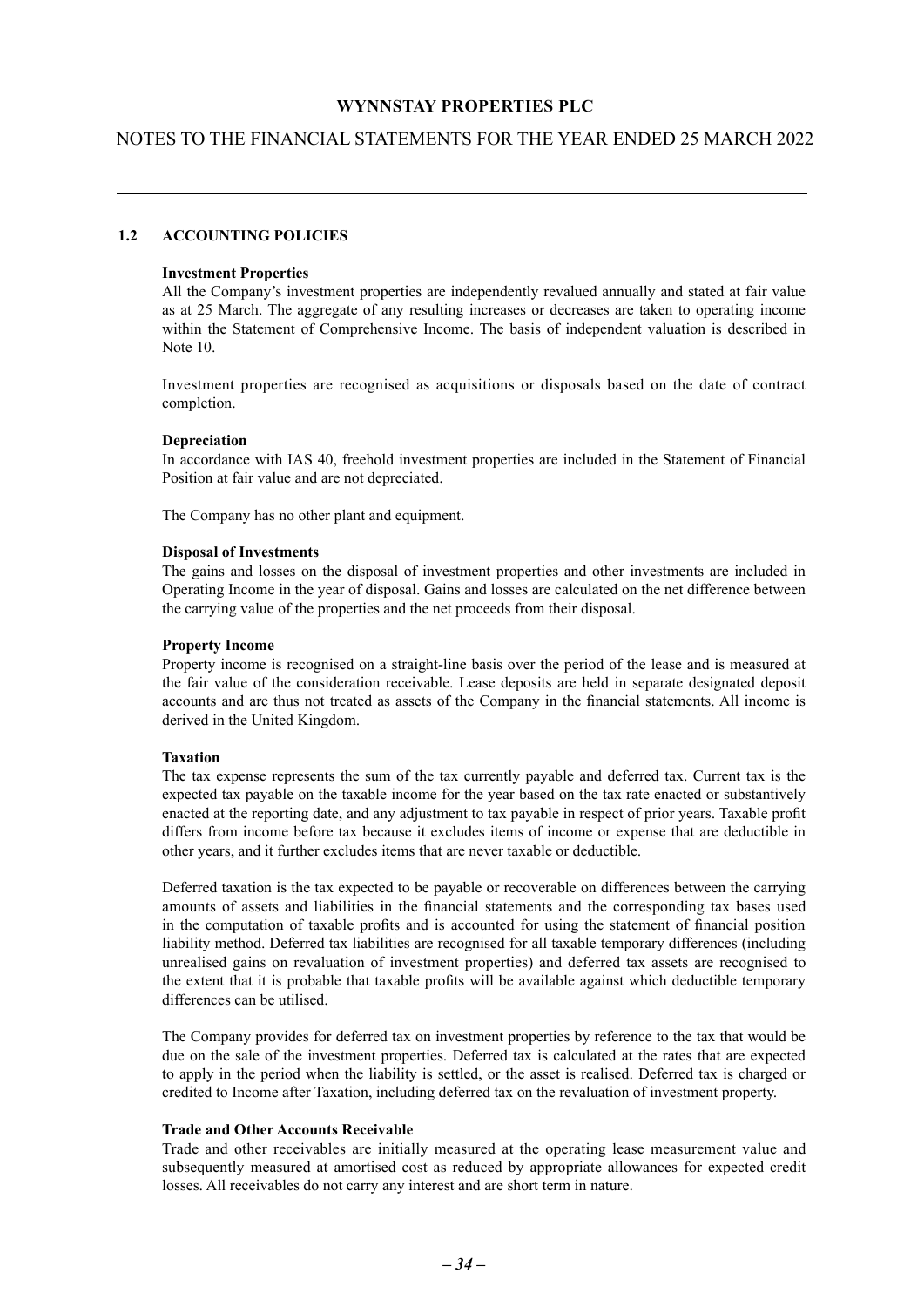## NOTES TO THE FINANCIAL STATEMENTS FOR THE YEAR ENDED 25 MARCH 2022

#### **Cash and Cash Equivalents**

Cash comprises cash at bank and on demand deposits. Cash equivalents are short term (less than three months from inception), repayable on demand and are subject to an insignificant risk of change in value.

#### **Trade and Other Accounts Payable**

Trade and other payables are initially measured at fair value and subsequently measured at amortised cost. All trade and other accounts payable are non-interest bearing.

#### **Pensions**

Pension contributions towards the employee's pension plan are charged to the statement of comprehensive income as incurred. The pension scheme is a defined contribution scheme.

#### **Borrowings**

Interest rate borrowings are initially recognised at fair value, being proceeds received less any directly attributable transaction costs. Borrowings are subsequently stated at amortised cost. Any difference between the proceeds (net of transaction costs) and the redemption value is recognised in profit or loss over the period of the borrowings using the effective interest method. Borrowings are classified as current liabilities unless the Company has an unconditional right to defer settlement of the liability for at least 12 months after the reporting date.

#### **Dilapidations**

Dilapidations receipts are recognised in the Statement of Comprehensive Income when the right to receive them arises. They are recorded in revenue as other property income unless a property has been agreed to be sold whereby the receipt is treated as part of the proceeds of sale of the property. See Note 2.

#### **1.3 Key Sources of Estimation Uncertainty and Judgements**

The preparation of the financial statements requires management to make judgements, estimates and assumptions that may affect the application of accounting policies and the reported amounts of assets and liabilities, income and expenses.

Revisions to accounting estimates are recognised in the period in which the estimate is revised if the revision affects only that period. The key sources of estimation uncertainty that have a significant risk of causing material adjustment to the carrying amounts of assets and liabilities within the next financial year are those relating to the fair value of investment properties which are revalued annually by the Directors having taken advice from the Company's independent external valuers, on the basis described in Note 10, as well as the judgement taken by the Directors as to whether a property is being held for sale.

There are no other judgemental areas identified by management that could have a material effect on the financial statements at the reporting date.

| $\overline{2}$ . | <b>PROPERTY INCOME</b> | 2022           | 2021           |
|------------------|------------------------|----------------|----------------|
|                  |                        | $\pounds$ '000 | $\pounds$ '000 |
|                  | Rental income          | 2,252          | 2,140          |
|                  | Other property income  | 56             | 298            |
|                  |                        | 2,308          | 2,438          |

Rental income comprises rents earned and apportioned over the lease period taking into account rent free periods and rents received during the period. Other property income comprises unexpended dilapidations and miscellaneous income arising from the letting of properties.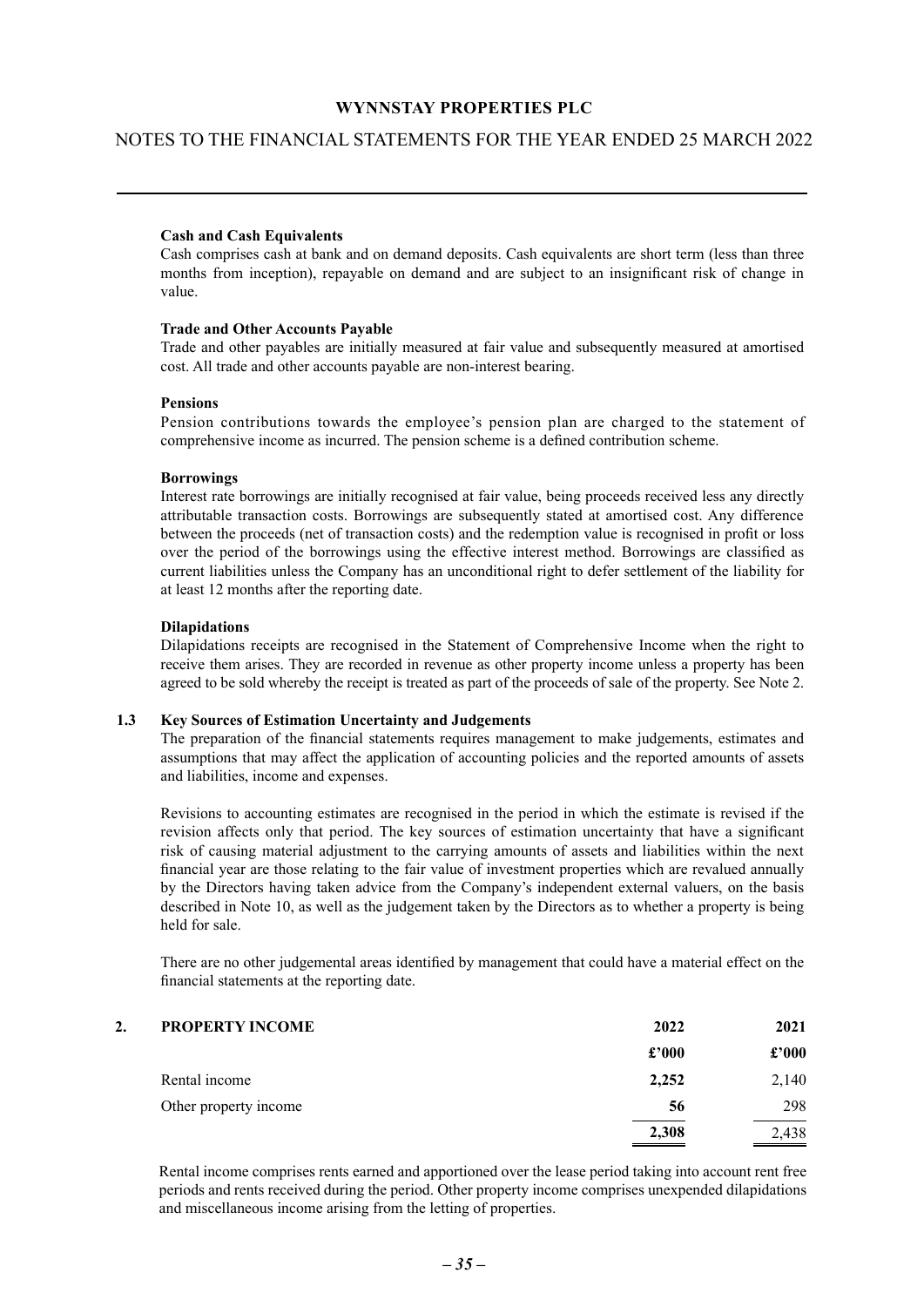## NOTES TO THE FINANCIAL STATEMENTS FOR THE YEAR ENDED 25 MARCH 2022

| 3. | <b>PROPERTY COSTS</b>                                                                                                                                              | 2022  | 2021           |
|----|--------------------------------------------------------------------------------------------------------------------------------------------------------------------|-------|----------------|
|    |                                                                                                                                                                    | £'000 | £'000          |
|    | <b>Empty</b> rates                                                                                                                                                 | 3     | 47             |
|    | Property management                                                                                                                                                | 65    | 176            |
|    |                                                                                                                                                                    | 68    | 223            |
|    | Legal fees                                                                                                                                                         | 34    | 21             |
|    | Agents fees                                                                                                                                                        | 23    | 11             |
|    |                                                                                                                                                                    | 125   | 255            |
| 4. | <b>ADMINISTRATIVE COSTS</b>                                                                                                                                        | 2022  | 2021           |
|    |                                                                                                                                                                    | £'000 | £'000          |
|    | Rents payable - short term lease                                                                                                                                   | 32    | 28             |
|    | General administration, including staff costs                                                                                                                      | 548   | 522            |
|    | Auditors' remuneration - audit fees CLA Evelyn Partners Limited                                                                                                    | 31    |                |
|    | (formerly Nexia Smith & Williamson)                                                                                                                                |       |                |
|    | Auditors' remuneration - audit fees BDO                                                                                                                            |       | 38             |
|    | Tax services - BDO                                                                                                                                                 |       | 5              |
|    | Tax services - Associate of Nexia Smith & Williamson                                                                                                               | 3     |                |
|    |                                                                                                                                                                    | 614   | 593            |
| 5. | <b>STAFF COSTS</b>                                                                                                                                                 | 2022  | 2021           |
|    |                                                                                                                                                                    | £'000 | $\pounds$ '000 |
|    | Staff costs, including Directors' fees, during the year were as follows:                                                                                           |       |                |
|    | Wages and salaries                                                                                                                                                 | 289   | 278            |
|    | Social security costs                                                                                                                                              | 34    | 32             |
|    | Other pension costs                                                                                                                                                | 13    | 13             |
|    |                                                                                                                                                                    | 336   | 323            |
|    | Further details of Directors' emoluments, totalling £302,530 (2021: £290,796), are shown in the Directors'<br>Report. There are no other key management personnel. |       |                |
|    |                                                                                                                                                                    | 2022  | 2021           |
|    |                                                                                                                                                                    | No.   | No.            |
|    | The average number of employees, including Non-Executive Directors,<br>engaged wholly in management and administration was:                                        | 5     | 5              |
|    | The number of Directors for whom the Company paid pension benefits<br>during the year was                                                                          | 1     |                |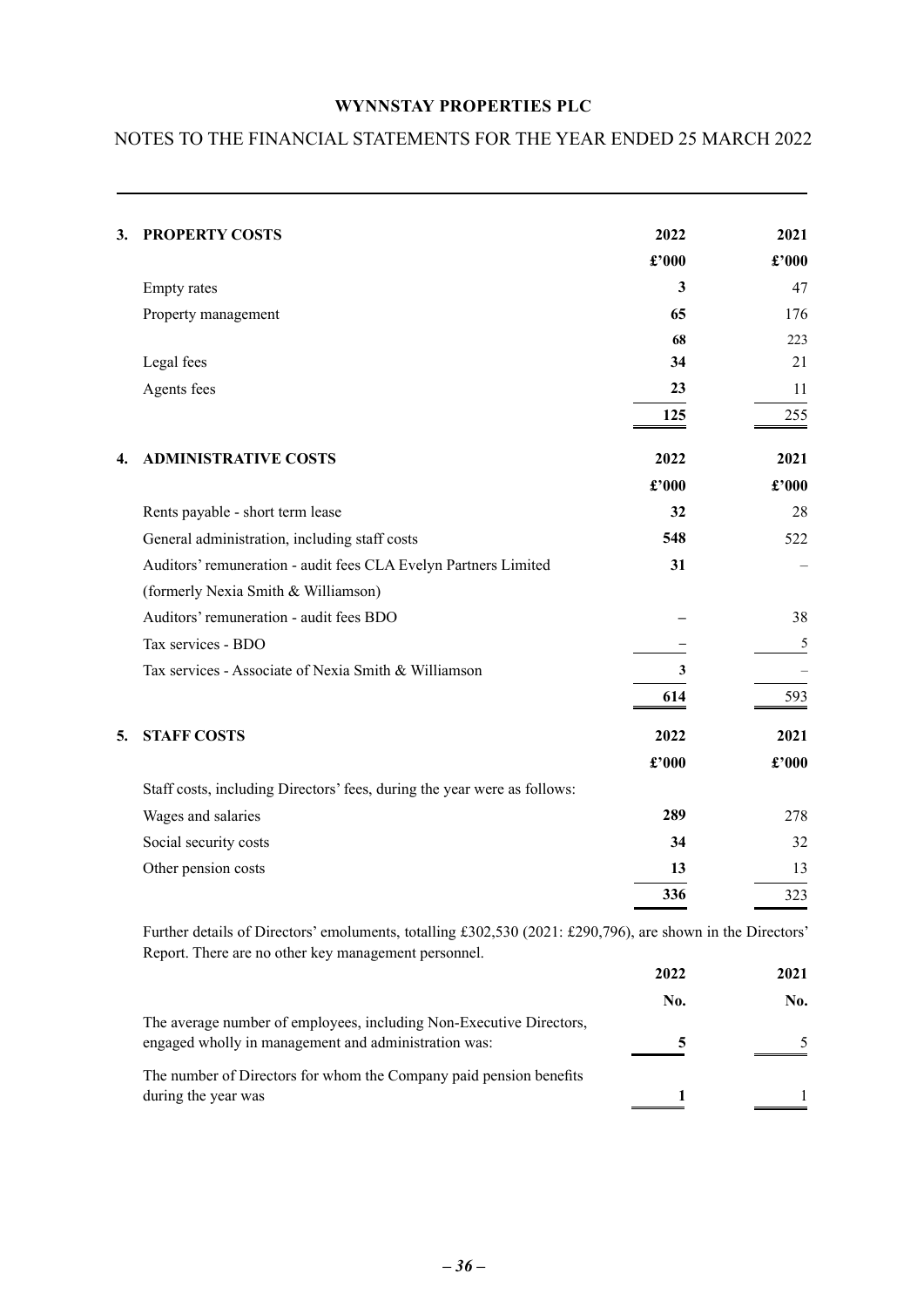## NOTES TO THE FINANCIAL STATEMENTS FOR THE YEAR ENDED 25 MARCH 2022

| 6. | <b>FINANCE COSTS (NET)</b>                                          | 2022                                           | 2021                          |
|----|---------------------------------------------------------------------|------------------------------------------------|-------------------------------|
|    |                                                                     | $\pmb{\pounds}^{\bullet}\pmb{0}\pmb{0}\pmb{0}$ | £'000                         |
|    | Interest payable and finance costs on bank loans                    | 379                                            | 412                           |
|    | Less: Bank interest receivable                                      |                                                | (1)                           |
|    |                                                                     | 379                                            | 411                           |
| 7. | <b>TAXATION</b>                                                     | 2022                                           | 2021                          |
|    |                                                                     | £'000                                          | $\pounds$ '000                |
|    | (a) Analysis of the tax charge for the year:                        |                                                |                               |
|    | UK Corporation tax at 19% (2021: 19%)                               |                                                |                               |
|    | Total current tax charge                                            | 292                                            | 249                           |
|    | Deferred tax - temporary differences                                | 1,492                                          | 146                           |
|    | Tax charge for the year                                             | 1,784                                          | 395                           |
|    | (b) Factors affecting the tax charge for the year:                  |                                                |                               |
|    | Net Income before taxation                                          | 7,202                                          | 4,048                         |
|    | Current Year:                                                       |                                                |                               |
|    | Corporation tax thereon at 19% (2021: 19%)                          | 1,368                                          | 769                           |
|    | Capital gains net tax movement on disposals                         | 106                                            | (187)                         |
|    | Deferred tax adjustment for change to 25% tax rate (2021: 19%)      | 467                                            |                               |
|    | Deferred tax net adjustments arising from revaluation of properties | (157)                                          | (187)                         |
|    | Total tax charge for the year                                       | 1,784                                          | 395                           |
|    |                                                                     |                                                |                               |
| 8. | <b>DIVIDENDS</b>                                                    | 2022                                           | 2021                          |
|    |                                                                     | $\pounds$ '000                                 | $\pmb{\pounds}^{\,\prime}000$ |
|    | Final dividend paid in year of 13.0p per share                      |                                                |                               |
|    | (2021: Second Interim dividend 7.5p per share)                      | 352                                            | 203                           |
|    | Interim dividend paid in year of 8.5p per share                     |                                                |                               |
|    | (2021: Interim dividend 8.0p per share)                             | 231                                            | 216                           |
|    |                                                                     | 583                                            | 419                           |

On 15 June 2022 the Board resolved to pay a final dividend of 14p per share which will be recorded in the Financial Statements for the year ending 25 March 2023.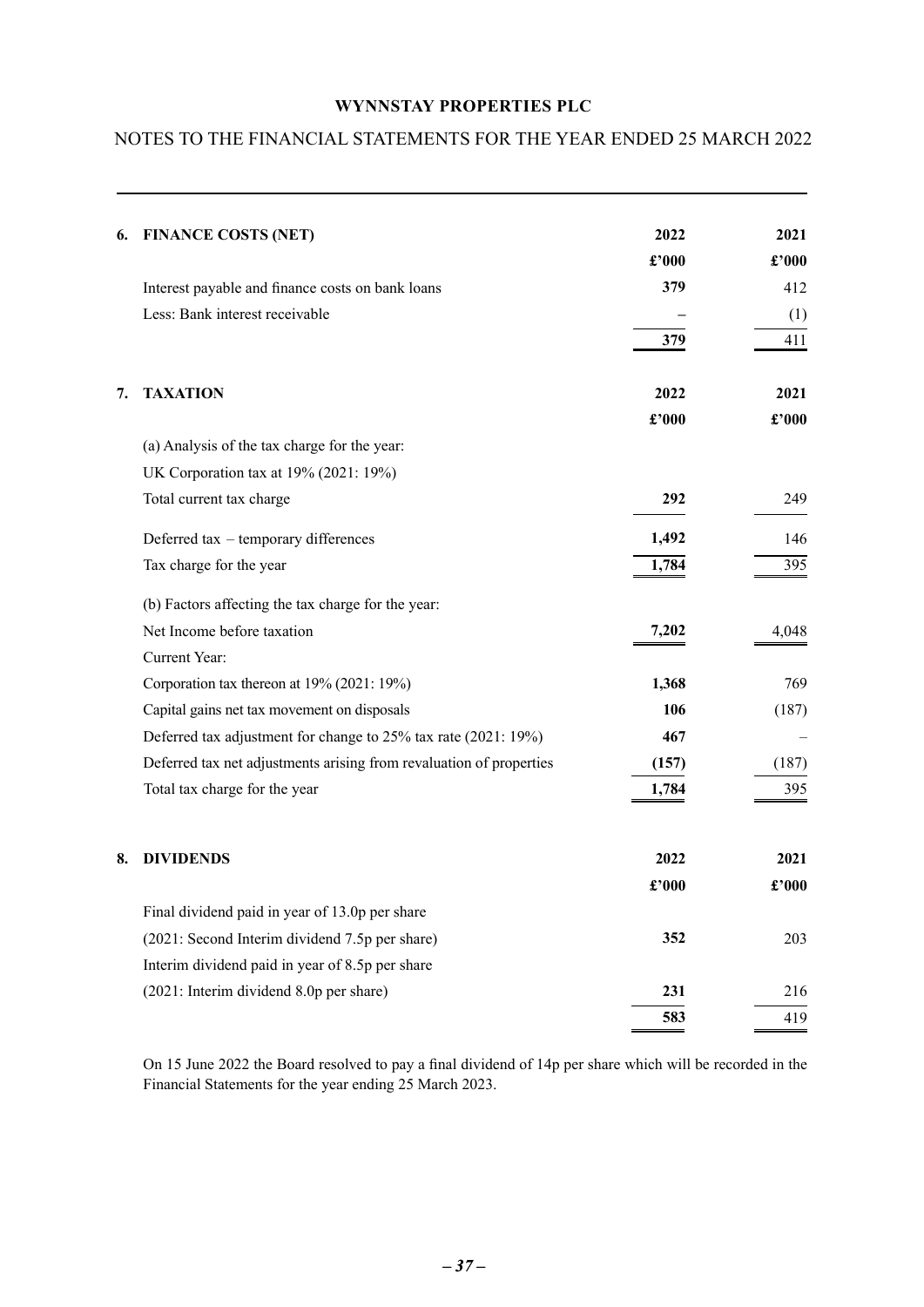## NOTES TO THE FINANCIAL STATEMENTS FOR THE YEAR ENDED 25 MARCH 2022

## **9. EARNINGS PER SHARE**

Basic earnings per share are calculated by dividing Income after Taxation attributable to Ordinary Shareholders of £5,356,000 (2021: £3,653,000) by the weighted average number of 2,711,617 (2020: 2,711,617) ordinary shares in issue during the period excluding shares held as treasury. There are no instruments in issue that would have the effect of diluting earnings per share.

| <b>10. INVESTMENT PROPERTIES</b>       | 2022    | 2021    |
|----------------------------------------|---------|---------|
|                                        | £2000   | £'000   |
| <b>Properties</b>                      |         |         |
| Balance at beginning of financial year | 34,005  | 34,260  |
| Additions                              | 1,583   | 117     |
| Disposals                              | (2,500) | (2,120) |
| <b>Revaluation Surplus</b>             | 5,887   | 1,748   |
| Balance at end of financial year       | 38,975  | 34,005  |

The Company's freehold properties were valued as at 25 March 2022 by BNP Paribas Real Estate, Chartered Surveyors, acting in the capacity of external valuers, and adopted by the Directors. The valuations were undertaken in accordance with the requirements of IFRS 13 and the RICS Valuation – Global Standards 2020.

The valuation of each property was on the basis of Fair Value. The valuers reported that the total aggregate Fair Value of the properties held by the Company was £38,975,000.

The valuer's opinions were primarily derived from comparable recent market transactions on arms-length terms.

In the financial year ending 25 March 2022, the total fees earned by the valuer from Wynnstay Properties PLC and connected parties were less than 5% of the valuer's Company turnover.

The valuation complies with International Financial Reporting Standards. The definition adopted by the International Accounting Standards Board (IASB) in IFRS 13 is Fair Value, defined as: 'The price that would be received to sell an asset, or paid to transfer a liability, in an orderly transaction between market participants at the measurement date.'

These recurring fair value measurements for non-financial assets use inputs that are not based on observable market data, and therefore fall within level 3 of the fair value hierarchy.

The significant unobservable market data used is property equivalent yields which range from 4.3% to 8.5%, with an average equivalent yield of 6.2% (2021: 6.7%) and an average weighted equivalent yield of 6.25% (2021: 6.38%) for the portfolio.

There have been no transfers between levels of the fair value hierarchy. Movements in the fair value are recognised in profit or loss.

A 0.5% decrease in the weighted equivalent yield would result in a corresponding increase of £3.81 million in the fair value movement through profit or loss. A 0.5% increase in the same yield would result in a corresponding decrease of  $£3.19$  million in the fair value movement through profit or loss.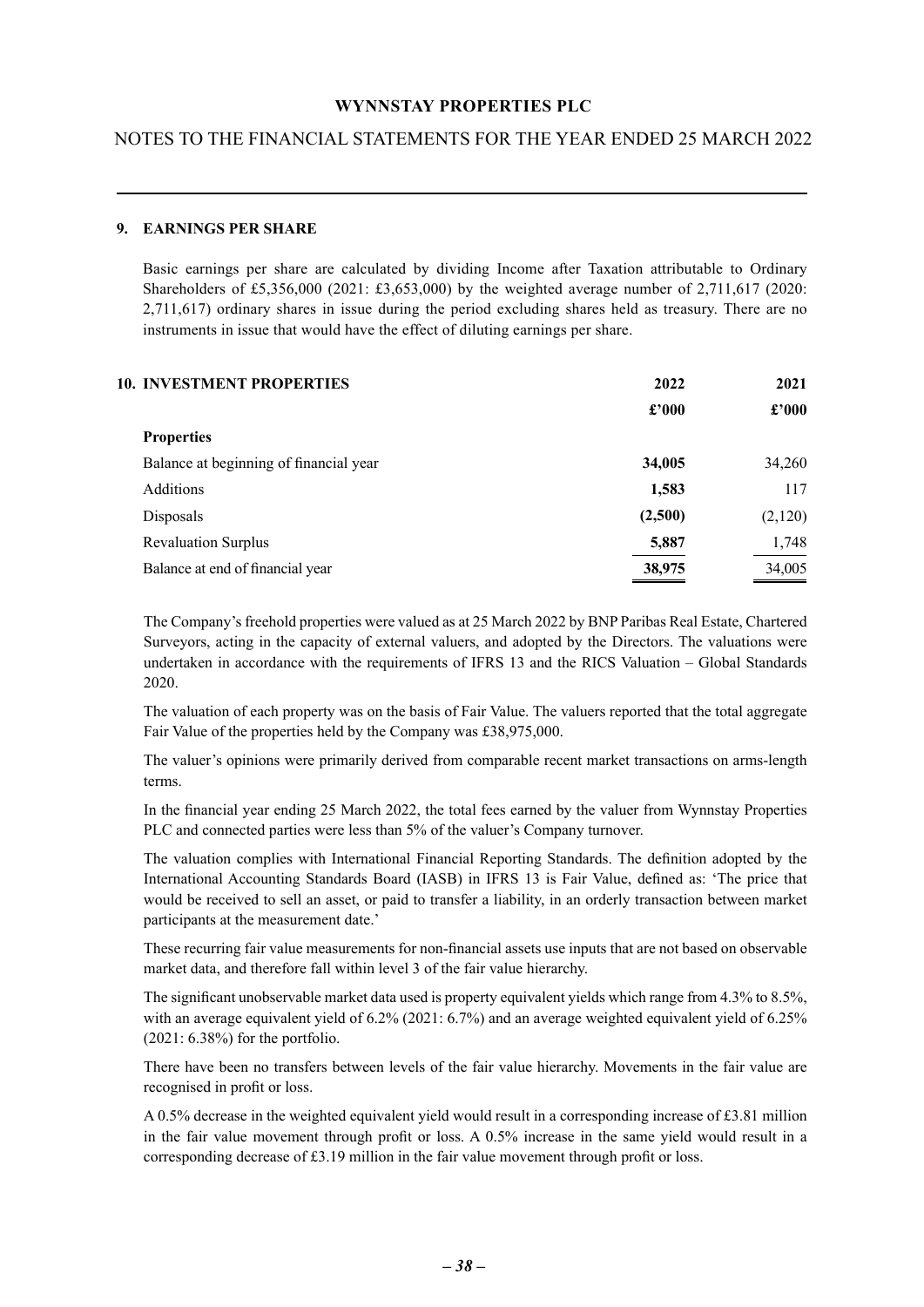## NOTES TO THE FINANCIAL STATEMENTS FOR THE YEAR ENDED 25 MARCH 2022

| <b>11. OPERATING LEASES RECEIVABLE</b>                                                                                    |       |       |
|---------------------------------------------------------------------------------------------------------------------------|-------|-------|
|                                                                                                                           | 2022  | 2021  |
| The following are the future minimum lease<br>payments receivable under non-cancellable<br>operating leases which expire: | £2000 | £'000 |
| Not later than one year                                                                                                   | 354   | 391   |
| Between 1 and 5 years                                                                                                     | 4,753 | 3,519 |
| Over 5 years                                                                                                              | 622   | 1,710 |
|                                                                                                                           | 5,729 | 5,620 |

Rental income under operating leases recognised through profit or loss amounted to £2,252,000 (2021: £2,140,000).

Typically, the properties were let for a term of between 5 and 10 years at a market rent with rent reviews every 5 years. The above maturity analysis reflects future minimum lease payments receivable to the next break clause in the operating lease. The properties are generally leased on terms where the tenant has the responsibility for repairs and running costs for each individual unit with a service charge payable to cover common services provided by the landlord on certain properties. The Company manages the services provided for a management fee and the service charges are not recognised as income in the accounts of the Company as any receipts are netted off against the associated expenditures with any residual balance being shown as a liability.

If the tenant does not carry out its responsibility for repairs and the Company receives a dilapidations payment, the resulting cash is recorded in revenue as other property income unless a property has been agreed to be sold where the receipt is treated as part of the proceeds of sale of the property. See Note 2.

| <b>12. INVESTMENTS</b> | 2022  | 2021           |
|------------------------|-------|----------------|
|                        | £'000 | $\pounds$ '000 |
| Quoted investments     |       |                |

#### **13. SUBSIDIARY COMPANY**

The Company has the following dormant subsidiary which the Directors consider immaterial to, and thus has not been consolidated into, the financial statements. The subsidiary holds the legal title to an access road to an investment property, the use of which is shared between the Company, its tenants at the property and neighbouring premises.

| Scanreach Limited | $80\%$ owned | Dormant | Net Assets: £4,447 (2021: £4,447) |
|-------------------|--------------|---------|-----------------------------------|
|-------------------|--------------|---------|-----------------------------------|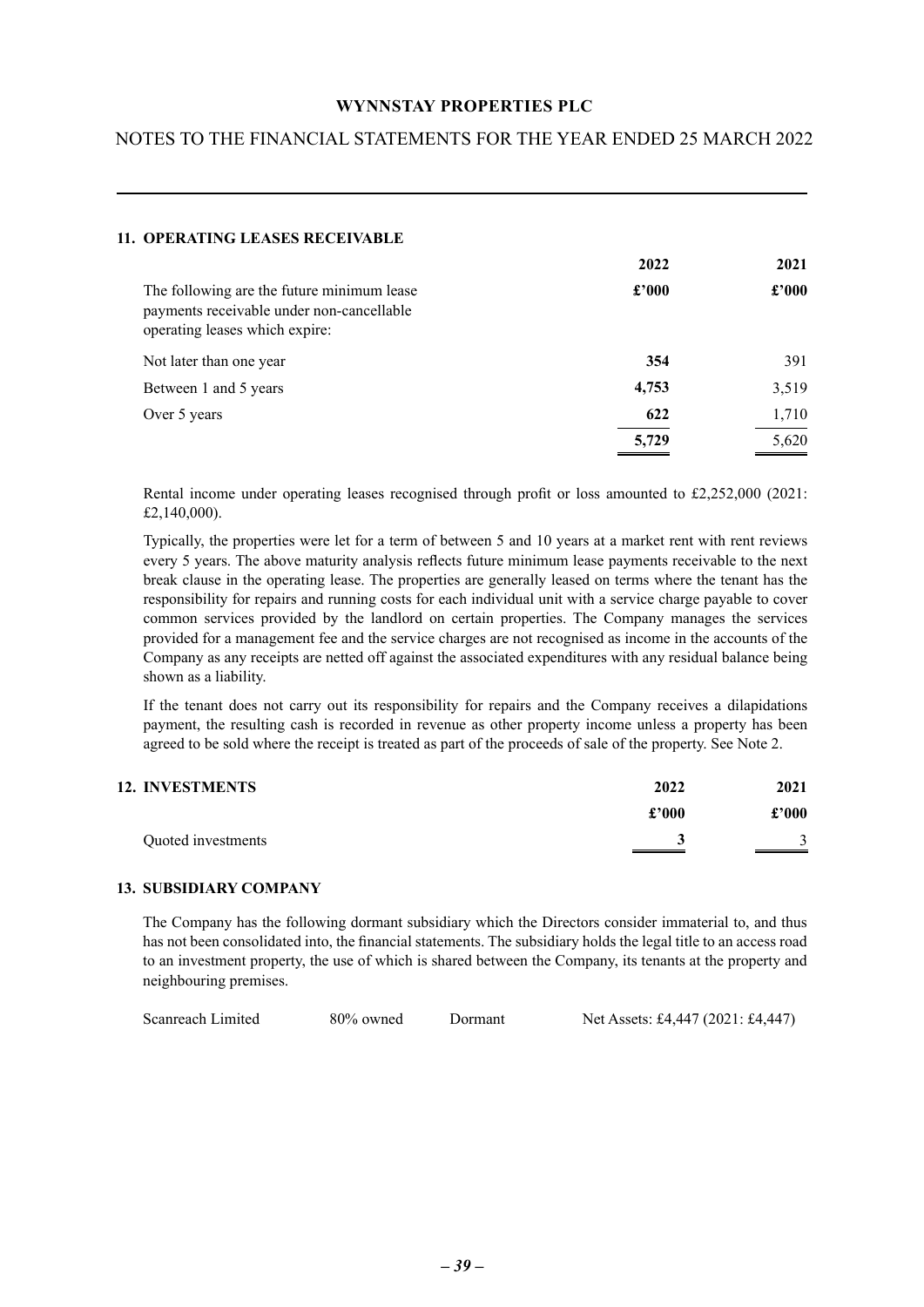## NOTES TO THE FINANCIAL STATEMENTS FOR THE YEAR ENDED 25 MARCH 2022

| <b>14. ACCOUNTS RECEIVABLE</b> | 2022  | 2021           |
|--------------------------------|-------|----------------|
|                                | £'000 | $\pounds$ '000 |
| Trade receivables              | 215   | 322            |
| Other receivables              | 86    | 20             |
|                                | 301   | 342            |

Trade receivables include an adjustment for credit losses of £nil (2021: £6,282). Trade receivables of £nil (2021: nil) are considered past due, but not impaired.

| <b>15. ACCOUNTS PAYABLE</b>   | 2022  | 2021           |
|-------------------------------|-------|----------------|
|                               | £'000 | $\pounds$ '000 |
| Trade payables                | 7     | 28             |
| Other creditors               | 84    | 65             |
| Deferred income               | 535   | 535            |
| Accruals                      | 422   | 301            |
|                               | 1,048 | 929            |
| <b>16. BANK LOANS PAYABLE</b> | 2022  | 2021           |
|                               | £'000 | $\pounds$ '000 |
| Current loan                  |       | 10,000         |
| Non-current loan              | 9,938 |                |
|                               | 9,938 | 10,000         |

In December 2021, a five-year Fixed Rate Facility of £10 million and a Revolving Credit Facility of £5.0 million were entered into providing a total committed credit facility of £15.0 million. Interest on loan amounts drawn down under the Fixed Rate Facility of £10 million (2021: £10 million) is charged at 3.61% per annum (2021: 3.35%) for the year ended 25 March 2022. No loan amounts have been drawn down under the Revolving Credit Facility during the year and the balance drawn as at 25 March 2022 is £nil (2021: £nil).

Both facilities are repayable in one instalment on 17 December 2026. The facilities include the following financial covenants which were complied with during the year:

- Rental income shall not be less than 2.25 times the interest costs
- The drawn balance shall at no time exceed 50% of the market value of the properties secured.

The facilities are secured by fixed charges over freehold land and buildings owned by the Company, which at the year-end had a combined value of £35,330,000 (2021: £33,185,000). The undrawn element of the facilities available at 25 March 2022 was £5,000,000 (2021: £3,500,000).

Interest charged under the Revolving Credit Facility is linked to Bank of England Base Rate as the reference rate.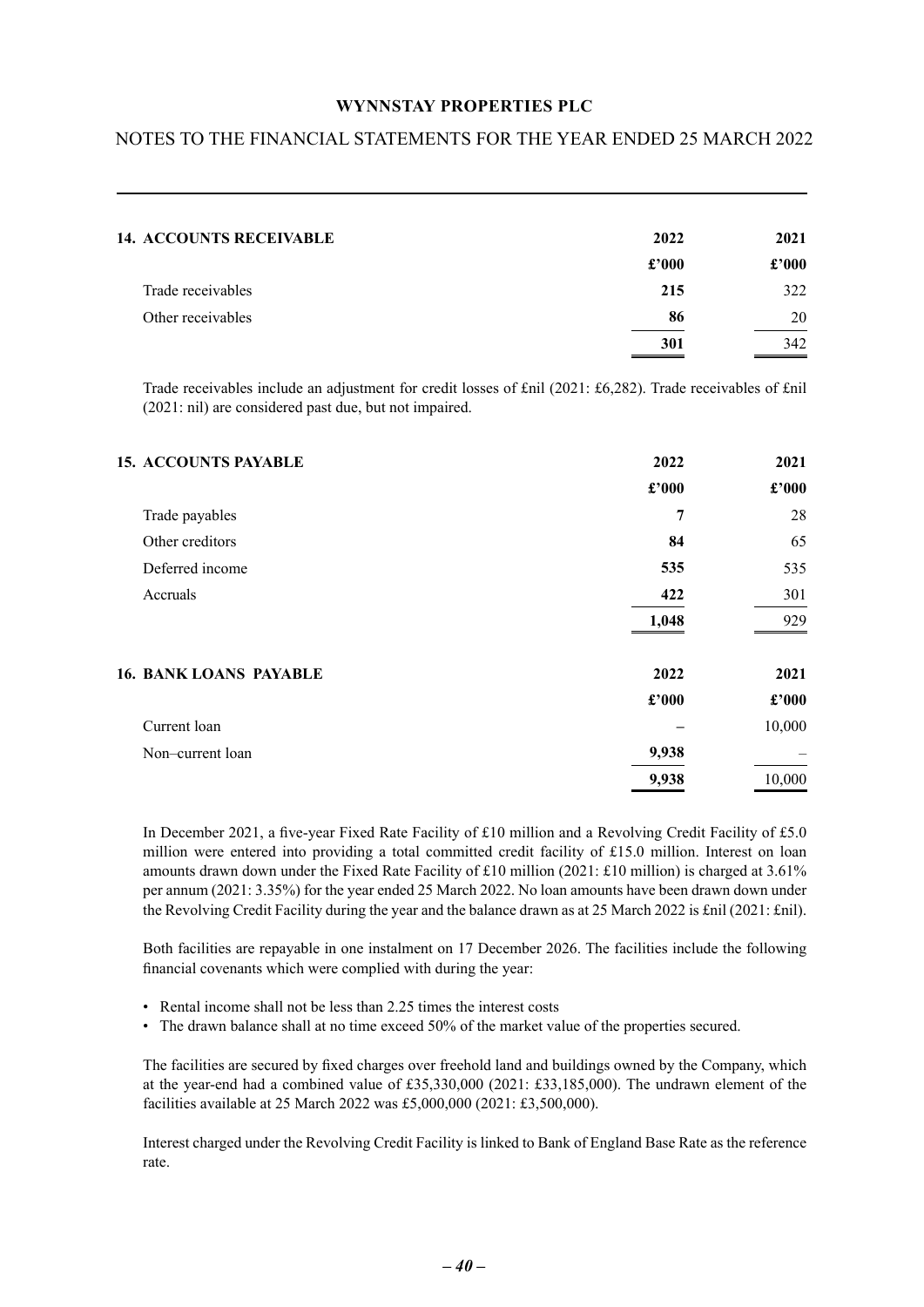## NOTES TO THE FINANCIAL STATEMENTS FOR THE YEAR ENDED 25 MARCH 2022

| 17. DEFERRED TAX             | 2022  | 2021           |
|------------------------------|-------|----------------|
|                              | £'000 | $\pounds$ '000 |
| Deferred Tax brought forward | 461   | 314            |
| Charge for the year          | 1.492 | 147            |
| Deferred Tax carried forward | 1,953 | 461            |

A deferred tax liability of £1,953,000 (2021: £461,000) is recognised in respect of the investment properties and has been calculated at a tax rate of 25% (2021: 19%).

| 2022  | 2021  |
|-------|-------|
| £2000 | £2000 |
|       |       |
| 2.000 | 2,000 |
|       |       |
| 789   | 789   |
|       |       |

All shares rank equally in respect of shareholder rights.

In March 2010, the Company acquired 443,650 Ordinary shares of Wynnstay Properties PLC from Channel Hotels and Properties Ltd at a price of £3.50 per share. These shares, representing in excess of 14% of the total shares in issue, are held in Treasury. As a result, the total number of shares with voting rights is 2,711,617.

#### **19. FINANCIAL INSTRUMENTS**

The objective of the Company's policies is to manage the Company's financial risk, secure cost-effective funding for the Company's operations and minimise the adverse effects of fluctuations in the financial markets on the value of the Company's financial assets and liabilities, on reported profitability and on the cash flows of the Company.

At 25 March 2022 the Company's financial instruments comprised borrowings, cash and cash equivalents, short term receivables and short-term payables. The main purpose of these financial instruments was to raise finance for the Company's operations. Throughout the period under review, the Company has not traded in any other financial instruments. The Board reviews and agrees policies for managing each of the associated risks and they are summarised below:

## **Credit Risk**

The risk of financial loss due to a counterparty's failure to honour its obligations arises principally in connection with property leases and the investment of surplus cash.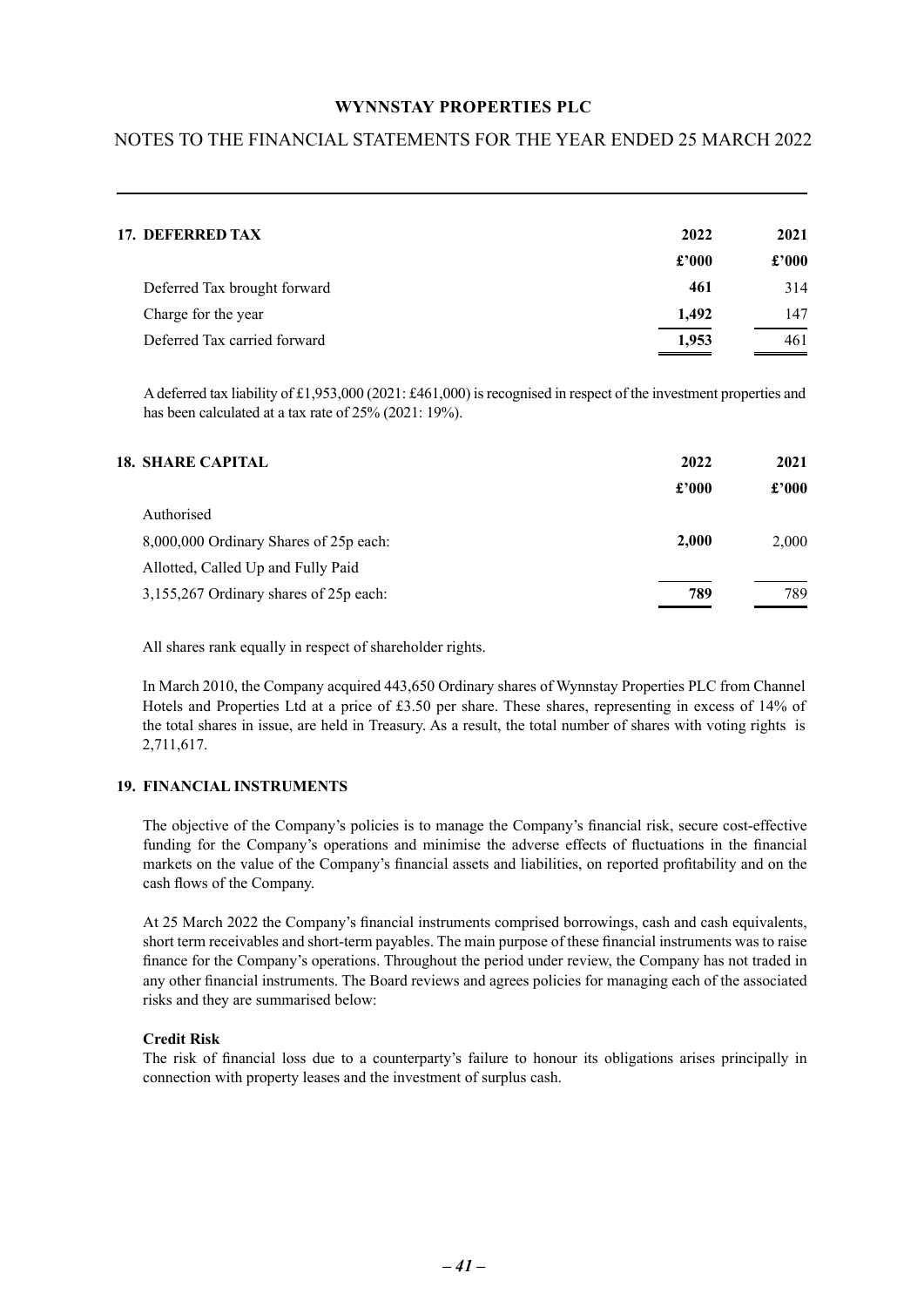## NOTES TO THE FINANCIAL STATEMENTS FOR THE YEAR ENDED 25 MARCH 2022

#### **19. FINANCIAL INSTRUMENTS (Continued)**

Tenant rent payments are monitored regularly, and appropriate action is taken to recover monies owed or, if necessary, to terminate the lease. The Company carefully vets prospective new tenants from a credit risk perspective. Bad debts are mitigated by close engagement with tenant businesses within a well-diversified mix of some 77 tenancies across the portfolio and close monitoring of rental income receipts. In the light of the Covid-19 pandemic the Company has regularly reviewed the portfolio, including feedback from engagement with tenants, in order to assess the risk of tenant failures.

The Company has no significant concentration of credit risk associated with trading counterparties (considered to be over 5% of net assets) with exposure spread over a large number of tenancies. In terms of concentration of individual tenant's rents versus total gross annual passing rents the Company has 3 tenants whose rent, on an individual basis, is between 5.0% and 7.3% of total gross annual passing rents.

Funds are invested and loan transactions contracted only with banks and financial institutions with a high credit rating. Concentration of credit risk exists to the extent that as at 25 March 2022 and 2021 current account and short–term deposits were held with two financial institutions, Handelsbanken PLC and C Hoare & Co. The combined exposure to credit risk on cash and cash equivalents at 25 March 2022 was £3,491,000 (2021: £2,001,000).

#### **Currency Risk**

As all of the Company's assets and liabilities are denominated in Pounds Sterling, there is no exposure to currency risk.

#### **Interest Rate Risk**

The Company is exposed to interest rate risk that could affect cash flow as it currently borrows at both floating and fixed interest rates. The Company monitors and manages its interest rate exposure on a periodic basis, but does not take out financial instruments to mitigate the risk. The Company finances its operations through a combination of retained profits and bank borrowings.

#### **Liquidity Risk**

The Company seeks to manage liquidity risk to ensure sufficient funds are available to meet the requirements of the business and to invest cash assets safely and profitably. The Board regularly reviews available cash to ensure there are sufficient resources for working capital requirements.

#### **Interest Rate Sensitivity**

Financial instruments affected by interest rate risk include loan borrowings and cash deposits. The analysis below shows the sensitivity of the statement of comprehensive income and equity to a 0.5% change in interest rates:

|                                                            | $0.5\%$ decrease<br>in interest rates |       | $0.5\%$ increase<br>in interest rates |       |  |  |  |  |      |      |      |
|------------------------------------------------------------|---------------------------------------|-------|---------------------------------------|-------|--|--|--|--|------|------|------|
|                                                            | 2022                                  |       |                                       |       |  |  |  |  | 2021 | 2022 | 2021 |
|                                                            | £'000                                 | £'000 | £'000                                 | £'000 |  |  |  |  |      |      |      |
| Impact on interest payable $-\text{gain}/(\text{loss})$    |                                       |       |                                       |       |  |  |  |  |      |      |      |
| Impact on interest receivable $-(\text{loss})/\text{gain}$ | (17)                                  | (10)  | 17                                    | 10    |  |  |  |  |      |      |      |
| Total impact on pre-tax profit and equity                  | (17)                                  | (10)  | 17                                    | 10    |  |  |  |  |      |      |      |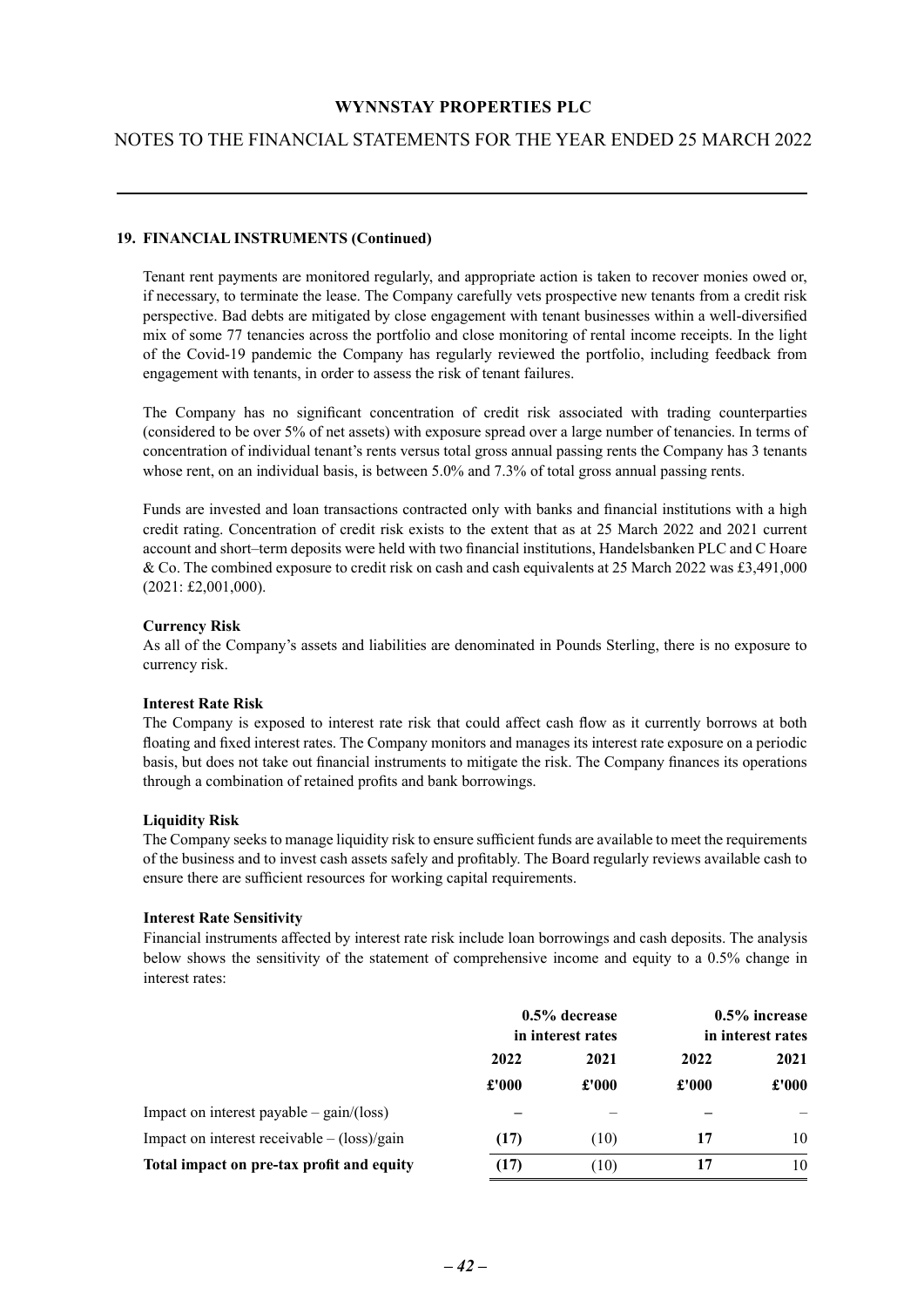## NOTES TO THE FINANCIAL STATEMENTS FOR THE YEAR ENDED 25 MARCH 2022

## **19. FINANCIAL INSTRUMENTS (Continued)**

The calculation of the net exposure to interest rate fluctuations was based on the following as at 25 March:

|                                       | 2022  | 2021          |
|---------------------------------------|-------|---------------|
|                                       | £'000 | $\pounds 000$ |
| Floating rate borrowings (bank loans) |       |               |
| Less: cash and cash equivalents       | 3,491 | 2,001         |
|                                       | 3,491 | 2,001         |

#### **Fair Value of Financial Instruments**

Except as detailed in the following table, management consider the carrying amounts of financial assets and financial liabilities recognised at amortised cost approximate to their fair value.

| Interest bearing borrowings (note 16)<br><b>Total</b> | 2022<br><b>Book Value</b><br>£'000<br>(9.938)<br>(9,938) | 2022<br><b>Fair Value</b><br>£'000<br>(9,938)<br>(9,938) | 2021<br><b>Book Value</b><br>£2000<br>(10,000)<br>(10,000) | 2021<br><b>Fair Value</b><br>$\pounds$ '000<br>(10,000)<br>(10,000) |
|-------------------------------------------------------|----------------------------------------------------------|----------------------------------------------------------|------------------------------------------------------------|---------------------------------------------------------------------|
|                                                       |                                                          |                                                          | 2022                                                       | 2021                                                                |
| <b>Categories of Financial Instruments</b>            |                                                          |                                                          | £'000                                                      | $\pounds$ '000                                                      |
| <b>Financial assets:</b>                              |                                                          |                                                          |                                                            |                                                                     |
| Quoted investments measured at fair value             |                                                          |                                                          | 3                                                          | 3                                                                   |
| Loans and receivables measured at amortised cost      |                                                          |                                                          | 301                                                        | 342                                                                 |
| Cash and cash equivalents measured at amortised cost  |                                                          |                                                          | 3,491                                                      | 2,001                                                               |
| Total financial assets                                |                                                          |                                                          | 3,795                                                      | 2,346                                                               |
| Financial liabilities at amortised cost               |                                                          |                                                          | 10,451                                                     | 10,628                                                              |
| <b>Total liabilities</b>                              |                                                          |                                                          | 13,223                                                     | 11,639                                                              |
| Shareholders' equity                                  |                                                          |                                                          | 29,547                                                     | 24,712                                                              |
| Total shareholders' equity and liabilities            |                                                          |                                                          | 42,770                                                     | 36,351                                                              |

The only financial instruments measured subsequent to initial recognition at fair value as at 25 March are quoted investments. These are included in level 1 in the IFRS 13 fair value hierarchy as they are based on quoted prices in active markets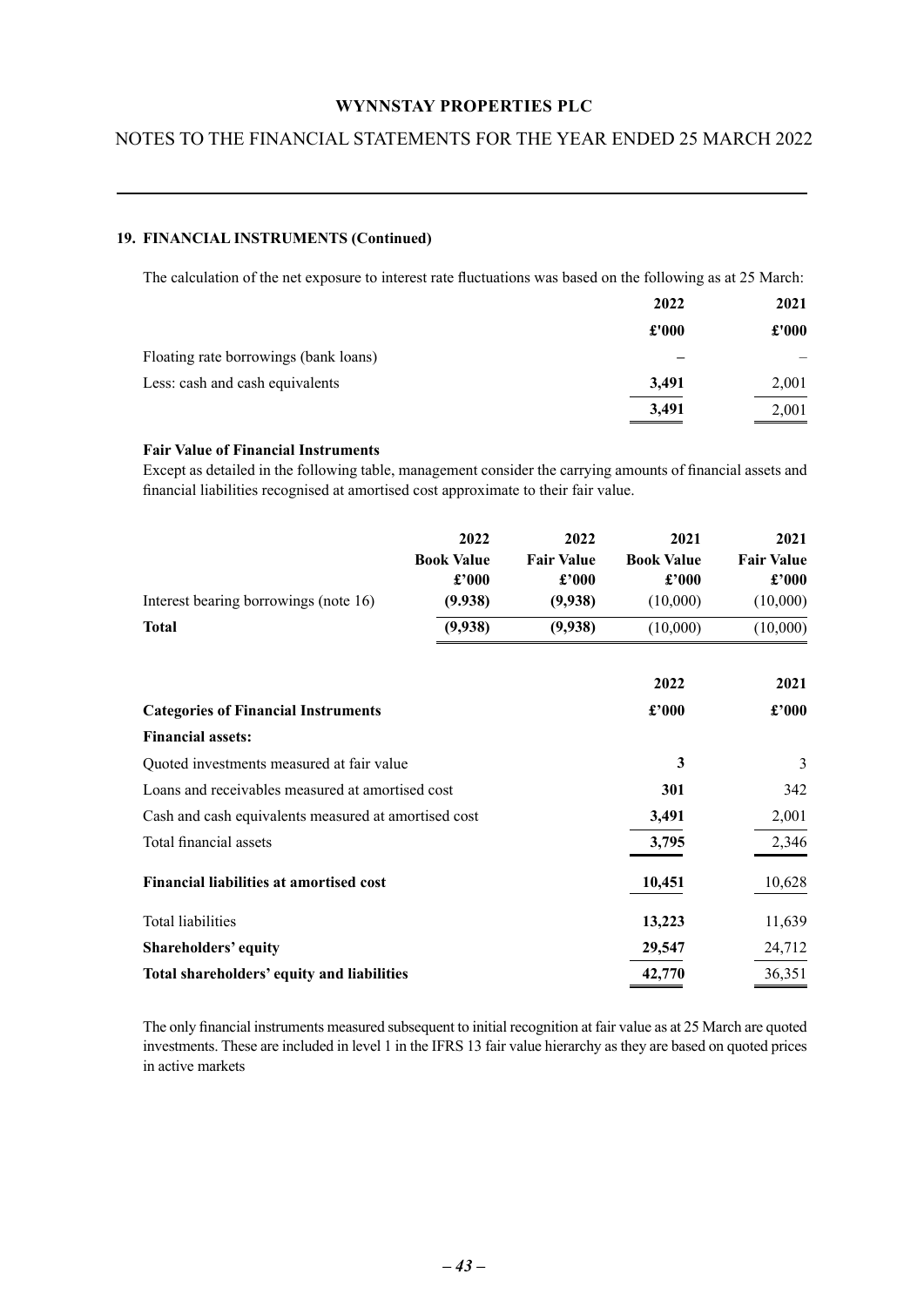## NOTES TO THE FINANCIAL STATEMENTS FOR THE YEAR ENDED 25 MARCH 2022

#### **19. FINANCIAL INSTRUMENTS (Continued)**

#### **Capital Management**

The primary objectives of the Company's capital management are:

- to safeguard the Company's ability to continue as a going concern, so that it can continue to provide returns for shareholders: and
- to enable the Company to respond quickly to changes in market conditions and to take advantage of opportunities.

Capital comprises shareholders' equity plus net borrowings. The Company monitors capital using loan to value and gearing ratios. The former is calculated by reference to total debt as a percentage of the year end valuation of the investment property portfolio. Gearing ratio is the percentage of net borrowings divided by shareholders' equity. Net borrowings comprise total borrowings less cash and cash equivalents. The Company's policy is that the net loan to value ratio should not exceed 50% and the gearing ratio should not exceed 100%.

|                               | 2022     | 2021    |
|-------------------------------|----------|---------|
|                               | £'000    | £'000   |
| Loans and overdraft           | 9,938    | 10,000  |
| Cash and cash equivalents     | (3, 491) | (2,001) |
| Net borrowings                | 6,447    | 7,999   |
| Shareholders' equity          | 29,547   | 24,712  |
| Investment properties         | 38,975   | 34,005  |
| Loan to value ratio           | 25.5%    | 29.4%   |
| Net borrowings to value ratio | $16.5\%$ | 23.5%   |
| Gearing ratio                 | 21.8%    | 32.4%   |
|                               |          |         |

#### **20. RELATED PARTY TRANSACTIONS**

Related Party Transactions with the Directors have been disclosed under Directors' Emoluments in the Directors' Report on page 22. There were no other Related Party Transactions during the year (2021: £nil).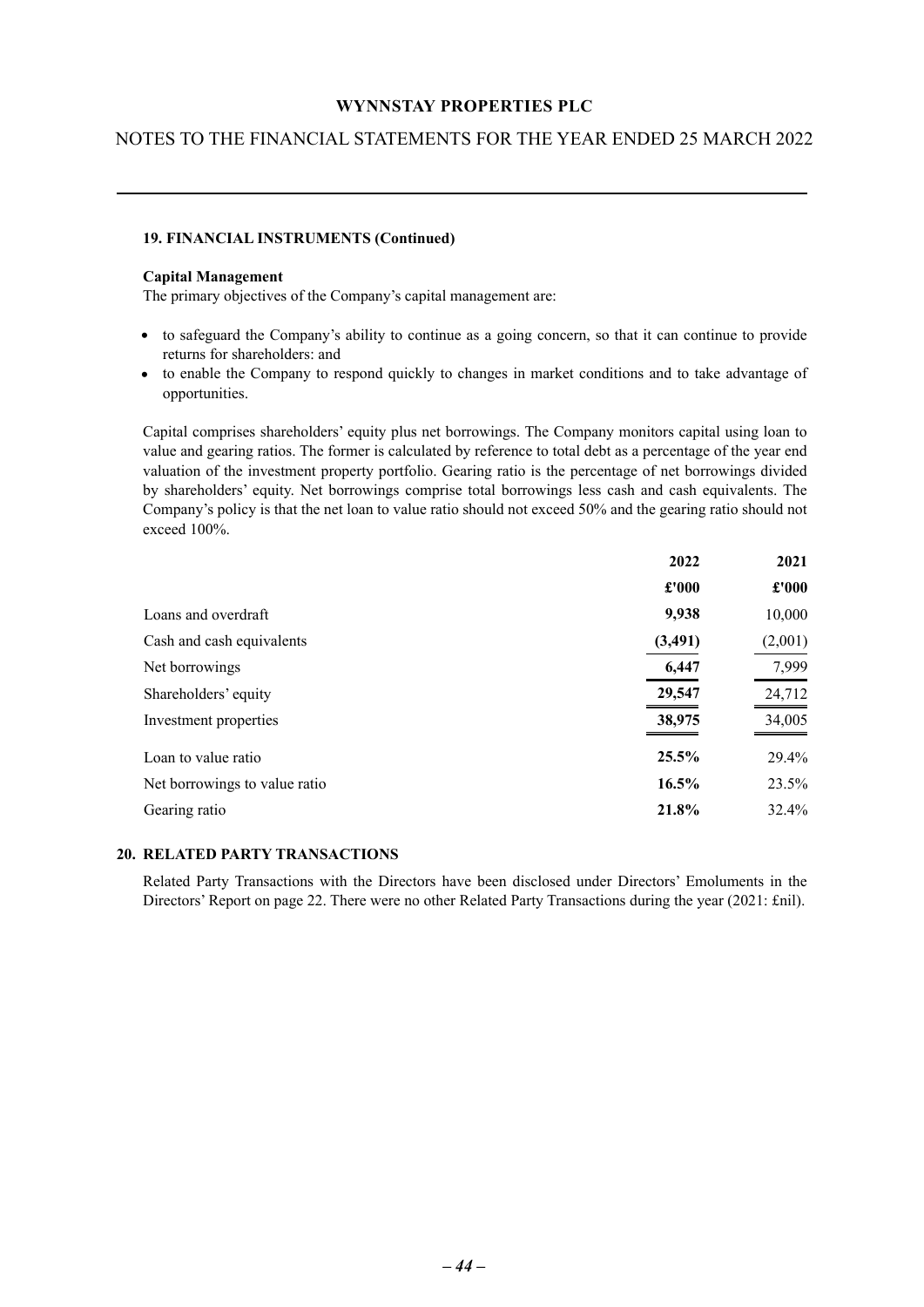## NOTES TO THE FINANCIAL STATEMENTS FOR THE YEAR ENDED 25 MARCH 2022

## **21. SEGMENTAL REPORTING**

|                                                        |       | Industrial | Retail |       | Office |       | <b>Total</b> |       |
|--------------------------------------------------------|-------|------------|--------|-------|--------|-------|--------------|-------|
|                                                        | 2022  | 2021       | 2022   | 2021  | 2022   | 2021  | 2022         | 2021  |
|                                                        | £'000 | £'000      | £'000  | £'000 | £'000  | £'000 | £'000        | £'000 |
| <b>Rental Income</b>                                   | 1,884 | 1,676      | 68     | 140   | 300    | 324   | 2,252        | 2,140 |
| Other Property Income                                  | 56    | 298        |        |       |        |       | 56           | 298   |
| Profit /(Loss) on investment<br>property at fair value | 5,872 | 2,093      | 40     | 50    | (25)   | (395) | 5,887        | 1,748 |
| Total income and gain                                  | 7,812 | 4,067      | 108    | 190   | 275    | (71)  | 8,195        | 4,186 |
| Property expenses                                      | (125) | (215)      |        | (5)   |        | (35)  | (125)        | (255) |
| Segment profit/(loss)                                  | 7,687 | 3,852      | 108    | 185   | 275    | (106) | 8,070        | 3,931 |
| Unallocated corporate<br>expenses                      |       |            |        |       |        |       | (614)        | (593) |
| Profit on sale of<br>investment property               |       |            |        |       |        |       | 125          | 1,121 |
| <b>Operating income</b>                                |       |            |        |       |        |       | 7,581        | 4,459 |
| Interest expense (all relating<br>to property loans)   |       |            |        |       |        |       | (379)        | (412) |
| Interest income and<br>other income                    |       |            |        |       |        |       |              | 1     |
| <b>Income before taxation</b>                          |       |            |        |       |        |       | 7,202        | 4,048 |

| <b>Other information</b>           |        | Industrial |       | Retail |       | <b>Office</b> |        | <b>Total</b> |  |
|------------------------------------|--------|------------|-------|--------|-------|---------------|--------|--------------|--|
|                                    | 2022   | 2021       | 2022  | 2021   | 2022  | 2021          | 2022   | 2021         |  |
|                                    | £'000  | £'000      | £'000 | £'000  | £'000 | £'000         | £'000  | £'000        |  |
| Segment assets                     | 36,655 | 29,200     | 1,010 | 970    | 1,310 | 3,835         | 38,975 | 34,005       |  |
| Segment assets held<br>as security | 33,010 | 28.380     | 1,010 | 970    | 1,310 | 3,835         | 35,330 | 33.185       |  |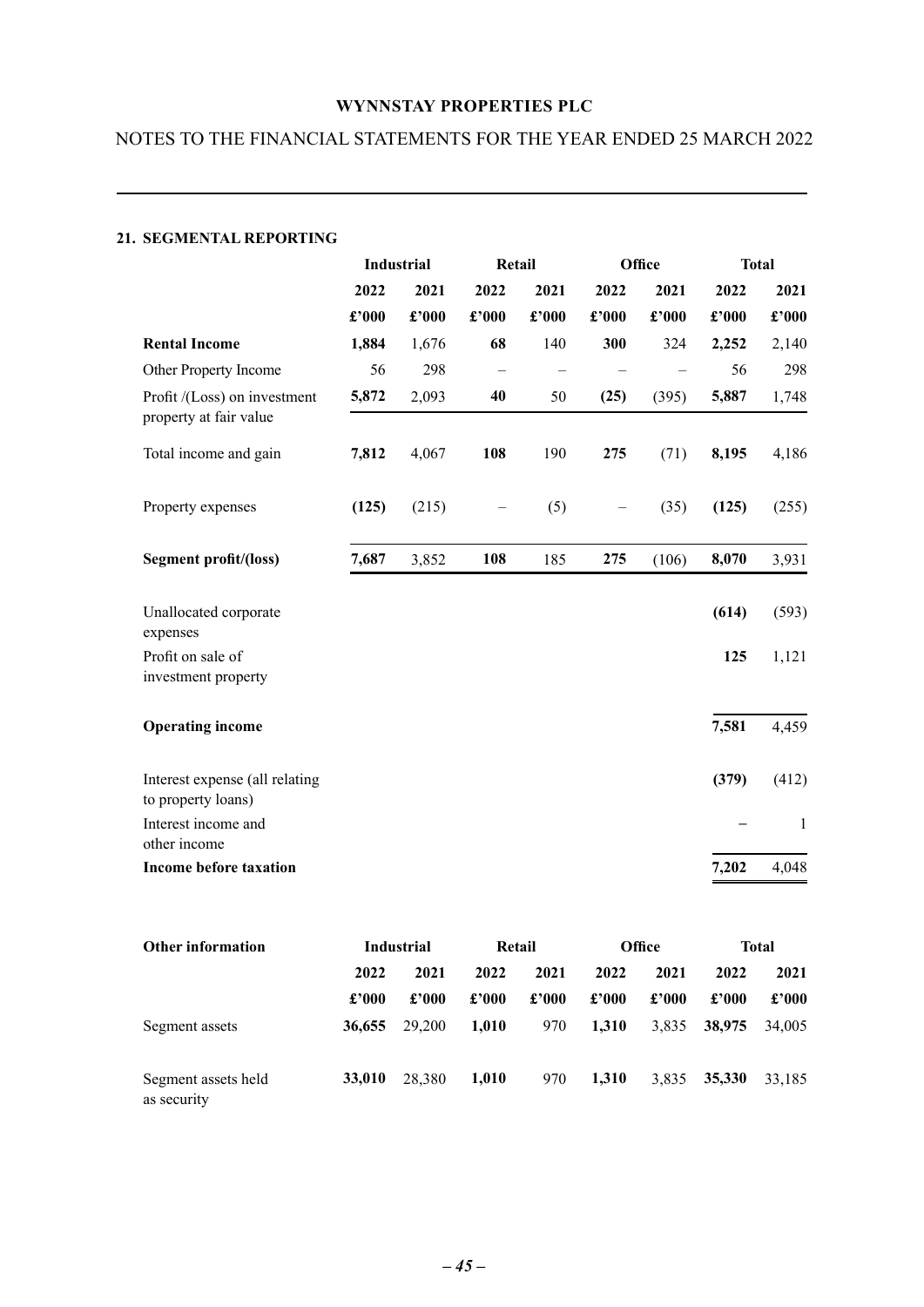## NOTES TO THE FINANCIAL STATEMENTS FOR THE YEAR ENDED 25 MARCH 2022

## **22. CAPITAL COMMITMENTS**

Significant capital expenditure contracted for at the end of the financial year, but not recognised as liabilities in the financial statements is: £nil (2021: £1,518,000).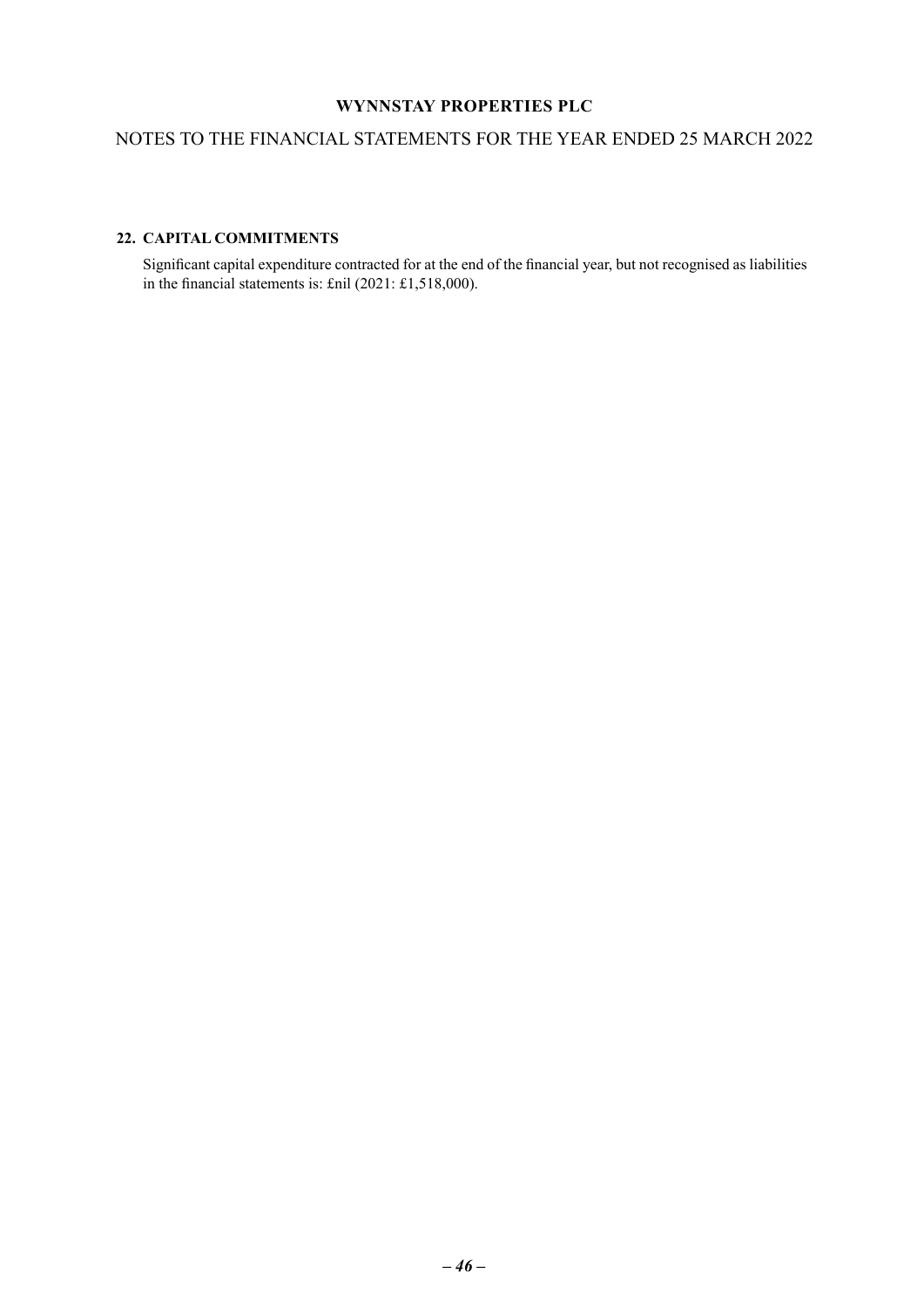## **WYNNSTAY PROPERTIES PLC** FIVE YEAR FINANCIAL REVIEW

<span id="page-47-0"></span>

| Years Ended 25 March:                    | 2022               | 2021              | 2020                 | 2019              | 2018             |
|------------------------------------------|--------------------|-------------------|----------------------|-------------------|------------------|
|                                          | £'000              | £'000             | $\pmb{\pounds}$ '000 | £'000             | £'000            |
| <b>STATEMENT OF COMPREHENSIVE INCOME</b> |                    |                   |                      |                   |                  |
| Property Income                          | 2,308              | 2,438             | 2,271                | 2,216             | 2,182            |
| Net Property Income                      | 1,569              | 1,590             | 1,583                | 1,591             | 1,514            |
| Operating Income                         | 7,591              | 4,459             | 686                  | 2,642             | 3,355            |
| Income before Taxation                   | 7,202              | 4,048             | 258                  | 2,247             | 2,991            |
| Income after Taxation                    | 5,418              | 3,653             | 123                  | 1,928             | 2,632            |
| <b>STATEMENT OF FINANCIAL POSITION</b>   |                    |                   |                      |                   |                  |
| <b>Investment Properties</b>             | 38,975             | 34,005            | 34,260               | 35,095            | 30,070           |
| Equity Shareholders' Funds               | 29,547             | 24,712            | 21,478               | 21,883            | 20,443           |
| <b>PER SHARE</b>                         |                    |                   |                      |                   |                  |
| Basic earnings                           | 199.8 <sub>p</sub> | 134.7p            | 4.5p                 | 71.1p             | 97.1p            |
| Dividends Paid and Proposed              | 22.5p              | 21.0 <sub>p</sub> | 15.0 <sub>p</sub>    | 19.0 <sub>p</sub> | 17.5p            |
| Net Asset Value                          | 1,090p             | 911p              | 792p                 | 807 <sub>p</sub>  | 754 <sub>p</sub> |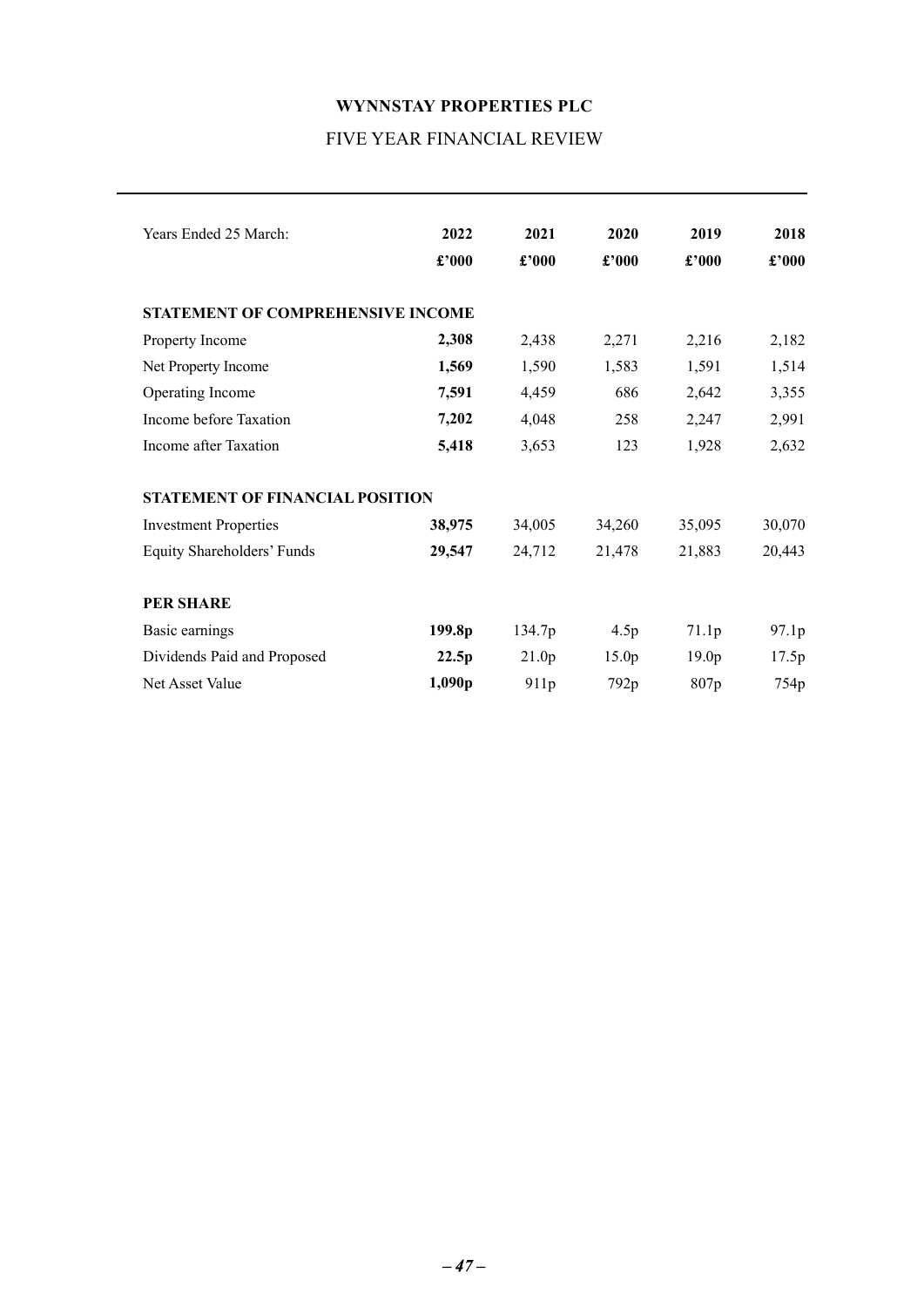## NOTICE OF ANNUAL GENERAL MEETING

<span id="page-48-0"></span>*We are delighted to be able to welcome shareholders to the AGM this year. All shareholders are encouraged to exercise their voting rights in relation to the resolutions set out in the Notice of Meeting below by appointing either the Chairman of the meeting or another person as their proxy. A form of proxy is enclosed on which there are notes for completion. Shareholders intending to attend the meeting in person should tick the box on the proxy form.*

*Shareholders attending the meeting will be required to comply with the requirements of The Royal Automobile Club for entry, including with its dress code which can be found at https://www.royalautomobileclub.co.uk/ pall-mall/visiting-pall-mall/pall-mall-dress-code/*

*Shareholders who have registered for Link services online can also benefit from the ability to cast their proxy votes electronically, rather than by post. Shareholders not already registered for Link services online will need their investor code, which can be found on their share certificate or dividend tax voucher, in order to register.*

*If you need help with voting online, please contact our Registrars, Link Group on Tel: 0371 664 0391. Calls are charged at the standard geographic rate and will vary by provider. Calls outside the United Kingdom will be charged at the applicable international rate. Lines are open between 09:00 – 17:30, Monday to Friday (excluding public holidays in England and Wales). You can also contact them by email at shareholderenquiries@linkgroup.co.uk* 

NOTICE IS HEREBY GIVEN that the one hundred and thirty sixth ANNUAL GENERAL MEETING of the Members of Wynnstay Properties PLC will be held at The Royal Automobile Club, 89 Pall Mall, London, SW1Y 5HS on Tuesday, 19 July 2022, at 2.30 p.m. The business of the meeting will be to consider and, if thought fit, to pass the following ordinary and special resolutions.

#### ORDINARY RESOLUTIONS

- 1 To receive the Report of the Directors and the Financial Statements for the year ended 25 March 2022.
- 2 To declare a final dividend for the year ended 25 March 2022 of 14 pence per ordinary share.
- 3 To fix the remuneration of the Directors.
- 4 To appoint CLA Evelyn Partners Limited as auditors of the Company, to hold office from the conclusion of the annual general meeting until the conclusion of the next annual general meeting of the Company and to authorise the Directors to determine their remuneration.
- 5 To re-elect Mr. P. G. H. Collins as a Director of the Company, who retires and offers himself for re-election.
- 6 To re-elect Mr P. Mather as a Director of the Company, who retires and offers himself for re-election.
- 7 That the Directors of the Company are generally and unconditionally authorised for the purposes of section 551 of the Companies Act 2006 (the **"Act"**), in substitution for all previous authorisations, to exercise all the powers of the Company to allot shares in the Company and to grant rights to subscribe for or convert any security into shares in the Company (**"Rights"**) up to an aggregate nominal amount of £39,440.75, and this authorisation shall, unless previously revoked by resolution of the Company, expire on 31 December 2023 or, if earlier, at the conclusion of the annual general meeting of the Company to be held in 2023. The Company may, at any time before such expiry, make offers or enter into agreements which would or might require shares to be allotted or Rights to be granted after such expiry and the Directors may allot shares or grant Rights in pursuance of any such offer or agreement as if this authorisation had not expired.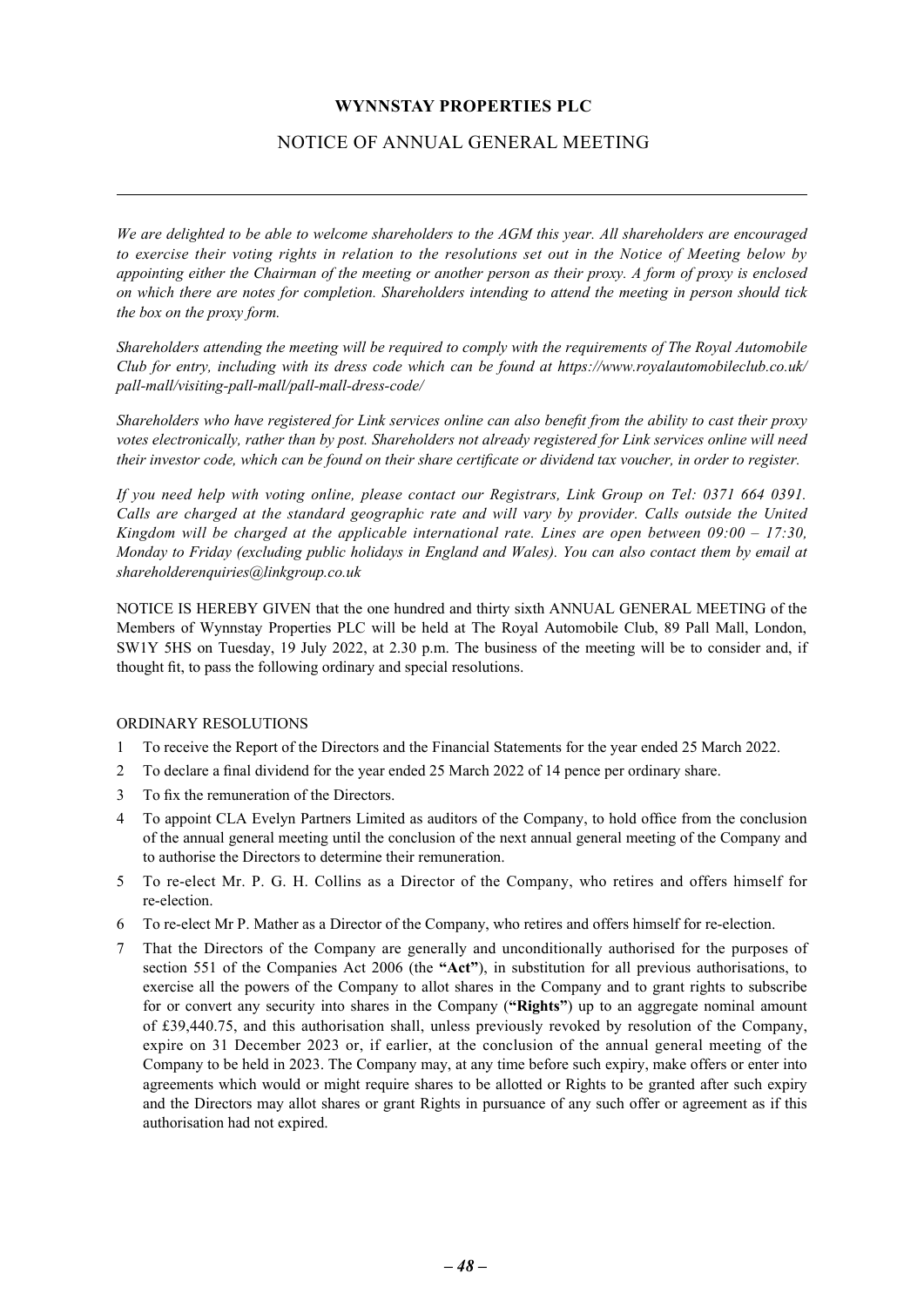## NOTICE OF ANNUAL GENERAL MEETING

#### SPECIAL RESOLUTION

- 8 That the Directors of the Company are empowered (i) pursuant to section 570 of the Act to allot equity securities (within the meaning of section 560 of the Act) for cash pursuant to the authorisation conferred by Resolution 7 above and (ii) pursuant to section 573 of the Act to allot equity securities (within the meaning of section 560(3) of the Act), in each case as if section 561 of the Act did not apply to the allotment, provided that this power shall be limited to:
	- (a) the allotment of equity securities in connection with an offer of, or invitation to apply for, equity securities made (i) to holders of ordinary shares in the Company in proportion (as nearly as many as practicable) to the respective number of ordinary shares held by them on the record date for such offer and (ii) to holders of other equity securities as may be required by the rights attached to those securities or, if the Directors consider it desirable, as may be permitted by such rights, but subject in each case to such exclusions or other arrangements as the Directors may deem necessary or expedient in relation to treasury shares, fractional entitlements, record dates or legal or practical problems in or under the laws of any territory or the requirements of any regulatory body or stock exchange; and
	- (b) the allotment (otherwise than pursuant to paragraph (a) above) of further equity securities up to any aggregate nominal amount of £39,440.75,

and this power shall, unless previously revoked by resolution of the Company, expire on 31 December 2023 or, if earlier, at the conclusion of the annual general meeting of the Company to be held in 2023. The Company may, at any time before the expiry of this power, make offers or enter into agreements which would or might require equity securities to be allotted after such expiry and the Directors may allot equity securities in pursuance of any such offer or agreement as if this power had not expired.

Registered Office: By Order of the Board

Hamilton House Susan Wallace Susan Wallace Susan Wallace Susan Wallace Susan Wallace Mabledon Place *Secretary* London WC1H 9BB 15 June 2022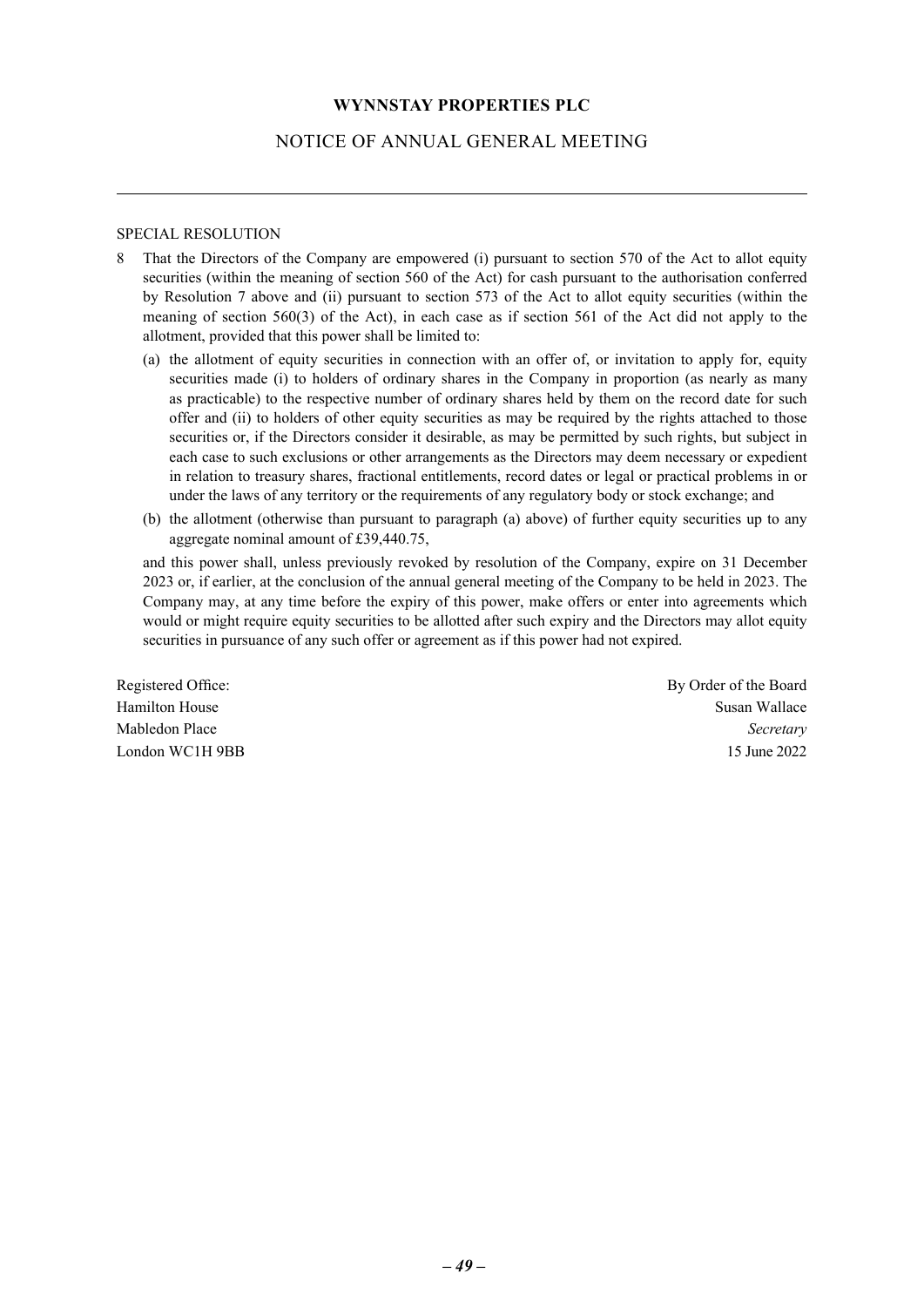## NOTICE OF ANNUAL GENERAL MEETING

#### **Notes to the Notice of Annual General Meeting**

- 1. Pursuant to Regulation 41 of the Uncertificated Securities Regulations 2001, the Company specifies that only those shareholders registered in the relevant register of securities by close of business on 15 July 2022 or, in the event that the Annual General Meeting is adjourned, in the relevant register of securities 48 hours (disregarding any non-working days) before the time of any adjourned meeting shall be entitled to attend and vote in respect of the number of Ordinary Shares registered in their name at the relevant time. Changes to entries in the relevant register of securities after close of business on 15 July 2022 or, in the event that the Annual General Meeting is adjourned, less than 48 hours (disregarding any days which are non-working days) before the time of any adjourned meeting, shall be disregarded in determining the rights of any person to attend or vote at the Annual General Meeting.
- 2. If you are a member of the Company at the time set out in note 1 above, you are entitled to appoint a proxy to exercise all or any of your rights to attend, speak and vote at the Annual General Meeting and you should have received a proxy form with this notice of meeting. You can only appoint a proxy using the procedures set out in these notes and the notes to the proxy form.
- 3. To appoint a proxy using the proxy form, the form must be completed and signed and returned to the Company's registrars, Link Group, at PXS 1, Central Square, 29 Wellington Street, Leeds, LS1 4DL so as to be received not later than 48 hours before the time appointed for holding the Annual General Meeting.
- 4. Alternatively, a shareholder may appoint a proxy online by following the instructions for the electronic appointment of a proxy at: www.signalshares.com. To be a valid proxy appointment, the shareholder's electronic message confirming the details of the appointment completed in accordance with those instructions must be transmitted so as to be received by no later than 48 hours before the time fixed for holding the adjourned meeting.
- 5. CREST members who wish to appoint one or more proxies through the CREST system may do so by using the procedures described in "the CREST voting service" section of the CREST Manual. CREST personal members or other CREST sponsored members, and those CREST members who have appointed one or more voting service providers, should refer to their CREST sponsor or voting service provider(s), who will be able to take the appropriate action on their behalf.
- 6. In order for a proxy appointment or a proxy instruction made using the CREST voting service to be valid, the appropriate CREST message (CREST proxy appointment instruction) must be properly authenticated in accordance with the specifications of CREST's operator, Euroclear UK & International Limited (Euroclear), and must contain all the relevant information required by the CREST Manual. To be valid, the message (regardless of whether it constitutes the appointment of a proxy or is an amendment to the instruction given to a previously appointed proxy) must be transmitted so as to be received by Link Group (ID RA10), as the Company's "issuer's agent", by 2.30 p.m. on 15 July 2022. After this time any change of instruction to a proxy appointed through the CREST system should be communicated to the appointee through other means. The time of receipt of the message will be taken to be when (as determined by the timestamp applied by the CREST Applications Host) the issuer's agent is first able to retrieve it by enquiry through the CREST system in the prescribed manner. Euroclear does not make available special procedures in the CREST system for transmitting any particular message. Normal system timings and limitations apply in relation to the input of CREST proxy appointment instructions.
- 7. It is the responsibility of the CREST member concerned to take (or, if the CREST member is a CREST personal member or a CREST sponsored member or has appointed any voting service provider(s), to procure that his CREST sponsor or voting service provider(s) take(s)) such action as is necessary to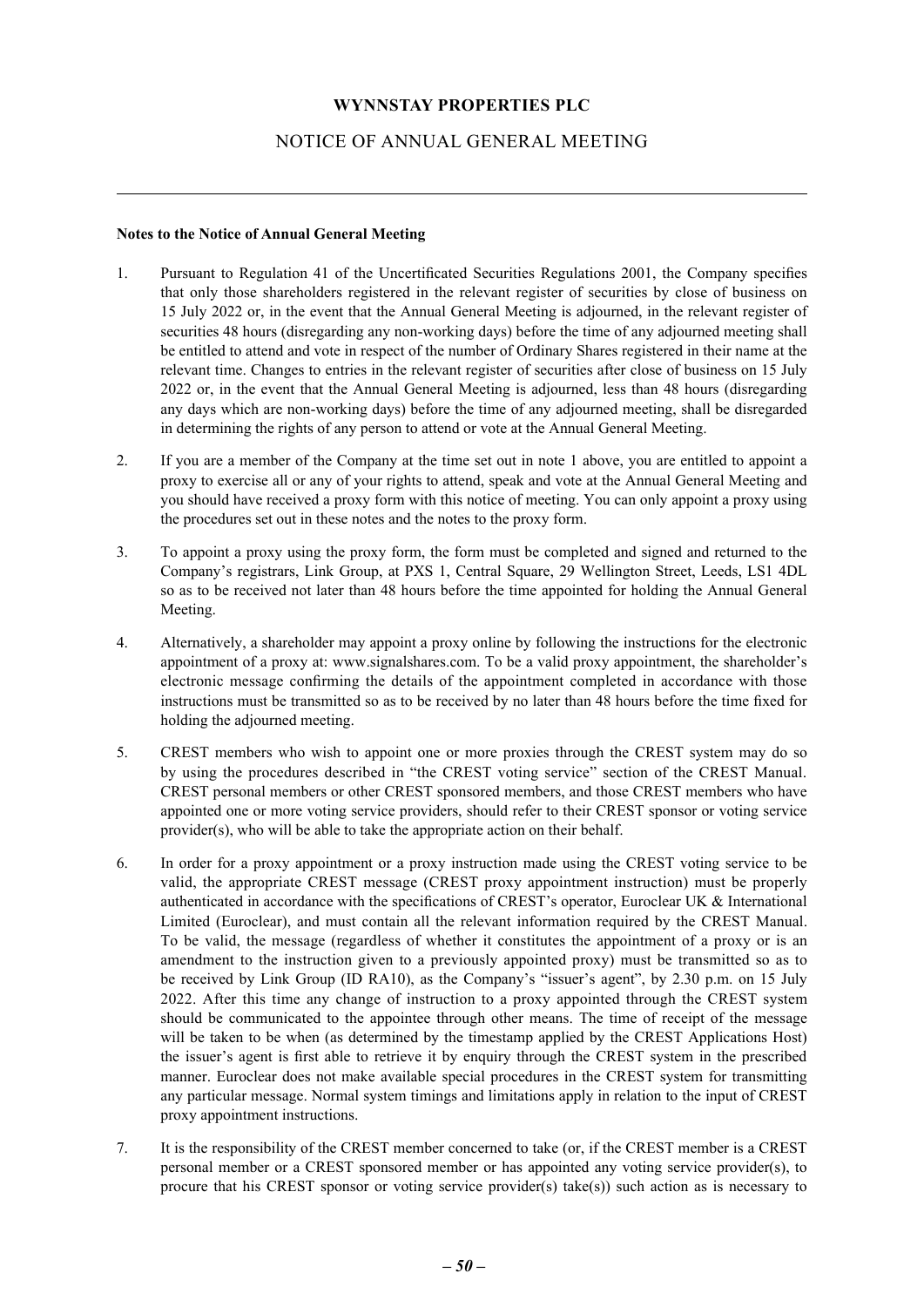## NOTICE OF ANNUAL GENERAL MEETING

ensure that a message is transmitted by means of the CREST system by any particular time. CREST members and, where applicable, their CREST sponsors or voting service providers should take into account the provisions of the CREST Manual concerning timings as well as its section on "Practical limitations of the system". In certain circumstances the Company may, in accordance with the Uncertificated Securities Regulations 2001 or the CREST Manual, treat a CREST proxy appointment instruction as invalid.

- 8. A proxy does not need to be a member of the Company but must attend the Annual General Meeting to represent you. Details of how to appoint the chairman of the meeting or another person as your proxy using the proxy form are set out in the notes to the proxy form.
- 9. You may appoint more than one proxy provided each proxy is appointed to exercise rights attached to different shares. You may not appoint more than one proxy to exercise rights attached to any one share.
- 10. The notes to the proxy form explain how to direct your proxy how to vote on each resolution or withhold their vote.
- 11. In the case of joint holders, where more than one of the joint holders purports to appoint a proxy, only the appointment submitted by the most senior holder will be accepted. Seniority is determined by the order in which the names of the joint holders appear in the Company's register of members in respect of the joint holding (the first-named being the most senior).
- 12. Appointment of a proxy does not preclude you from attending the Annual General Meeting and voting in person. If you have appointed a proxy and attend the Annual General Meeting in person, your proxy appointment will automatically be terminated.
- 13. To change your proxy instructions simply submit a new proxy appointment using the methods set out above. Note that the cut off time for receipt of proxy appointments (see above) also applies in relation to amended instructions; any amended proxy appointment received after the relevant cut-off time will be disregarded.
- 14. If you submit more than one valid proxy appointment, the appointment received last before the latest time for the receipt of proxies will take precedence.
- 15. In order to facilitate voting by corporate representatives at the Annual General Meeting, arrangements will be put in place at the Annual General Meeting so that:
	- 15.1. Where a corporate shareholder has appointed one or more corporate representatives (other than the chairman of the Annual General Meeting) then:
		- 15.1.1 on a vote on a resolution on a show of hands, each such corporate representative has the same voting rights as the corporation would be entitled to; but
		- 15.1.2 in respect of any purported exercise of power other than on a vote on a resolution on a show of hands, where more than one corporate representative purports to exercise such power in respect of the same shares, if they purport to exercise the power in the same way as each other, the power is treated as exercised in that way but if they do not purport to exercise the power in the same way as each other, the power is treated as not exercised.
- 16. As at 15 June 2022 (being the last practicable date prior to the publication of this notice), the Company's issued share capital consisted of 3,155,267 Ordinary Shares, carrying one vote per share, of which 443,650 shares are held by the Company in treasury. Therefore, the total voting rights in the Company as at 15 June 2022 were 2,711,617.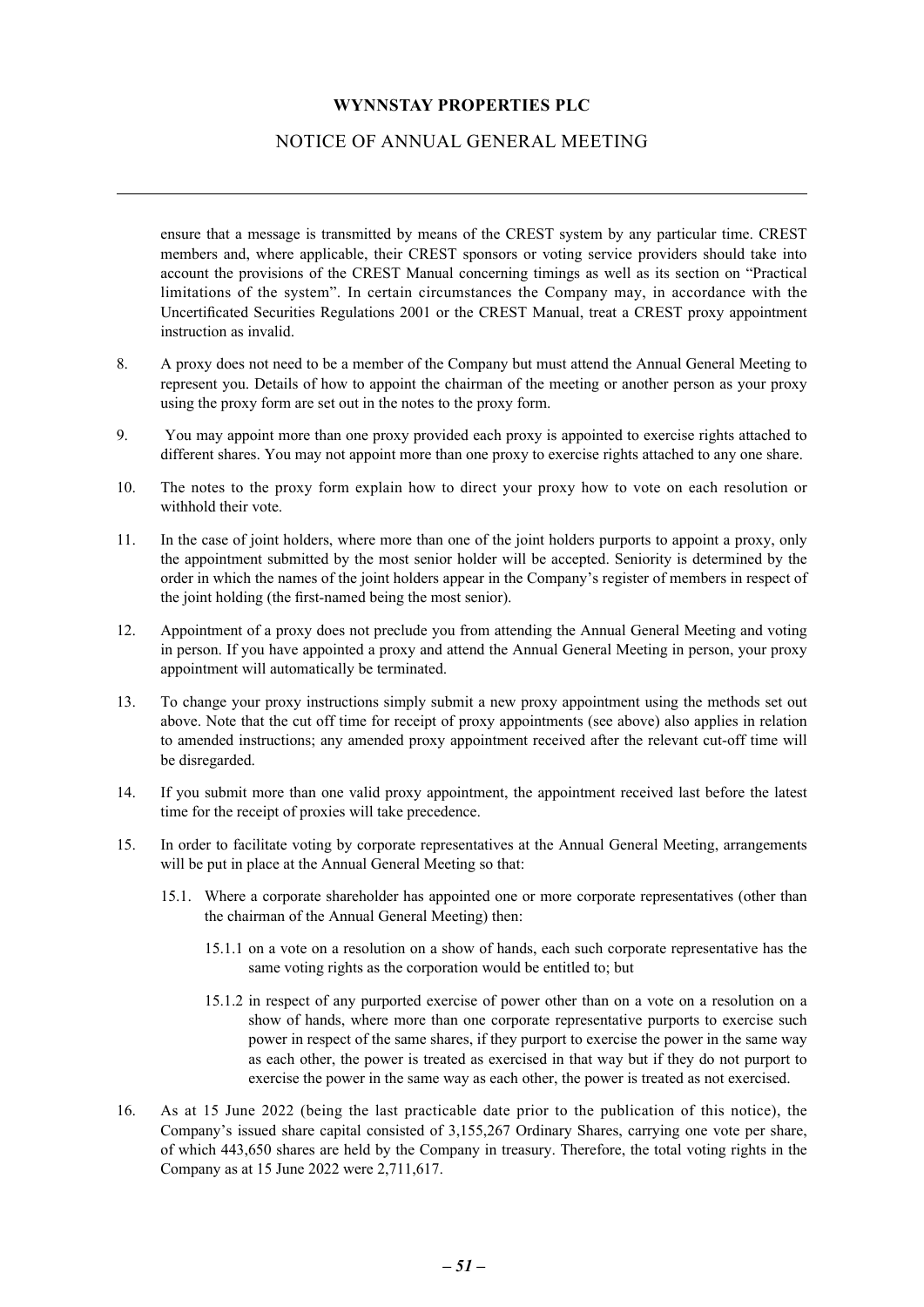<u> 1990 - John Barnett, fransk politiker (</u>